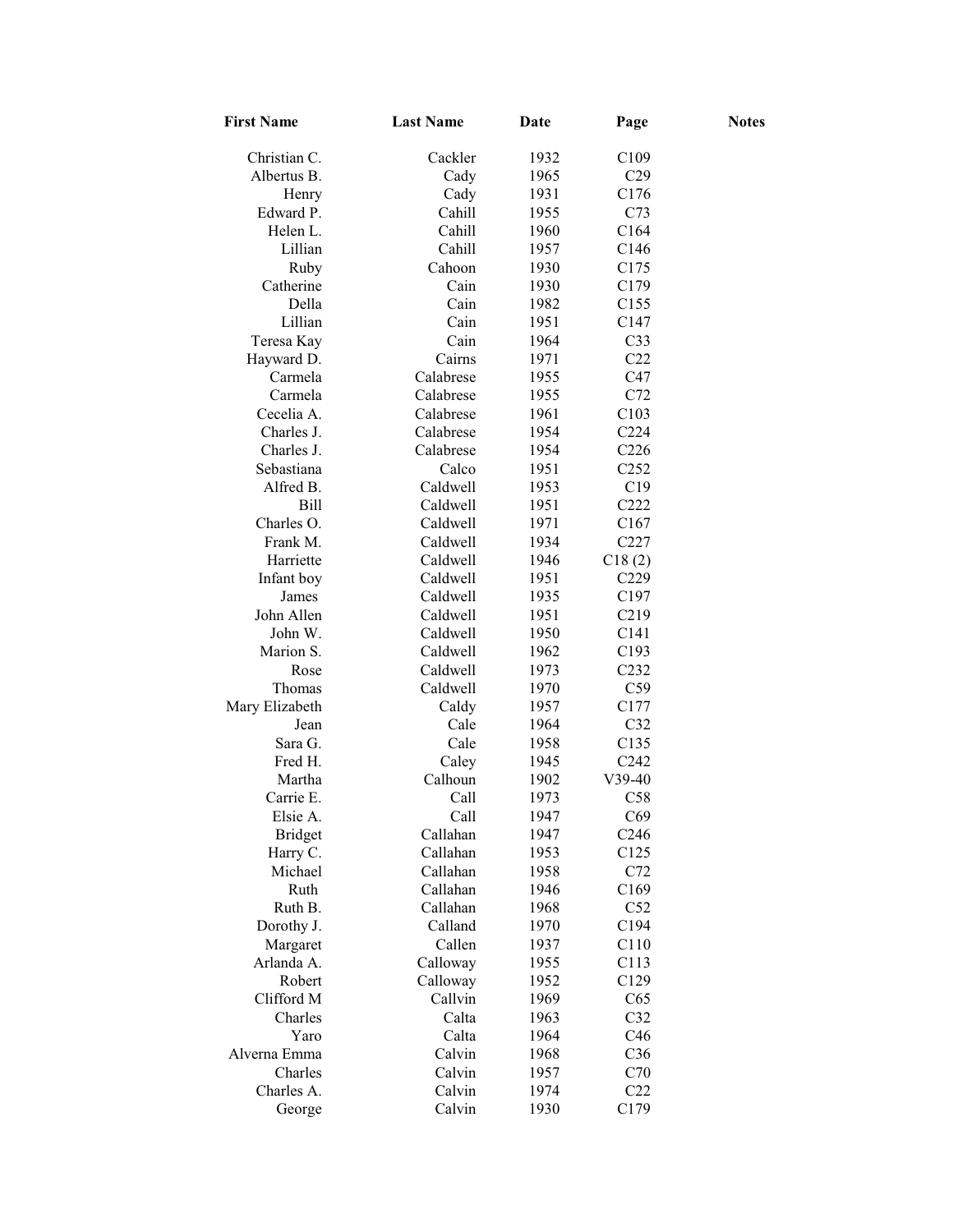| James            | Calvin   | 1931 | C81              |                               |
|------------------|----------|------|------------------|-------------------------------|
| Mary Elizabeth   | Calvin   | 1934 | C82              |                               |
| Mattie           | Calvin   | 1951 | C48              |                               |
| Robert J.        | Calvin   | 1946 | C <sub>243</sub> |                               |
| Anna             | Cameron  | 1954 | C <sub>140</sub> |                               |
| George D.        | Cameron  | 1954 | C <sub>142</sub> |                               |
| Ida              | Cameron  | 1973 | C57              |                               |
| Lester           | Cameron  | 1951 | C228             |                               |
| Minnie           | Cameron  | 1951 | C223             |                               |
| James            | Cammon   | 1963 | C40              |                               |
| Hilliard         | Camp     | 1935 | C85              | second half of the article is |
|                  |          |      |                  | missing                       |
| James            | Camp     | 1956 | C150             |                               |
| Dorothy H.       | Campano  | 2005 | C <sub>151</sub> |                               |
| Anna             | Campbell | 1951 | C <sub>190</sub> |                               |
| Charles L.       | Campbell | 1960 | C <sub>165</sub> |                               |
| Clifford H.      | Campbell | 1978 | C56              |                               |
| Della            | Campbell | 1955 | C203             |                               |
| Dorthea          | Campbell | 1960 | C <sub>166</sub> |                               |
| Edgar            | Campbell | 1951 | C <sub>240</sub> |                               |
| Elizabeth        | Campbell | 1958 | C <sub>206</sub> |                               |
| Elizabeth S.     | Campbell | 1955 | C228             |                               |
| Fred M.          | Campbell | 1946 | C <sub>171</sub> |                               |
| Homer            | Campbell | 1943 | C80              |                               |
|                  |          |      |                  |                               |
| James Wiley      | Campbell | 1932 | C83              |                               |
| John             | Campbell | 1957 | C <sub>147</sub> |                               |
| John C.          | Campbell | 1951 | C71              |                               |
| Lawrence         | Campbell | 1949 | C173             |                               |
| Lopica           | Campbell | 1932 | C85              |                               |
| Louie Bernice    | Campbell | 1908 | C106             |                               |
| Lousia           | Campbell | 1932 | C83              |                               |
| Lucy J.          | Campbell | 1910 | C10              |                               |
| Michelle M.      | Campbell | 2005 | C <sub>151</sub> |                               |
| Myrtle I.        | Campbell | 1958 | C205             |                               |
| Pearl            | Campbell | 1947 | C170             |                               |
| Quincy A.        | Campbell | 1939 | C16              |                               |
| Quincy A.        | Campbell | 1939 | C81              |                               |
| Retta            | Campbell | 1949 | C172             |                               |
| Roy E.           | Campbell | 1940 | C173             |                               |
| Susan            | Campbell | 1939 | C180             |                               |
| Susan Delight    | Campbell | 1934 | C175             |                               |
| Elwood R. (Pete) | Canan    | 1972 | C <sub>234</sub> |                               |
| Candida          | Cancilla | 1970 | C234             |                               |
| Candida          | Cancilla | 1970 | C57              |                               |
| Dorothy          | Caner    | 1957 | C149             |                               |
| Clayton I.       | Canfield | 1951 | C143             |                               |
| Eva              | Canfield | 1950 | C72              |                               |
| Havana (Fanny)   | Canfield | 1954 | C189             |                               |
| Mrs. George A.   | Canfield | 1936 | C216             |                               |
| Horace G.        | Canfiled | 1920 | C131             |                               |
| Crose            | Caniglia | 1957 | C71              |                               |
| Panfila          | Caniglia | 1940 | C173             |                               |
| Panfilo Vito     | Caniglia | 1940 | C115             |                               |
| Theresa          |          |      | C163             |                               |
|                  | Caniglia | 1960 |                  |                               |
| John H.          | Cann     | 1949 | C75              |                               |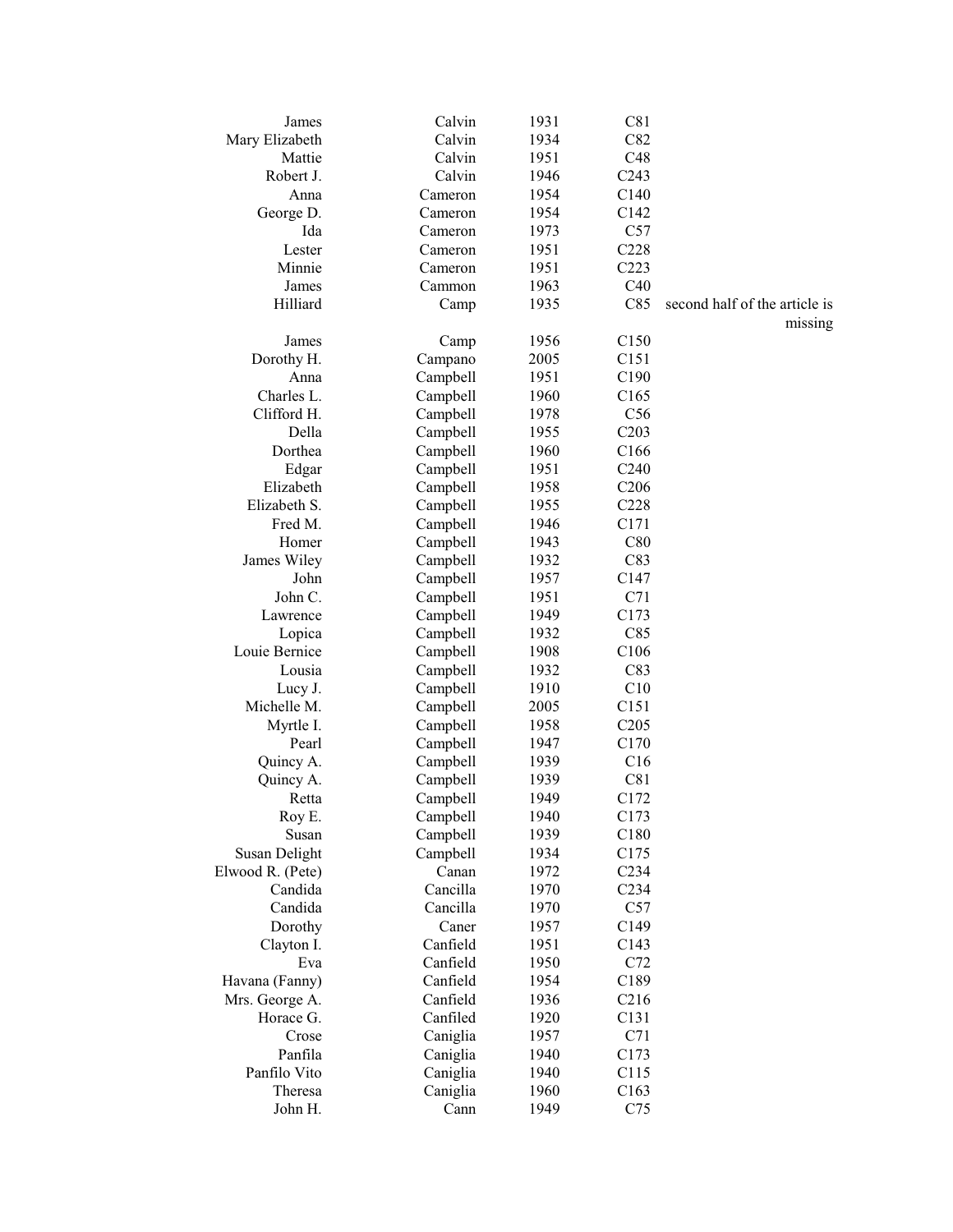| Mary                | Cann      | 1942 | C <sub>245</sub> |
|---------------------|-----------|------|------------------|
| Concetta            | Cannavino | 1951 | C227             |
| Mark                | Cannavino | 1951 | C <sub>240</sub> |
| Catherine           | Canning   | 1950 | C74              |
| Artie M.            | Cannon    | 1907 | C8               |
| Austin V.           | Cannon    | 1934 | C86              |
| C.H.                | Cannon    | 1971 | C158             |
| Cora Leasure        | Cannon    | 1972 | C29              |
| Frank               | Cannon    | 1917 | C12              |
| Frederick B.        | Cannon    | 1896 | C <sub>4</sub>   |
| Irma D.             | Cannon    | 1967 | C <sub>36</sub>  |
| Lee E.              | Cannon    | 1969 | C <sub>45</sub>  |
| Mary Gates          | Cannon    | 1934 | C <sub>176</sub> |
| Mattie L.           | Cannon    | 1963 | C46              |
| Nina                | Cannon    | 1947 | C <sub>245</sub> |
| Nina L.             | Cannon    | 1947 | C239             |
| Nora                | Cannon    | 1921 | C13              |
| Phila               | Cannon    | 1951 | C143             |
| <b>Reuben Parks</b> | Cannon    | 1898 | C9               |
| T.F.                | Cannon    | 1932 | C109             |
| Samuel              |           |      | C <sub>234</sub> |
| Samuel M.           | Capparell | 1972 |                  |
|                     | Capparell | 1972 | C <sub>233</sub> |
| Theresa Chill       | Captella  | 1954 | C145             |
| Lucy                | Caputo    | 1937 | C17              |
| Peter               | Carabin   | 1934 | C180             |
| Angelina            | Carano    | 1955 | C48              |
| Bernard A.          | Carberry  | 1975 | C22              |
| Marion E.           | Carberry  | 1963 | C192             |
| Caesar              | Carboni   | 1954 | C142             |
| Joseph              | Carboni   | 1948 | C116             |
| Brown W.            | Carden    | 1957 | C179             |
| Charles E.          | Carder    | 1958 | C <sub>250</sub> |
| Sarah May           | Carder    | 1967 | C49              |
| Michelle Joanna     | Cardinale | 1972 | C56              |
| Hazel               | Carey     | 1972 | C <sub>231</sub> |
| Jennie              | Carey     | 1933 | C197             |
| Joseph              | Carey     | 1954 | C47              |
| Leo A.              | Carey     | 1969 | C52              |
| Frank and Jennie    | Caridi    | 1967 | C45              |
| Lorenzo             | Cariglio  | 1972 | C157             |
| Alice K.            | Caris     | 1965 | C <sub>231</sub> |
| Doris               | Caris     | 1944 | C17              |
| Frank L.            | Caris     | 1949 | C <sub>241</sub> |
| Fred                | Caris     | 1974 | C21              |
| Mont E.             | Caris     | 1947 | C115             |
| Stella McConnell    | Caris     | 1936 | C83              |
| Virginia A.         | Caris     | 1933 | C175             |
| William W.          | Caris     | 1958 | C19              |
| William W.          | Caris     | 1958 | C225             |
| Anna T.             | Carl      | 1947 | C200             |
| Harry A.            | Carl      | 1939 | C16              |
| Joe P.              | Carl      | 1978 | C <sub>59</sub>  |
| Thelma              | Carl      | 1931 | C198             |
| A.R.                | Carlile   | 1964 | C <sub>34</sub>  |
| Ernest B.           | Carlile   | 1960 | C164             |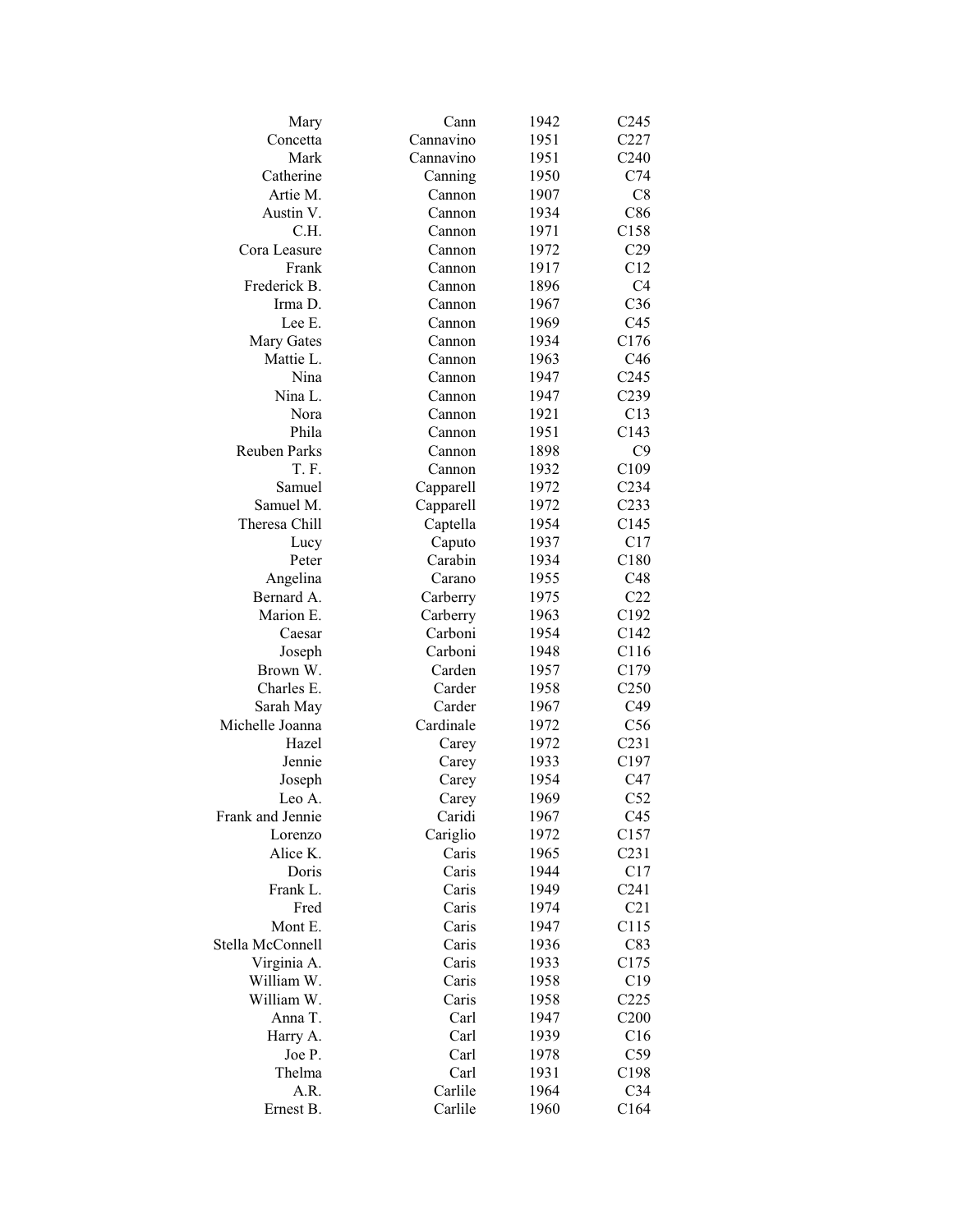| William J.         | Carlile    | 1962  | C65              |
|--------------------|------------|-------|------------------|
| Elizabeth          | Carlin     | 1957  | C <sub>136</sub> |
| Elizabeth          | Carlin     | 1957  | C <sub>145</sub> |
| Sarah Emma         | Carlin     | 1956  | C185             |
| Anna               | Carlisle   | 1932  | C <sub>105</sub> |
| John C.            | Carlisle   | 1958  | C46              |
| Minnie A.          | Carlisle   | 1944  | C214             |
| Stanley            | Carlisle   | 1966  | C <sub>229</sub> |
| Mary               | Carloss    | 1955  | C19              |
| Albin              | Carlson    | 1950  | C144             |
| Carl               | Carlson    | 1957  | C149             |
| Inez F.            | Carlson    | 1963  | C <sub>194</sub> |
| Josephine A.       | Carlson    | 1961  | C163             |
| E.D.               | Carlton    | 1930  | C85              |
| Hattie Harmon      | Carlton    | 1922  | C8               |
| James D.           | Carlton    | 1900  | C12              |
| John D.            | Carlton    | 1932? | C10              |
| Lovina             | Carlton    | 1940  | C <sub>241</sub> |
| Lucy               | Carlton    | 1940  | C63              |
| Lucy               | Carlton    | 1940  | C69              |
| William W.         | Carman     | 1973  | C53              |
| Mary               | Carnahan   | 1955  | C <sub>249</sub> |
| Olive              | Carnahan   | 1957  | C <sub>183</sub> |
| Mina               | Carner     | 1955  | C <sub>226</sub> |
| Mary               | Carney     | 1941  | C75              |
| Audrey             | Carpenter  | 1969  | C65              |
| Charlott Josephine | Carpenter  | 1946  | C171             |
| Ernest             | Carpenter  | 1979  | C120             |
| George             | Carpenter  | 1939  | C <sub>198</sub> |
| H. Kenneth         | Carpenter  | 1955  | C205             |
| Harry              | Carpenter  | 1978  | C <sub>231</sub> |
| Jean F.            | Carpenter  | 1957  | C70              |
| Kathryn Mabelle    | Carpenter  | 1917  | C106             |
| Kathy              | Carpenter  | 1960  | C162             |
| Minta              | Carpenter  | 1949  | C172             |
| Ora E.             | Carpenter  | 1969  | C <sub>66</sub>  |
| Virginia           | Carpenter  | 1962  | C229             |
| W. Douglas         | Carpenter  | 1966  | C <sub>230</sub> |
| Mable              | Carptenter | 1974  | C29              |
| Ettie              | Carr       | 1951  | C73              |
| George             | Carr       | 1956  | C47(2)           |
| John               | Carr       | 1960  | C168             |
| Mary F.            | Carr       | 1963  | C51              |
| Paul               | Carr       | 1947  | C69              |
| Thomas J.          | Carr       | 1949  | C <sub>242</sub> |
| Alexander T.       | Carrier    | 1947  | C214             |
| Donald             | Carrier    | 1934  | C198             |
| Emma Jane          | Carrier    | 1968  | C20              |
| George "Ship"      | Carrier    | 1949  | C <sub>243</sub> |
| Alvin E.           | Carroll    | 1971  | C58              |
| Henry              | Carroll    | 1967  | C66              |
| Henry C.           | Carroll    | 1967  | C52              |
| John F.            | Carroll    | 1938  | C197             |
| Lakie Edith        | Carroll    | 1955  | C127             |
| Anna               | Carson     | 1955  | C122             |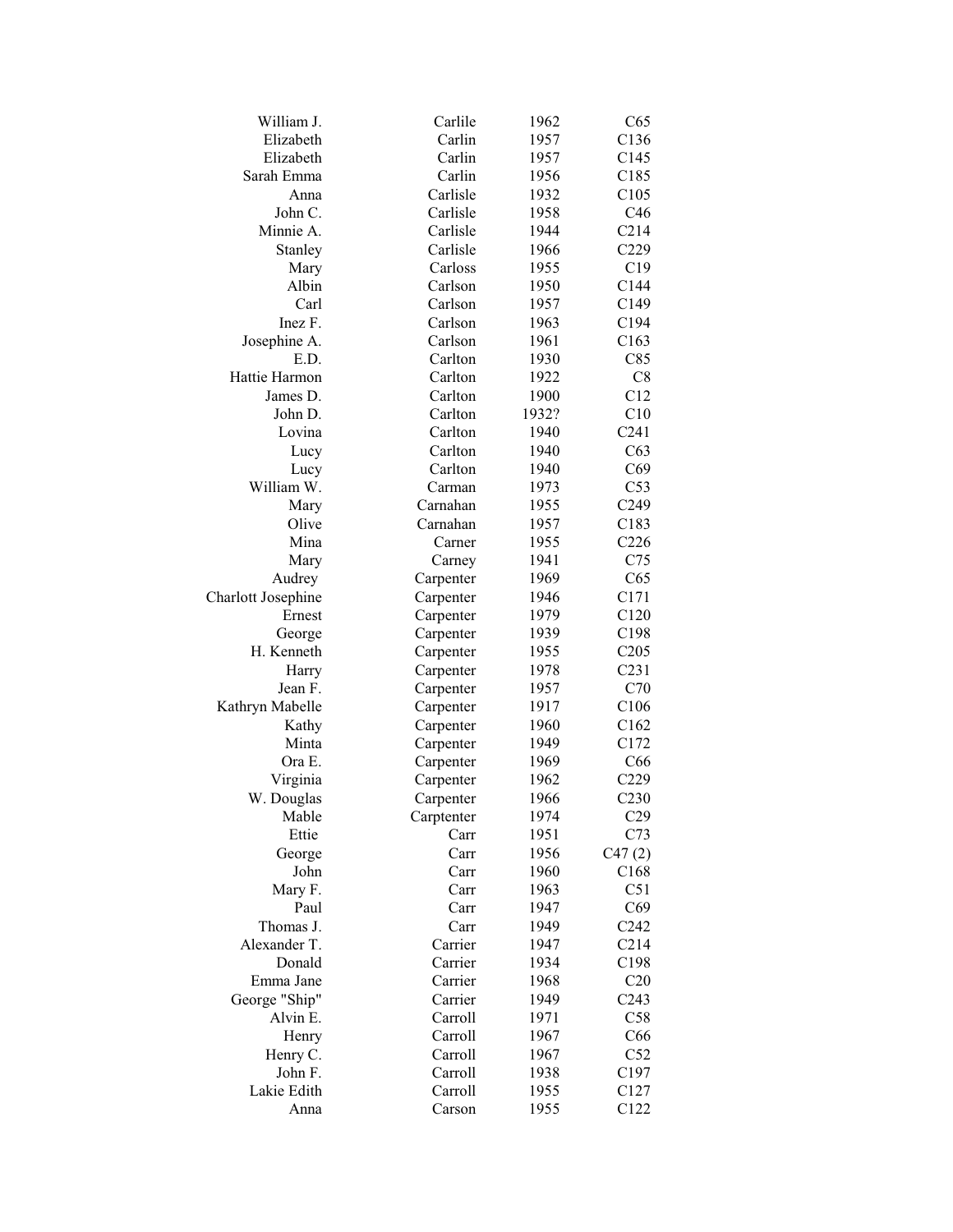| John A.                  | Carson      | 1965 | C32                           |
|--------------------------|-------------|------|-------------------------------|
| Mildred                  | Carson      | 1958 | C190                          |
| Mona Mary                | Carson      | 1932 | C179                          |
| Pearle                   | Carson      | 1954 | C110                          |
| Willam H.                | Carson      | 1954 | C <sub>223</sub>              |
| Oliver                   | Carsoni     | 1931 | C173                          |
| Alice                    | Carter      | 1960 | C <sub>33</sub>               |
| Henry H.                 | Carter      | 1971 | C58                           |
| Hugh                     | Carter      | 1957 | C178                          |
| Hugh                     | Carter      | 1957 | M299                          |
| Mr. and Mrs. Rollin      | Carter      | 1952 | C19                           |
| Patrick J.               | Carter      | 1967 | C53                           |
| Paul                     | Carter      | 1966 | C38                           |
| Thomas                   | Carter      | 1955 | C46                           |
| William                  | Carter      | 1939 | C214                          |
| Catherine Bright         | Cartwright  | 1948 | C <sub>254</sub>              |
| Charles A.               | Cartwright  | 1971 | C158                          |
| Elsie                    | Cartwright  | 1961 | C188                          |
| Francis J.               | Cartwright  | 1967 | C41                           |
| William M.               | Cartwright  | 1954 | C223                          |
| Lillian                  | Caruth      | 1948 | C115                          |
| Lillian M.               | Caruth      | 1948 | C126                          |
| Patricia D.              | Caruth      | 1971 | C160                          |
|                          | Carver      | 1958 | C <sub>46</sub>               |
| Raymond D.               | Carver      | 1958 | C74                           |
| Raymond D.<br>Russell J. | Casamento   | 1946 | C101                          |
|                          |             |      | C33                           |
| Josie                    | Casbeer     | 1960 |                               |
| Alta M.                  | Case        | 1934 | C81                           |
| Barbara N.               | Case        | 1946 | C <sub>246</sub><br>C8        |
| Chauncey H.              | Case        | 1912 |                               |
| Cora                     | Case        | 1957 | C147                          |
| Ernest W.                | Case        | 1935 | C196                          |
| Frank                    | Case        | 1954 | C142                          |
| Frank                    | Case        | 1956 | C137                          |
| George F.                | Case        | 1959 | C70                           |
| Gertrude Lemmermen       | Case        | 1919 | C13                           |
| Harry                    | Case        | 1953 | C125                          |
| Jackson                  | Case        | 1929 | C198                          |
| Robert                   | Case        | 1942 | C <sub>2</sub> 0 <sub>2</sub> |
| W. Logan                 | Case        | 1957 | C136                          |
| Charles L.               | Casebeer    | 1960 | C162                          |
| Charles L.               | Casebeer    | 1960 | C42                           |
| Marcella                 | Casey       | 1969 | C <sub>121</sub>              |
| Marcella                 | Casey       | 1969 | C37                           |
| Mary C.                  | Cash        | 1956 | C185                          |
| Roger                    | Cash        | 1947 | C <sub>2</sub> 17             |
| William                  | Cash, Sr.   | 1962 | C <sub>231</sub>              |
| Thomas D.                | Casley      | 1970 | C31                           |
| LaRue                    | Casselberry | 1963 | C <sub>34</sub>               |
| Charles                  | Casselman   | 1949 | C201                          |
| Myrtle Bell              | Casserman   | 1975 | C54                           |
| Paul W.                  | Cassidy     | 1960 | C50                           |
| Florence                 | Castellano  | 1946 | C78                           |
| Mrs. Bert                | Castle      | 1956 | C <sub>150</sub>              |
| Pauline                  | Cates       | 1948 | C173                          |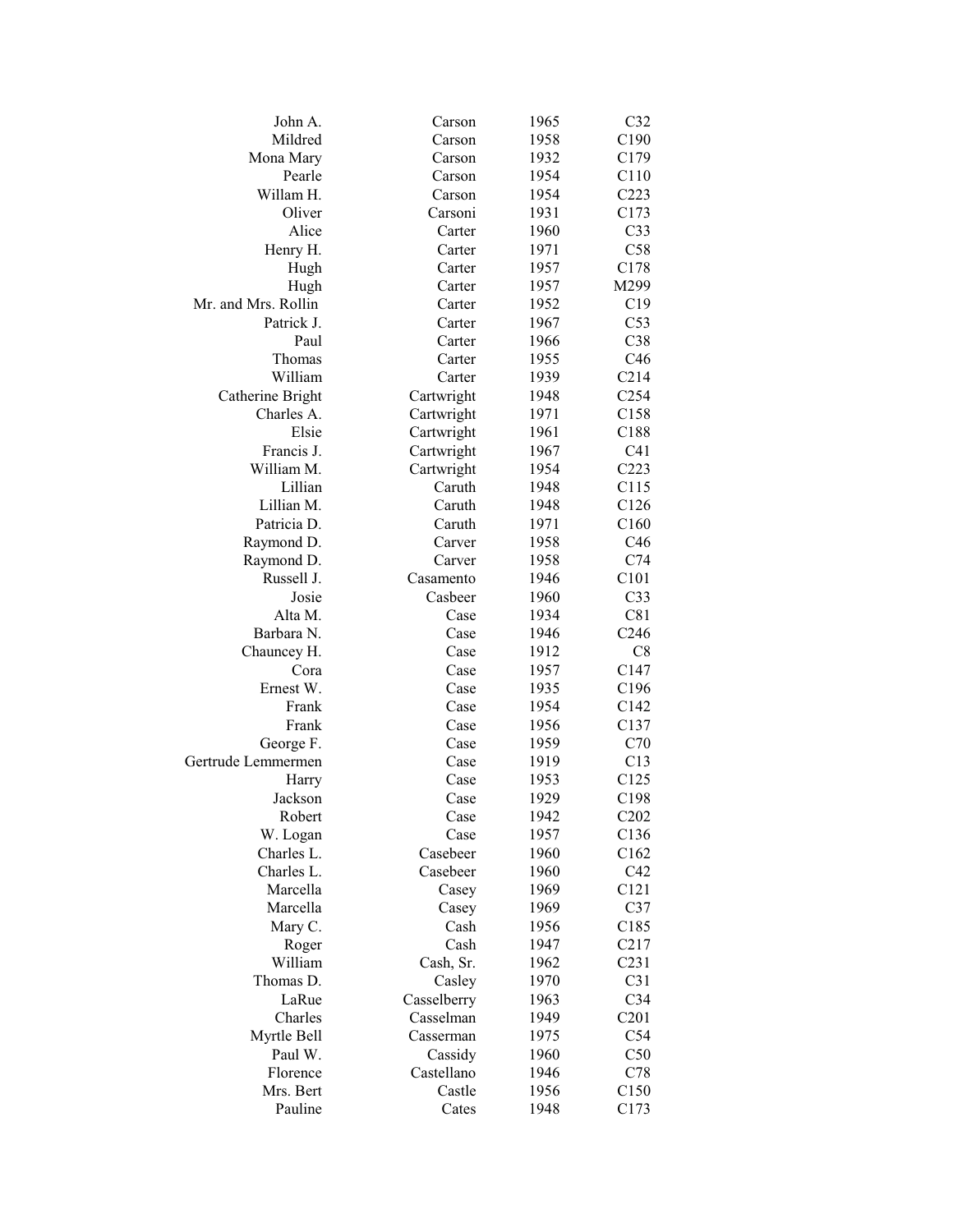| Raymond A.           | Cates          | 1952 | C221             |
|----------------------|----------------|------|------------------|
| Dorothy              | Catlin         | 1960 | C163             |
| Fred                 | Catlin         | 1973 | C <sub>235</sub> |
| Lucius               | Catlin         | 1875 | C15              |
| Lucius               | Catlin         | 1875 | C216             |
| Pearl M.             | Catlin         | 1972 | C59              |
| Henry                | Caudill        | 1980 | C <sub>23</sub>  |
| Ruth Hawley          | Cauntor        | 1928 | C16              |
| Claudia              | Cavallaro      | 1997 | C155             |
| Vincent              | Cavanagh       | 1956 | C154             |
| Ellen                | Cavanaugh      | 1957 | C72              |
| Paul W.              | Cavanaugh      | 1975 | C28              |
| Ruth M.              | Cavanaugh      | 1965 | C39              |
| William              | Caven          | 1947 | C217             |
| Robert D.            | Center         | 1958 | C128             |
| Frances              | Cerny          | 1954 | C <sub>224</sub> |
| Steven C.            | Ceroky         | 1956 | C <sub>206</sub> |
| Louise               | Cervone        | 1958 | C185             |
| John P.              | Cessna         | 1963 | C193             |
| Walter               | Cetera         | 2001 | C156             |
| Joseph               | Cetina, Sr.    | 1964 | C <sub>41</sub>  |
| <b>Bernard Alvin</b> | Chaboudy       | 1957 | C146             |
| Guy O.               | Chadler        | 1969 | C52              |
| Harry L.             | Chadwick       | 1954 | C153             |
| Harry L.             | Chadwick       | 1954 | C154             |
| Frank                | Chaff          | 1972 | C53              |
| Edgar                | Chain          | 1918 | C <sub>197</sub> |
| Floyd                | Chain          | 1953 | C125             |
| Violet M.            | Chain          | 1947 | C201             |
| William B.           | Chain          | 1972 | C119             |
| Charles W.           | Chalker        | 1956 | C144             |
| Charles W.           | Chalker        | 1956 | C19              |
| Luman E.             | Chalker        | 1946 | C <sub>242</sub> |
| Julia                | Challingsworth | 1965 | C42              |
| Paul                 | Challstrom     | 1966 | C20              |
| Harold Frederick     | Chalmers       | 1951 | C220             |
| Harold Frederick     | Chalmers       | 1951 | C228             |
| A.B.                 | Chamberlain    | 1959 | C126             |
| Alma                 | Chamberlain    | 1939 | C215             |
| <b>Burt</b>          | Chamberlain    | 1952 | C144             |
| Elizabeth M.         | Chamberlain    | 1954 | C203             |
| Elizabeth M.         | Chamberlain    | 1959 | C186             |
| James H.             | Chamberlain    | 1948 | C173             |
| Mary                 | Chamberlain    | 1951 | C228             |
| Mattie Page          | Chamberlain    | 1916 | C <sub>3</sub>   |
| Charles W.           | Chamberlin     | 1960 | C43              |
| Donald Eugene        | Chamberlin     | 1966 | C44              |
| Charles B.           | Chambers       | 1957 | C69              |
| Charles Blair        | Chambers       | 1957 | C70              |
| Clifford             | Chambers       | 1958 | C <sub>246</sub> |
| Clifford             | Chambers       | 1958 | C89-C90          |
| Ida Jane             | Chambers       | 1955 | C110             |
| John                 | Chambers       | 1953 | C73              |
| Joseph Mart          | Chambers       | 1953 | C <sub>252</sub> |
| Martha Edith         | Chambers       | 1970 | C29              |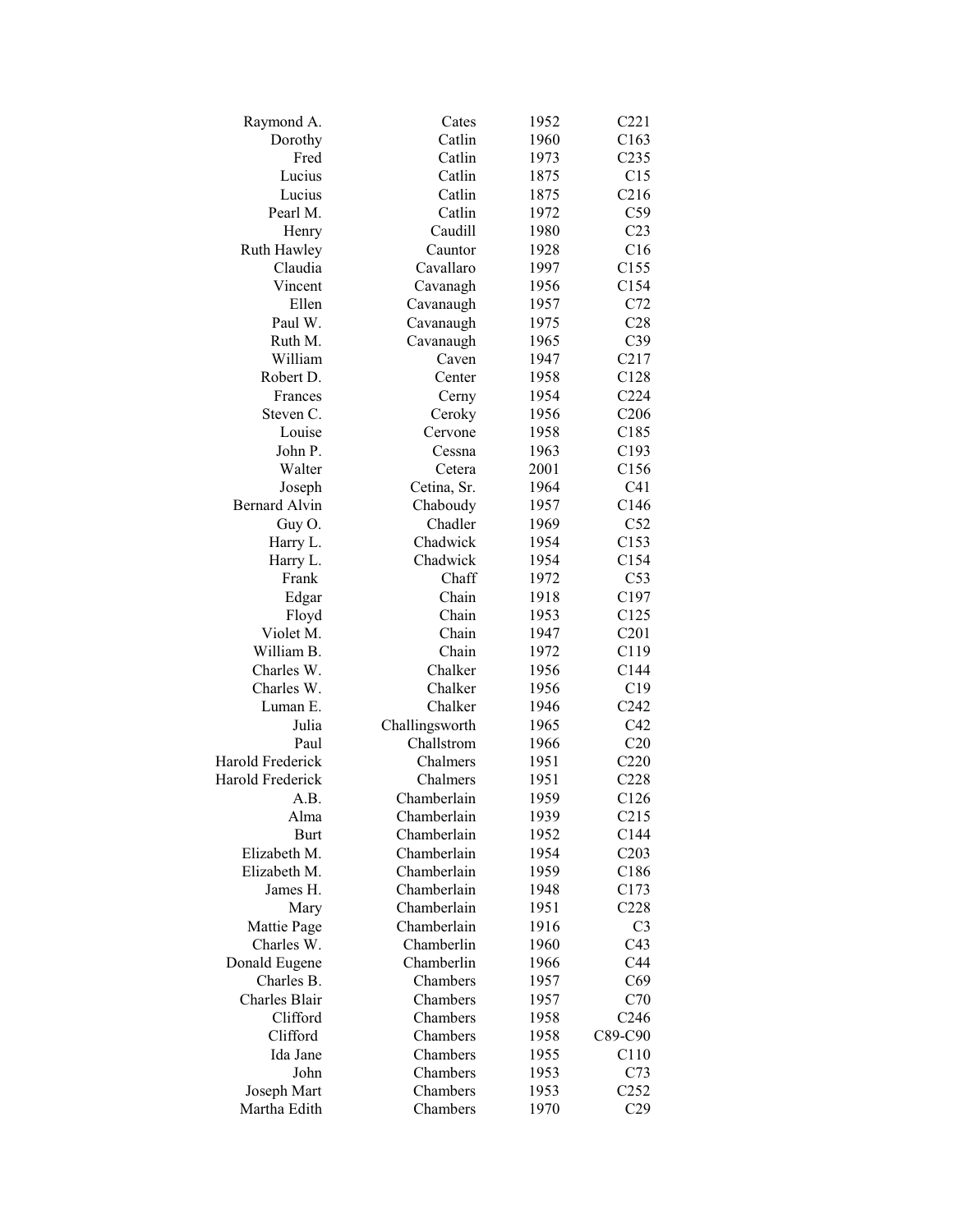| Charles        | Champagne       | 1964 | C37              |
|----------------|-----------------|------|------------------|
| Richard Lauren | Champion        | 1957 | C127             |
| Minnie         | Chance          | 1958 | C184             |
| Benjamin W.    | Chandler        | 1955 | C <sub>206</sub> |
| Benjamin W.    | Chandler        | 1955 | C61              |
| Charles T.     | Chandler        | 1971 | C159             |
| Esber          | Chandler        | 1974 | C22              |
| Esber          | Chandler        | 1974 | C56              |
| Fanny          | Chandler        | 1946 | C244             |
| Frank          | Chandler        | 1947 | C200             |
| Howard         | Chandler        | 1972 | C <sub>233</sub> |
| Joseph M.      | Chandler        | 1965 | C39              |
| Lillie         | Chandler        | 1946 | C79              |
| Mattie B.      | Chaney          | 1963 | C <sub>34</sub>  |
| Richard        | Channel         | 2003 | C156             |
| Mamie          | Chapek          | 1972 | C22              |
| Mary           | Chapek          | 1933 | C215             |
| Lena           | Chapin          | 1950 | C138             |
| Alice          | Chapman         | 1957 | C141             |
| Anna           | Chapman         | 1951 | C222             |
| Charles        | Chapman         | 1955 | C46              |
| Charles H.     | Chapman         | 1932 | C105             |
| Clifton George | Chapman         | 1946 | C <sub>244</sub> |
| Corry G.       |                 | 1938 | C176             |
| David          | Chapman         |      |                  |
|                | Chapman         | 1954 | C142             |
| Dorothy        | Chapman         | 1971 | C157             |
| Ed             | Chapman         | 1952 | C187             |
| Eda May        | Chapman         | 1934 | C215             |
| Elizabeth      | Chapman         | 1930 | C110             |
| Floyd          | Chapman         | 1879 | C67              |
| Frank          | Chapman         | 1946 | C171             |
| Gale J.        | Chapman         | 1945 | C17              |
| Grace          | Chapman         | 1932 | C102             |
| Hattie         | Chapman         | 1960 | C <sub>33</sub>  |
| Herman         | Chapman         | 1968 | C161             |
| Isabel         | Chapman         | 1966 | C <sub>230</sub> |
| James W.       | Chapman         | 1942 | C199             |
| Judson         | Chapman         | 1950 | C <sub>226</sub> |
| Judson R.      | Chapman         | 1950 | C223             |
| Lyda           | Chapman         | 1932 | C85              |
| Maud M.        | Chapman         | 1946 | C <sub>243</sub> |
| Maude          | Chapman         | 1957 | C72              |
| Mrs. U.        | Chapman         | 1913 | C8               |
| Ola            | Chapman         | 1928 | C87              |
| Orva L.        | Chapman         | 1940 | C <sub>242</sub> |
| Paul           | Chapman         | 1951 | C127             |
| U.A.           | Chapman         | 1901 | C10              |
| Whitney P.     | Chapman         | 1938 | C102             |
| Wilber O.      | Chapman         | 1931 | C82              |
| Willard M.     | Chapman         | 1946 | C170             |
| Jennie         | Chappelear      | 1952 | C190             |
| Lewis H.       | Chappelear, Jr. | 1972 | C53              |
| Charles O.     | Chappell        | 1957 | C149             |
| Lawrence W.    | Charboneau      | 1973 | C <sub>233</sub> |
| Nisula         | Charles         | 1983 | C60              |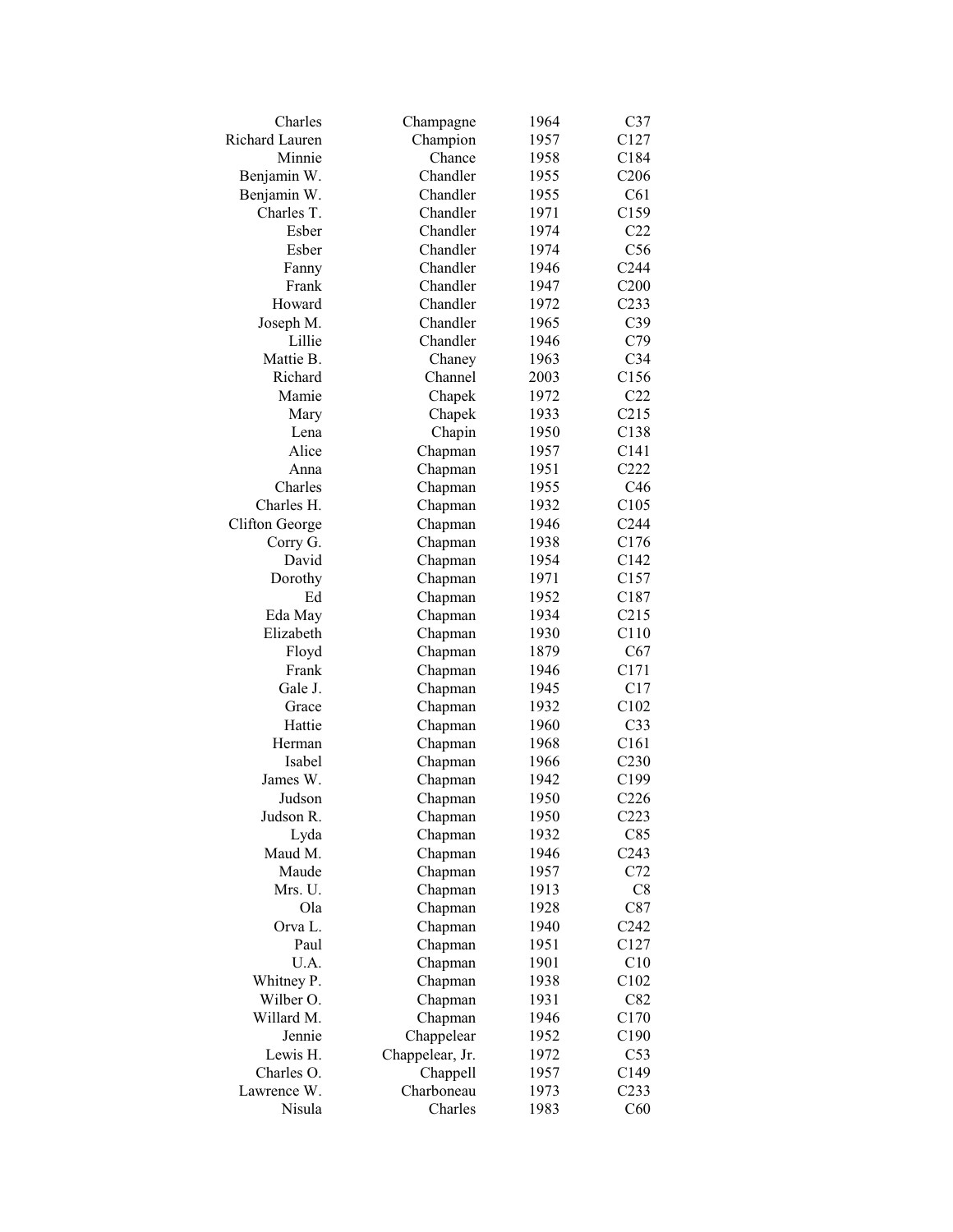| Sheridan G.     | Charleswood   | 1960 | C <sub>161</sub> |                                          |
|-----------------|---------------|------|------------------|------------------------------------------|
| Joseph D.       | Charlton      | 1949 | C170             |                                          |
| Nicholas        | Charney       | 1973 | C119             |                                          |
| Mary            | Charvat       | 1969 | C122             |                                          |
| Otto            | Charvat       | 1969 | C21              |                                          |
| Otto            | Charvat, Sr.  | 1969 | C20              |                                          |
| Albert          | Chase         | 1953 | C129             |                                          |
| Carrie          | Chase         | 1972 | C119             |                                          |
| Celia           | Chase         | 1949 | C80              |                                          |
| Charles R.      | Chase         | 1967 | C41              |                                          |
| Helen G.        | Chase         | 1967 | C40              |                                          |
| Lester A.       | Chase         | 1973 | C30              |                                          |
| Martha J.       | Chase         | 1959 | C182             |                                          |
| Martha J.       | Chase         | 1959 | C189             |                                          |
| Bertha Myers    | Chatley       | 1949 | C <sub>241</sub> |                                          |
| Pearl           | Chatley       | 1939 | C215             |                                          |
| James G.        | Chatman       | 1974 | C28              |                                          |
| Joseph          | Chechak       | 1957 | C147             |                                          |
| Mary            | Checker       | 1970 | C28              |                                          |
| Maude           | Cheetham      | 1950 | C72              |                                          |
| Thomas          | Cheetham      | 1943 | C76              |                                          |
| Andrew          | Cheges        | 1955 | C <sub>224</sub> |                                          |
| Martin M.       | Chepke        | 1951 | W <sub>5</sub>   |                                          |
| Richard         | Chernek       | 1963 | C191             |                                          |
| Daisy           | Cherry        | 1971 | C158             |                                          |
| John (Jack)     | Cherry        | 1966 | C44              |                                          |
| Frank F.        | Chervan       | 1962 | C238             |                                          |
| Michael         | Cheselka, Sr. | 1958 | C187             |                                          |
| Mary            | Chesner       | 1955 | C190             |                                          |
| William S.      | Chew          | 1939 | C197             |                                          |
| Elmer           | Childers      | 1970 | C <sub>234</sub> |                                          |
| Lettie          | Childers      | 1963 | C167             |                                          |
| Jack            | Childs        | 1963 | C181             |                                          |
| Jennie          | Childs        | 1953 | C48              |                                          |
| Marian Neal     | Childs        | 1968 | C188             |                                          |
| Dan             | Chill         | 1957 | C178             |                                          |
| John Manuel     | Chill         | 1954 | C222             |                                          |
| Joseph          | Chill         | 1961 | C192             |                                          |
| Charles William | Chilson       | 1958 | C205             |                                          |
| Jack            | Chinn         | 1964 | C93              | second half of the article is<br>missing |
| Samuel S.       | Chinn         | 1965 | C38              |                                          |
| Mauro           | Chionchio     | 1957 | C143             |                                          |
| Darrell         | Chipps        | 1963 | C <sub>35</sub>  |                                          |
| Marilyn Kay     | Chipps        | 1957 | C150             |                                          |
| Walter J.       | Chisholm      | 1967 | C52              |                                          |
| Gertrude        | Chisolm       | 1974 | C55              |                                          |
| Charles         | Chittenden    | 1907 | C15              |                                          |
| Abagail         | Chittendon    | 1923 | C195             |                                          |
| Vivian W.       | Chiu          | 1959 | C221             |                                          |
| Howie           | Chizek        | 2012 | C <sub>207</sub> |                                          |
| Pete            | Chlysta       | 1972 | C157             |                                          |
| Bernard J.      | Chmielewski   | 2004 | C134             |                                          |
| Elizabeth       | Chopko        | 1958 | C128             |                                          |
| Charles Edward  | Chrispell     | 1922 | C6               |                                          |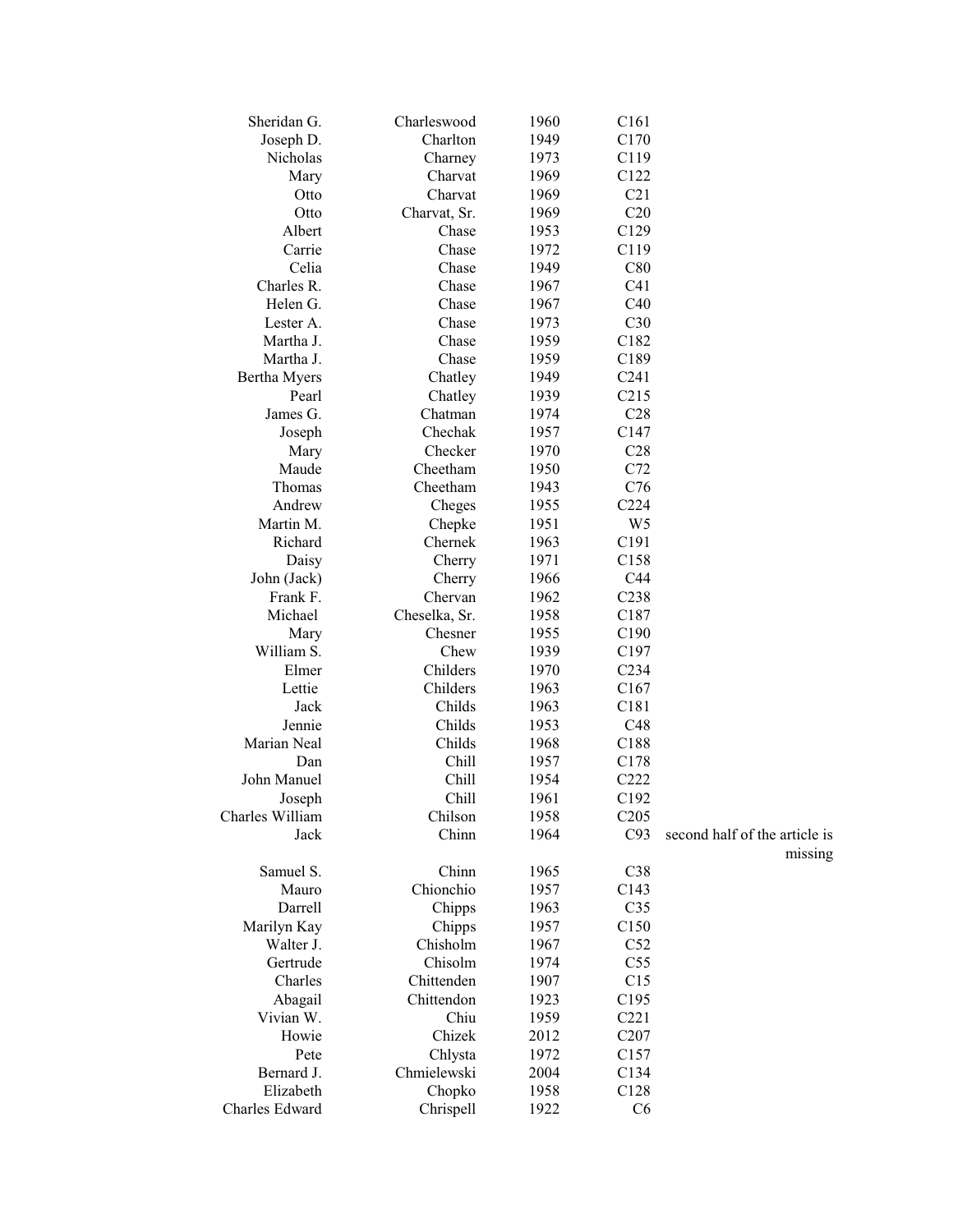| David C.            | Christen    | 1948         | C64                     |
|---------------------|-------------|--------------|-------------------------|
| Hettie              | Christen    | 1957         | C74                     |
| A.B.                | Christensen | 1968         | C40                     |
| Carrie              | Christensen | 1953         | C48                     |
| David A.            | Christensen | 1970         | C58                     |
| Oli                 | Christensen | 1946         | C169                    |
| <b>Ernst Victor</b> | Christenson | 1956         | C204                    |
| Ronald Ray          | Christenson | 1948         | C <sub>254</sub>        |
| Robert              | Christian   | 1957         | C70                     |
| W.R.                | Christian   | 1937         | C68                     |
| William G.          | Christian   | 1971         | C117                    |
| Clarence W.         | Christman   | 1941         | C174                    |
| William J.          | Christner   | 1952         | C182                    |
| William J.          | Christner   | 1952         | C190                    |
| William             | Christopher | 1962         | C104                    |
| Bernard J.          | Christy     | 1939         | C81                     |
| Rebecca             | Christy     | 1906         | C106                    |
| Joseph              | Chuchalk    | 1965         | C <sub>36</sub>         |
| Mary                | Chuckalk    | 1960         | C163                    |
| Ely and Margaret    | Chudanov    | 1951         | C145                    |
| Rudolph             | Chudanov    | 1954         | C153                    |
| Catherine           | Chunat      |              |                         |
| Dassie              | Church      | 1939<br>1950 | C68                     |
| Dessie M.           | Church      |              | C203<br>C <sub>26</sub> |
|                     |             | 1982         |                         |
| <b>James Scott</b>  | Church      | 1949         | C253(2)                 |
| Nellie Housman      | Church      | 1948         | C169                    |
| Paul K.             | Church      | 1952         | C95                     |
| Wilbur              | Church      | 1936         | C180                    |
| William Ralph       | Church      | 1956         | C183                    |
| Eva                 | Churchill   | 1957         | C183                    |
| Mary                | Churchill   | 1960         | C <sub>33</sub>         |
| Royal               | Churchill   | 1958         | C91                     |
| Royal S.            | Churchill   | 1958         | C71                     |
| Rosario             | Ciancio     | 1972         | C54                     |
| Rosario P.          | Ciancio     | 1972         | C53                     |
| Louis               | Ciccone     | 1949         | C172                    |
| Louis               | Ciccone     | 1949         | C172                    |
| Annunzitia          | Cicconetti  | 1967         | C <sub>31</sub>         |
| Zigmund             | Cieplinksi  | 1991         | C155                    |
| James V.            | Cilio       | 1969         | C163                    |
| Santa               | Cimarelli   | 1946         | C <sub>241</sub>        |
| Santa               | Cimarelli   | 1946         | C <sub>245</sub>        |
| Marco               | Cipollino   | 1946         | C169                    |
| Louis M.            | Cipra       | 1963         | C168                    |
| Sophia              | Cipra       | 1963         | C167                    |
| Salvadore           | Ciprian     | 1968         | C49                     |
| Clara               | Cipriano    | 1952         | C204                    |
| John D.             | Cipriano    | 1983         | C59                     |
| Mary                | Cipriano    | 1967         | C52                     |
| Achiel J.           | Claeys      | 1977         | C55                     |
| George Herbert      | Claflin     | 1946         | C101                    |
| Toney Max           | Clanton     | 1954         | C47                     |
| Arthur A.           | Clapp       | 1960         | C165                    |
| George              | Clapp       | 1912         | C216                    |
| Harry A.            | Clapp       | 1972         | C21                     |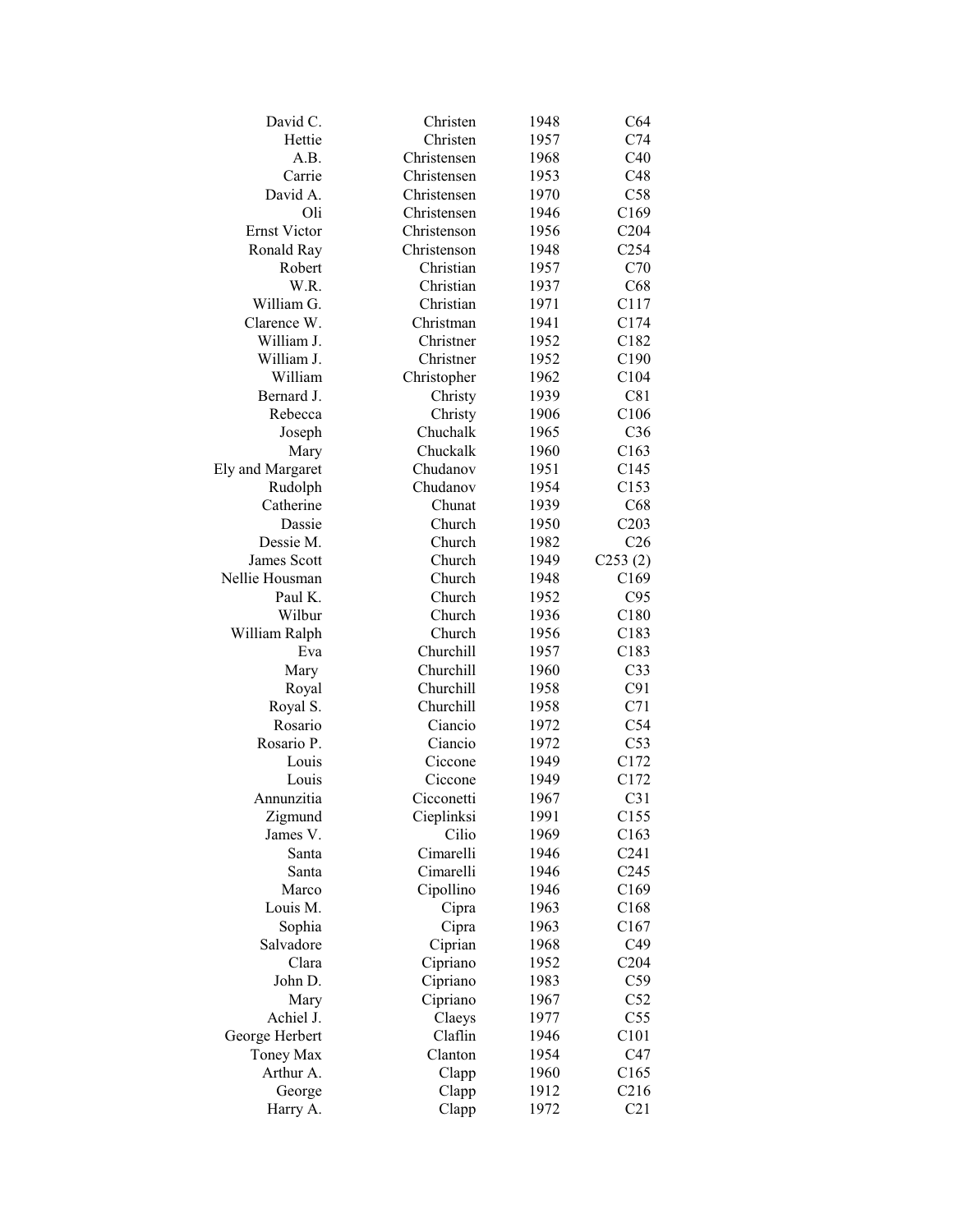| Mabel          | Clapp  | 1947 | C218             |
|----------------|--------|------|------------------|
| Margaret E.    | Clapp  | 1964 | C37              |
| Mary M.        | Clapp  | 1946 | C <sub>243</sub> |
| Mary P.        | Clapp  | 1950 | C <sub>206</sub> |
| Rexford        | Clapp  | 1950 | C223             |
| William H.     | Clapp  | 1970 | C <sub>236</sub> |
| Belle          | Clark  | 1957 | C180             |
| <b>Bessie</b>  | Clark  | 1949 | C <sub>241</sub> |
| Charles        | Clark  | 1968 | C49              |
| Charles E.     | Clark  | 1950 | C74              |
| Charles H.     | Clark  | 1968 | C50              |
| Daisy Wise     | Clark  | 1956 | C186             |
| DeWitt         | Clark  | 1955 | C201             |
| E.A.           | Clark  | 1947 | C239             |
| Elizabeth S.   | Clark  | 1928 | C87              |
| Ella H.        | Clark  | 1957 | C178             |
| Elwood W.      | Clark  | 1962 | C191             |
| Ernest         | Clark  | 1932 | D24              |
| Fern D.        | Clark  |      | C74              |
|                |        | 1958 |                  |
| Flora          | Clark  | 1947 | C218             |
| Francis        | Clark  | 1963 | C103             |
| Gaylord F.     | Clark  | 1948 | R81-82           |
| Georgiana      | Clark  | 1972 | C57              |
| Georgie        | Clark  | 1939 | C195             |
| Harold         | Clark  | 1942 | C213             |
| Harry          | Clark  | 1951 | C143             |
| Hazel Eleanore | Clark  | 1974 | C <sub>23</sub>  |
| Hugh A.        | Clark  | 1950 | C248             |
| Isabelle       | Clark  | 1957 | C149             |
| James          | Clark  | 1947 | C <sub>246</sub> |
| James          | Clark  | 1953 | C137             |
| James          | Clark  | 1970 | C27              |
| Jeffrey C.     | Clark  | 2004 | C156             |
| John B.        | Clark  | 1952 | C74              |
| Joseph W.      | Clark  | 1963 | C191             |
| Joseph W.      | Clark  | 1963 | C192             |
| Josephine J.   | Clark  | 1965 | C42              |
| Julia E.       | Clark  | 1935 | C196             |
| Lucinda        | Clark  | 1971 | C30              |
| Margaret       | Clark  | 1953 | C131             |
| Merlice L.     | Clark  | 2005 | C152             |
| Mertilla       | Clark  | 1932 | C105             |
| Mertilla       | Clark  | 1932 | C84              |
| Myrtle         | Clark  | 1953 | C72              |
| Robert         | Clark  | 1921 | C10              |
| Ronald W.      | Clark  | 1978 | C59              |
| Sally          | Clark  | 1889 | C15              |
| Vern           | Clark  | 1901 | C12              |
| Vernon C.      | Clark  | 1969 | C34              |
| William A.     | Clark  |      |                  |
| William C.     | Clark  | 1960 | C162             |
| William T.     |        | 1946 | C244(2)          |
|                | Clark  | 1956 | C189             |
| Dolly M.       | Clarke | 1963 | C192             |
| Elbert H.      | Clarke | 1964 | C <sub>41</sub>  |
| Guy            | Clarke | 1954 | C146             |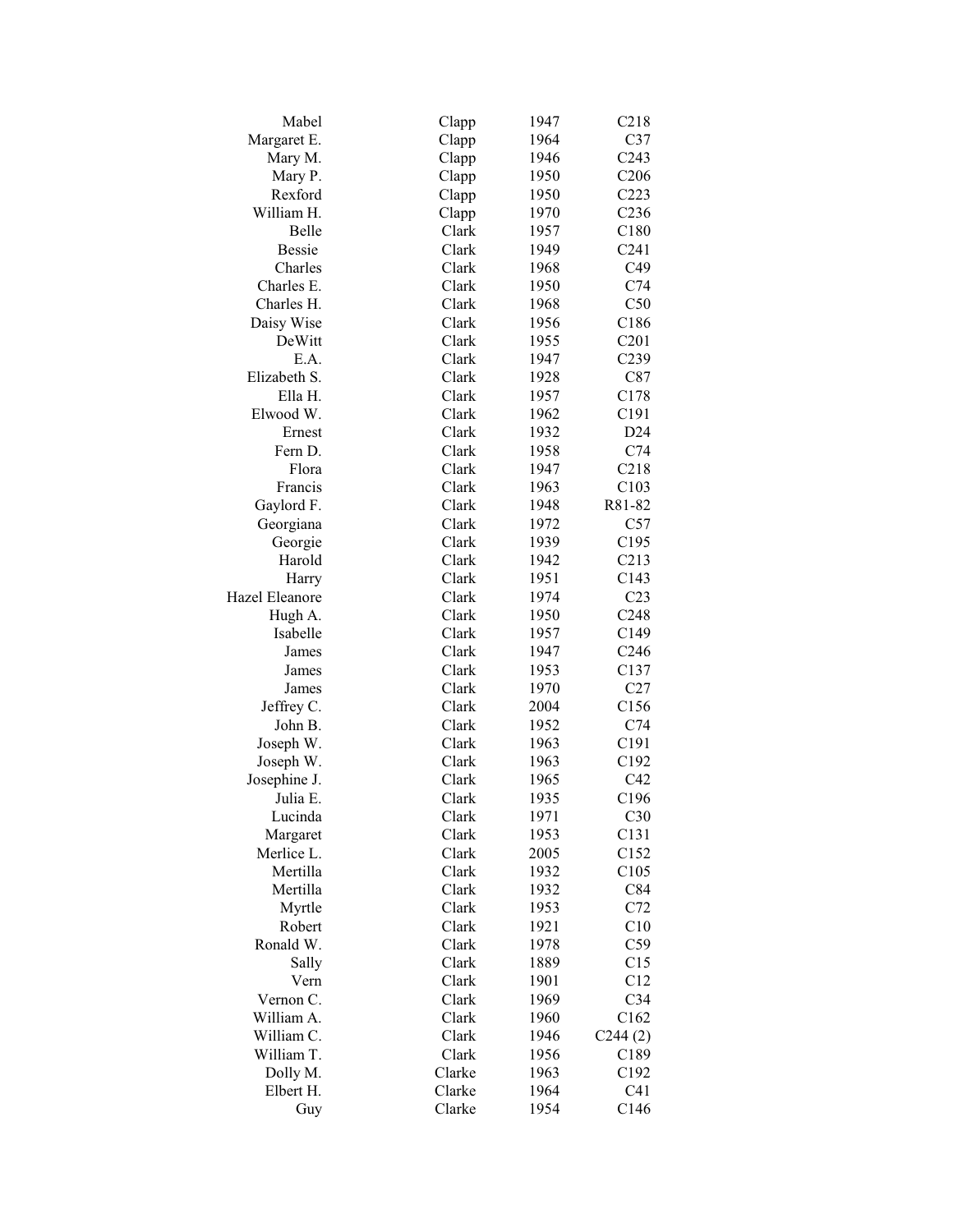| Harold                | Clarke        | 1951 | C147             |
|-----------------------|---------------|------|------------------|
| <b>Harold Arthur</b>  | Clarke        | 1951 | C148             |
| Inez                  | Clarke        | 1955 | C186             |
| James M.              | Clarke        | 1959 | C <sub>240</sub> |
| John L.               | Clarke        | 1949 | C <sub>253</sub> |
| Joseph                | Clarke        | 1955 | C225             |
| Mrs. J. Dwight        | Clarke        | 1954 | C145             |
| Rachel                | Clarke        | 1957 | C148             |
| Charles               | Clause        | 1948 | C174             |
| Neal "June"           | Clause        | 1947 | C173             |
| Leland Arthur         | Clawson       | 1938 | C82              |
| Melinda               | Clawson       | 1948 | C116             |
| David C.              | Clay          | 1978 | C119             |
| Edward                | Clay          | 1968 | C51              |
| Robert Varney         | Clay          | 1945 | C77              |
| Samuel T.             | Claybourne    | 1971 | C21              |
| Edith                 | Clayton       | 1944 | C173             |
| Edith M.              | Clayton       | 1960 | C134             |
| Ethel H.              | Clayton       | 1958 | C <sub>246</sub> |
| Gertrude              | Clayton       | 1970 | C194             |
| Irene A.              | Clayton       | 1955 | C128(2)          |
| James A.              | Clayton       | 1959 | C138             |
| James A.              | Clayton       | 1959 | C141             |
| Stella                | Clayton       | 1958 | C135             |
| Elizabeth             | Clearwater    |      | C48              |
| Lewis E.              |               | 1958 |                  |
| Charles R.            | Clearwater    | 1954 | C135<br>C115     |
| Lewis E.              | Clegg<br>Clem | 1948 |                  |
|                       | Clements      | 1973 | C28<br>C82       |
| John D.               | Clements      | 1932 |                  |
| Johnny                |               | 1939 | C97              |
| L.K.<br>Martha        | Clements      | 1929 | C177<br>C99      |
|                       | Clements      | 1946 | C <sub>245</sub> |
| Martha A.             | Clements      | 1946 |                  |
| Michaelina            | Clements      | 1967 | C31              |
| Alvie R.              | Clemson       | 1979 | C120             |
| John O.               | Clendenen     | 1973 | C158             |
| Florence B.           | Cleverly      | 1946 | C68              |
| Harriett<br>Olive Eva | Cleverly      | 1949 | C171             |
|                       | Cleverly      | 1947 | C115             |
| D. M.                 | Clewell       | 1914 | C <sub>5</sub>   |
| Thomas                | Click         | 1973 | C <sub>55</sub>  |
| Robert J.             | Clifford      | 1962 | C <sub>230</sub> |
| Elsie Van Sickle      | Climes        | 1938 | C175             |
| <b>Bessie</b>         | Cline         | 1955 | C <sub>250</sub> |
| George                | Cline         | 1957 | C47              |
| Henry J.              | Cline         | 1963 | C192             |
| Loraine M.            | Cline         | 1959 | C126             |
| Lovina                | Cline         | 1946 | C <sub>244</sub> |
| Minnie                | Cline         | 1947 | C <sub>254</sub> |
| Nancy C.              | Cline         | 1959 | C185             |
| Roland                | Cline         | 1946 | C <sub>243</sub> |
| Roland                | Cline         | 1947 | C170             |
| Winnie                | Cline         | 1961 | C193             |
| R.F.                  | Clinebell     | 1943 | C63              |
| Howard M.             | Clinger       | 1955 | C187             |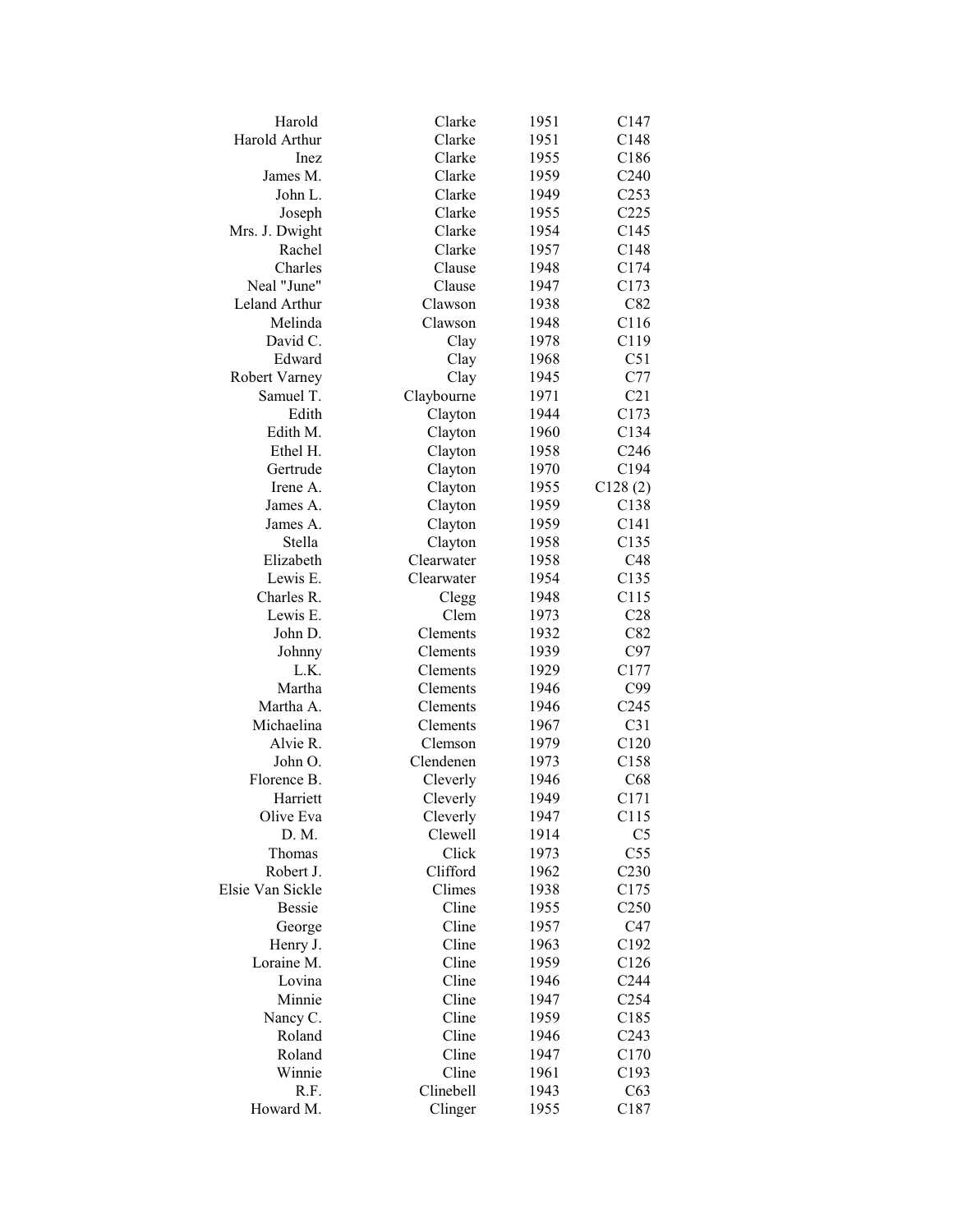| Clinton<br>C105<br>1918<br>Lucy<br>Clinton<br>1918<br>C <sub>106</sub><br>Lucy<br>Clites<br>Howard Lynn<br>1962<br>C166<br>C31<br>James W.<br>Clonch<br>1970<br>Close<br>C <sub>26</sub><br>Catherine<br>1984<br>Electa<br>Close<br>C51<br>1967<br>Closs<br>C <sub>35</sub><br>Nelson A.<br>1964<br>Marie L.<br>Clotz<br>C161<br>1966<br>C121<br>Frances E.<br>Clough<br>1963<br>C191<br>Frances E.<br>Clough<br>1963<br>Clough<br>Lee E.<br>1959<br>C145<br>$\overline{\mathcal{L}}$<br>Cludlow<br>C10<br>Rex E.<br>Cluff<br>1963<br>C66<br>Kathryn<br>Minnie K.<br>C161<br>1960<br>Clupper<br>Clutter<br>Jay Reid<br>1934<br>C180<br>C221<br>Floyd E.<br>Clyde<br>1959<br>Harry M.<br>Clyde<br>1968<br>C191<br>Lottie<br>Clyde<br>C138(3)<br>1950<br>Clyde<br>Robert<br>2000<br>C60<br>C203<br>Paul<br>Clydesdale<br>1955<br>C100<br>Coates<br>1955<br>Amody<br>C102<br>1932<br>Angelo<br>Coates<br>1932<br>C81<br>Angelo<br>Coates<br>C82<br>Angelo<br>Coates<br>1932<br>C86<br>Angelo<br>Coates<br>1932<br>C219<br>Helena<br>Coates<br>1959<br>Maude M.<br>C40<br>Coates<br>1964<br>A63<br>Mrs Amody (Josephine)<br>1933<br>Coates<br>Newton C.<br>Coates<br>1925<br>C6<br>Rose<br>Coates<br>1934<br>C214<br>C215<br>1934<br>Rose<br>Coates<br>Lucille M.<br>C157<br>Cobb<br>1971<br>Cobbs<br>C199<br>1949<br>George<br>Coburn<br>C79<br>Bernard<br>1949<br>Coburn<br>C <sub>246</sub><br>Elwyn A.<br>1958<br>Wilbur D.<br>Coburn<br>C88<br>1928<br>Alfred<br>Cochran<br>C179<br>1939<br>Hazel Marie<br>Cochran<br>C162<br>1963<br>C10<br>Jennie<br>Cochran<br>1905<br>Coder<br>Fred<br>1951<br>C147<br>Coder<br>C141<br>Lloyd O.<br>1959<br>Thomas<br>Coder<br>1952<br>C185<br>C218<br>Burt E.<br>Coe<br>1948<br>Clifton<br>C223<br>Coe<br>1954<br>C15<br>Henry B.<br>Coe<br>1907<br>Kathryn H.<br>C59<br>Coe<br>1976<br>Leonoette<br>Coe<br>1953<br>C <sub>125</sub><br>Cofer<br>Daisy<br>1955<br>C <sub>250</sub><br>Cofer<br>C157<br>Timothy<br>1971<br>C10<br>Maria Wing<br>Coffee<br>1912 | William Emanuel | Clingman | 1956 | C <sub>187</sub> |
|-----------------------------------------------------------------------------------------------------------------------------------------------------------------------------------------------------------------------------------------------------------------------------------------------------------------------------------------------------------------------------------------------------------------------------------------------------------------------------------------------------------------------------------------------------------------------------------------------------------------------------------------------------------------------------------------------------------------------------------------------------------------------------------------------------------------------------------------------------------------------------------------------------------------------------------------------------------------------------------------------------------------------------------------------------------------------------------------------------------------------------------------------------------------------------------------------------------------------------------------------------------------------------------------------------------------------------------------------------------------------------------------------------------------------------------------------------------------------------------------------------------------------------------------------------------------------------------------------------------------------------------------------------------------------------------------------------------------------------------------------------------------------------------------------------------------------------------------------------------------------------------------------------------------------------------------------------------------------------------------------------|-----------------|----------|------|------------------|
|                                                                                                                                                                                                                                                                                                                                                                                                                                                                                                                                                                                                                                                                                                                                                                                                                                                                                                                                                                                                                                                                                                                                                                                                                                                                                                                                                                                                                                                                                                                                                                                                                                                                                                                                                                                                                                                                                                                                                                                                     |                 |          |      |                  |
|                                                                                                                                                                                                                                                                                                                                                                                                                                                                                                                                                                                                                                                                                                                                                                                                                                                                                                                                                                                                                                                                                                                                                                                                                                                                                                                                                                                                                                                                                                                                                                                                                                                                                                                                                                                                                                                                                                                                                                                                     |                 |          |      |                  |
|                                                                                                                                                                                                                                                                                                                                                                                                                                                                                                                                                                                                                                                                                                                                                                                                                                                                                                                                                                                                                                                                                                                                                                                                                                                                                                                                                                                                                                                                                                                                                                                                                                                                                                                                                                                                                                                                                                                                                                                                     |                 |          |      |                  |
|                                                                                                                                                                                                                                                                                                                                                                                                                                                                                                                                                                                                                                                                                                                                                                                                                                                                                                                                                                                                                                                                                                                                                                                                                                                                                                                                                                                                                                                                                                                                                                                                                                                                                                                                                                                                                                                                                                                                                                                                     |                 |          |      |                  |
|                                                                                                                                                                                                                                                                                                                                                                                                                                                                                                                                                                                                                                                                                                                                                                                                                                                                                                                                                                                                                                                                                                                                                                                                                                                                                                                                                                                                                                                                                                                                                                                                                                                                                                                                                                                                                                                                                                                                                                                                     |                 |          |      |                  |
|                                                                                                                                                                                                                                                                                                                                                                                                                                                                                                                                                                                                                                                                                                                                                                                                                                                                                                                                                                                                                                                                                                                                                                                                                                                                                                                                                                                                                                                                                                                                                                                                                                                                                                                                                                                                                                                                                                                                                                                                     |                 |          |      |                  |
|                                                                                                                                                                                                                                                                                                                                                                                                                                                                                                                                                                                                                                                                                                                                                                                                                                                                                                                                                                                                                                                                                                                                                                                                                                                                                                                                                                                                                                                                                                                                                                                                                                                                                                                                                                                                                                                                                                                                                                                                     |                 |          |      |                  |
|                                                                                                                                                                                                                                                                                                                                                                                                                                                                                                                                                                                                                                                                                                                                                                                                                                                                                                                                                                                                                                                                                                                                                                                                                                                                                                                                                                                                                                                                                                                                                                                                                                                                                                                                                                                                                                                                                                                                                                                                     |                 |          |      |                  |
|                                                                                                                                                                                                                                                                                                                                                                                                                                                                                                                                                                                                                                                                                                                                                                                                                                                                                                                                                                                                                                                                                                                                                                                                                                                                                                                                                                                                                                                                                                                                                                                                                                                                                                                                                                                                                                                                                                                                                                                                     |                 |          |      |                  |
|                                                                                                                                                                                                                                                                                                                                                                                                                                                                                                                                                                                                                                                                                                                                                                                                                                                                                                                                                                                                                                                                                                                                                                                                                                                                                                                                                                                                                                                                                                                                                                                                                                                                                                                                                                                                                                                                                                                                                                                                     |                 |          |      |                  |
|                                                                                                                                                                                                                                                                                                                                                                                                                                                                                                                                                                                                                                                                                                                                                                                                                                                                                                                                                                                                                                                                                                                                                                                                                                                                                                                                                                                                                                                                                                                                                                                                                                                                                                                                                                                                                                                                                                                                                                                                     |                 |          |      |                  |
|                                                                                                                                                                                                                                                                                                                                                                                                                                                                                                                                                                                                                                                                                                                                                                                                                                                                                                                                                                                                                                                                                                                                                                                                                                                                                                                                                                                                                                                                                                                                                                                                                                                                                                                                                                                                                                                                                                                                                                                                     |                 |          |      |                  |
|                                                                                                                                                                                                                                                                                                                                                                                                                                                                                                                                                                                                                                                                                                                                                                                                                                                                                                                                                                                                                                                                                                                                                                                                                                                                                                                                                                                                                                                                                                                                                                                                                                                                                                                                                                                                                                                                                                                                                                                                     |                 |          |      |                  |
|                                                                                                                                                                                                                                                                                                                                                                                                                                                                                                                                                                                                                                                                                                                                                                                                                                                                                                                                                                                                                                                                                                                                                                                                                                                                                                                                                                                                                                                                                                                                                                                                                                                                                                                                                                                                                                                                                                                                                                                                     |                 |          |      |                  |
|                                                                                                                                                                                                                                                                                                                                                                                                                                                                                                                                                                                                                                                                                                                                                                                                                                                                                                                                                                                                                                                                                                                                                                                                                                                                                                                                                                                                                                                                                                                                                                                                                                                                                                                                                                                                                                                                                                                                                                                                     |                 |          |      |                  |
|                                                                                                                                                                                                                                                                                                                                                                                                                                                                                                                                                                                                                                                                                                                                                                                                                                                                                                                                                                                                                                                                                                                                                                                                                                                                                                                                                                                                                                                                                                                                                                                                                                                                                                                                                                                                                                                                                                                                                                                                     |                 |          |      |                  |
|                                                                                                                                                                                                                                                                                                                                                                                                                                                                                                                                                                                                                                                                                                                                                                                                                                                                                                                                                                                                                                                                                                                                                                                                                                                                                                                                                                                                                                                                                                                                                                                                                                                                                                                                                                                                                                                                                                                                                                                                     |                 |          |      |                  |
|                                                                                                                                                                                                                                                                                                                                                                                                                                                                                                                                                                                                                                                                                                                                                                                                                                                                                                                                                                                                                                                                                                                                                                                                                                                                                                                                                                                                                                                                                                                                                                                                                                                                                                                                                                                                                                                                                                                                                                                                     |                 |          |      |                  |
|                                                                                                                                                                                                                                                                                                                                                                                                                                                                                                                                                                                                                                                                                                                                                                                                                                                                                                                                                                                                                                                                                                                                                                                                                                                                                                                                                                                                                                                                                                                                                                                                                                                                                                                                                                                                                                                                                                                                                                                                     |                 |          |      |                  |
|                                                                                                                                                                                                                                                                                                                                                                                                                                                                                                                                                                                                                                                                                                                                                                                                                                                                                                                                                                                                                                                                                                                                                                                                                                                                                                                                                                                                                                                                                                                                                                                                                                                                                                                                                                                                                                                                                                                                                                                                     |                 |          |      |                  |
|                                                                                                                                                                                                                                                                                                                                                                                                                                                                                                                                                                                                                                                                                                                                                                                                                                                                                                                                                                                                                                                                                                                                                                                                                                                                                                                                                                                                                                                                                                                                                                                                                                                                                                                                                                                                                                                                                                                                                                                                     |                 |          |      |                  |
|                                                                                                                                                                                                                                                                                                                                                                                                                                                                                                                                                                                                                                                                                                                                                                                                                                                                                                                                                                                                                                                                                                                                                                                                                                                                                                                                                                                                                                                                                                                                                                                                                                                                                                                                                                                                                                                                                                                                                                                                     |                 |          |      |                  |
|                                                                                                                                                                                                                                                                                                                                                                                                                                                                                                                                                                                                                                                                                                                                                                                                                                                                                                                                                                                                                                                                                                                                                                                                                                                                                                                                                                                                                                                                                                                                                                                                                                                                                                                                                                                                                                                                                                                                                                                                     |                 |          |      |                  |
|                                                                                                                                                                                                                                                                                                                                                                                                                                                                                                                                                                                                                                                                                                                                                                                                                                                                                                                                                                                                                                                                                                                                                                                                                                                                                                                                                                                                                                                                                                                                                                                                                                                                                                                                                                                                                                                                                                                                                                                                     |                 |          |      |                  |
|                                                                                                                                                                                                                                                                                                                                                                                                                                                                                                                                                                                                                                                                                                                                                                                                                                                                                                                                                                                                                                                                                                                                                                                                                                                                                                                                                                                                                                                                                                                                                                                                                                                                                                                                                                                                                                                                                                                                                                                                     |                 |          |      |                  |
|                                                                                                                                                                                                                                                                                                                                                                                                                                                                                                                                                                                                                                                                                                                                                                                                                                                                                                                                                                                                                                                                                                                                                                                                                                                                                                                                                                                                                                                                                                                                                                                                                                                                                                                                                                                                                                                                                                                                                                                                     |                 |          |      |                  |
|                                                                                                                                                                                                                                                                                                                                                                                                                                                                                                                                                                                                                                                                                                                                                                                                                                                                                                                                                                                                                                                                                                                                                                                                                                                                                                                                                                                                                                                                                                                                                                                                                                                                                                                                                                                                                                                                                                                                                                                                     |                 |          |      |                  |
|                                                                                                                                                                                                                                                                                                                                                                                                                                                                                                                                                                                                                                                                                                                                                                                                                                                                                                                                                                                                                                                                                                                                                                                                                                                                                                                                                                                                                                                                                                                                                                                                                                                                                                                                                                                                                                                                                                                                                                                                     |                 |          |      |                  |
|                                                                                                                                                                                                                                                                                                                                                                                                                                                                                                                                                                                                                                                                                                                                                                                                                                                                                                                                                                                                                                                                                                                                                                                                                                                                                                                                                                                                                                                                                                                                                                                                                                                                                                                                                                                                                                                                                                                                                                                                     |                 |          |      |                  |
|                                                                                                                                                                                                                                                                                                                                                                                                                                                                                                                                                                                                                                                                                                                                                                                                                                                                                                                                                                                                                                                                                                                                                                                                                                                                                                                                                                                                                                                                                                                                                                                                                                                                                                                                                                                                                                                                                                                                                                                                     |                 |          |      |                  |
|                                                                                                                                                                                                                                                                                                                                                                                                                                                                                                                                                                                                                                                                                                                                                                                                                                                                                                                                                                                                                                                                                                                                                                                                                                                                                                                                                                                                                                                                                                                                                                                                                                                                                                                                                                                                                                                                                                                                                                                                     |                 |          |      |                  |
|                                                                                                                                                                                                                                                                                                                                                                                                                                                                                                                                                                                                                                                                                                                                                                                                                                                                                                                                                                                                                                                                                                                                                                                                                                                                                                                                                                                                                                                                                                                                                                                                                                                                                                                                                                                                                                                                                                                                                                                                     |                 |          |      |                  |
|                                                                                                                                                                                                                                                                                                                                                                                                                                                                                                                                                                                                                                                                                                                                                                                                                                                                                                                                                                                                                                                                                                                                                                                                                                                                                                                                                                                                                                                                                                                                                                                                                                                                                                                                                                                                                                                                                                                                                                                                     |                 |          |      |                  |
|                                                                                                                                                                                                                                                                                                                                                                                                                                                                                                                                                                                                                                                                                                                                                                                                                                                                                                                                                                                                                                                                                                                                                                                                                                                                                                                                                                                                                                                                                                                                                                                                                                                                                                                                                                                                                                                                                                                                                                                                     |                 |          |      |                  |
|                                                                                                                                                                                                                                                                                                                                                                                                                                                                                                                                                                                                                                                                                                                                                                                                                                                                                                                                                                                                                                                                                                                                                                                                                                                                                                                                                                                                                                                                                                                                                                                                                                                                                                                                                                                                                                                                                                                                                                                                     |                 |          |      |                  |
|                                                                                                                                                                                                                                                                                                                                                                                                                                                                                                                                                                                                                                                                                                                                                                                                                                                                                                                                                                                                                                                                                                                                                                                                                                                                                                                                                                                                                                                                                                                                                                                                                                                                                                                                                                                                                                                                                                                                                                                                     |                 |          |      |                  |
|                                                                                                                                                                                                                                                                                                                                                                                                                                                                                                                                                                                                                                                                                                                                                                                                                                                                                                                                                                                                                                                                                                                                                                                                                                                                                                                                                                                                                                                                                                                                                                                                                                                                                                                                                                                                                                                                                                                                                                                                     |                 |          |      |                  |
|                                                                                                                                                                                                                                                                                                                                                                                                                                                                                                                                                                                                                                                                                                                                                                                                                                                                                                                                                                                                                                                                                                                                                                                                                                                                                                                                                                                                                                                                                                                                                                                                                                                                                                                                                                                                                                                                                                                                                                                                     |                 |          |      |                  |
|                                                                                                                                                                                                                                                                                                                                                                                                                                                                                                                                                                                                                                                                                                                                                                                                                                                                                                                                                                                                                                                                                                                                                                                                                                                                                                                                                                                                                                                                                                                                                                                                                                                                                                                                                                                                                                                                                                                                                                                                     |                 |          |      |                  |
|                                                                                                                                                                                                                                                                                                                                                                                                                                                                                                                                                                                                                                                                                                                                                                                                                                                                                                                                                                                                                                                                                                                                                                                                                                                                                                                                                                                                                                                                                                                                                                                                                                                                                                                                                                                                                                                                                                                                                                                                     |                 |          |      |                  |
|                                                                                                                                                                                                                                                                                                                                                                                                                                                                                                                                                                                                                                                                                                                                                                                                                                                                                                                                                                                                                                                                                                                                                                                                                                                                                                                                                                                                                                                                                                                                                                                                                                                                                                                                                                                                                                                                                                                                                                                                     |                 |          |      |                  |
|                                                                                                                                                                                                                                                                                                                                                                                                                                                                                                                                                                                                                                                                                                                                                                                                                                                                                                                                                                                                                                                                                                                                                                                                                                                                                                                                                                                                                                                                                                                                                                                                                                                                                                                                                                                                                                                                                                                                                                                                     |                 |          |      |                  |
|                                                                                                                                                                                                                                                                                                                                                                                                                                                                                                                                                                                                                                                                                                                                                                                                                                                                                                                                                                                                                                                                                                                                                                                                                                                                                                                                                                                                                                                                                                                                                                                                                                                                                                                                                                                                                                                                                                                                                                                                     |                 |          |      |                  |
|                                                                                                                                                                                                                                                                                                                                                                                                                                                                                                                                                                                                                                                                                                                                                                                                                                                                                                                                                                                                                                                                                                                                                                                                                                                                                                                                                                                                                                                                                                                                                                                                                                                                                                                                                                                                                                                                                                                                                                                                     |                 |          |      |                  |
|                                                                                                                                                                                                                                                                                                                                                                                                                                                                                                                                                                                                                                                                                                                                                                                                                                                                                                                                                                                                                                                                                                                                                                                                                                                                                                                                                                                                                                                                                                                                                                                                                                                                                                                                                                                                                                                                                                                                                                                                     |                 |          |      |                  |
|                                                                                                                                                                                                                                                                                                                                                                                                                                                                                                                                                                                                                                                                                                                                                                                                                                                                                                                                                                                                                                                                                                                                                                                                                                                                                                                                                                                                                                                                                                                                                                                                                                                                                                                                                                                                                                                                                                                                                                                                     |                 |          |      |                  |
|                                                                                                                                                                                                                                                                                                                                                                                                                                                                                                                                                                                                                                                                                                                                                                                                                                                                                                                                                                                                                                                                                                                                                                                                                                                                                                                                                                                                                                                                                                                                                                                                                                                                                                                                                                                                                                                                                                                                                                                                     |                 |          |      |                  |
|                                                                                                                                                                                                                                                                                                                                                                                                                                                                                                                                                                                                                                                                                                                                                                                                                                                                                                                                                                                                                                                                                                                                                                                                                                                                                                                                                                                                                                                                                                                                                                                                                                                                                                                                                                                                                                                                                                                                                                                                     |                 |          |      |                  |
|                                                                                                                                                                                                                                                                                                                                                                                                                                                                                                                                                                                                                                                                                                                                                                                                                                                                                                                                                                                                                                                                                                                                                                                                                                                                                                                                                                                                                                                                                                                                                                                                                                                                                                                                                                                                                                                                                                                                                                                                     |                 |          |      |                  |
|                                                                                                                                                                                                                                                                                                                                                                                                                                                                                                                                                                                                                                                                                                                                                                                                                                                                                                                                                                                                                                                                                                                                                                                                                                                                                                                                                                                                                                                                                                                                                                                                                                                                                                                                                                                                                                                                                                                                                                                                     |                 |          |      |                  |
|                                                                                                                                                                                                                                                                                                                                                                                                                                                                                                                                                                                                                                                                                                                                                                                                                                                                                                                                                                                                                                                                                                                                                                                                                                                                                                                                                                                                                                                                                                                                                                                                                                                                                                                                                                                                                                                                                                                                                                                                     |                 |          |      |                  |
| Coffeen<br>A. Leonard<br>1962<br>C104                                                                                                                                                                                                                                                                                                                                                                                                                                                                                                                                                                                                                                                                                                                                                                                                                                                                                                                                                                                                                                                                                                                                                                                                                                                                                                                                                                                                                                                                                                                                                                                                                                                                                                                                                                                                                                                                                                                                                               |                 |          |      |                  |
| Frank L.<br>Coffeen<br>1949<br>C130                                                                                                                                                                                                                                                                                                                                                                                                                                                                                                                                                                                                                                                                                                                                                                                                                                                                                                                                                                                                                                                                                                                                                                                                                                                                                                                                                                                                                                                                                                                                                                                                                                                                                                                                                                                                                                                                                                                                                                 |                 |          |      |                  |
| Coffeen<br>Fred<br>1947<br>C76                                                                                                                                                                                                                                                                                                                                                                                                                                                                                                                                                                                                                                                                                                                                                                                                                                                                                                                                                                                                                                                                                                                                                                                                                                                                                                                                                                                                                                                                                                                                                                                                                                                                                                                                                                                                                                                                                                                                                                      |                 |          |      |                  |
| Coffeen<br>C201<br>Fred<br>1956                                                                                                                                                                                                                                                                                                                                                                                                                                                                                                                                                                                                                                                                                                                                                                                                                                                                                                                                                                                                                                                                                                                                                                                                                                                                                                                                                                                                                                                                                                                                                                                                                                                                                                                                                                                                                                                                                                                                                                     |                 |          |      |                  |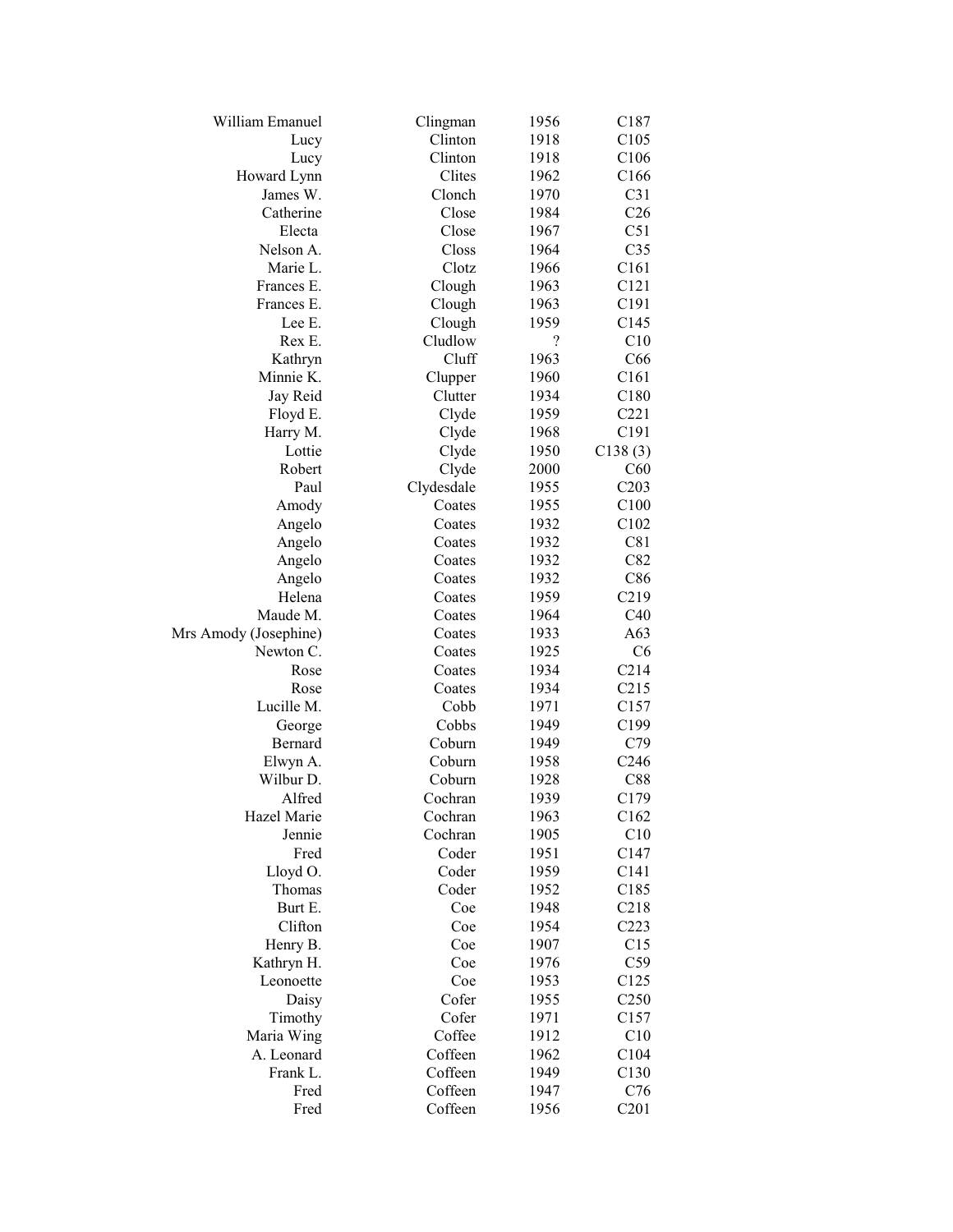| George        | Coffeen      | 1954         | C220             |
|---------------|--------------|--------------|------------------|
| Hazel         | Coffeen      | 1950         | C138             |
| Carrie        | Coffin       | 1955         | C46              |
| Harriet A.    | Coffin       | 1885         | C13              |
| Dennis        | Coffman      | 1954         | C <sub>252</sub> |
| Russell       | Coffman      | 1972         | C54              |
| William Allen | Coffman      | 1970         | C57              |
| Orpha         | Cogan        | 1955         | C186             |
| Carmine       | Coia         | 1950         | C227             |
| Joseph        | Coia         | 1928         | C197             |
| Joseph        | Coia         | 1957         | C69              |
| Addie         | Coit         | 1938         | C116             |
| Carl M.       | Coit         | 1960         | C167             |
| Inez H.       | Coit         | 1972         | C119             |
| Luva          | Coit         | 1961         | C <sub>230</sub> |
| Mattie Jane   | Coit         | 1949         | C213             |
| Minnie Cooley | Coit         | 1929         | C <sub>4</sub>   |
| Royal B.      | Coit         | 1907         | C16              |
| Virginia      | Coit         | 1936         | C81              |
| Infant girl   | Colbert      | 1963         | C70              |
| Lela          | Colbert      | 1947         | C <sub>254</sub> |
| Bernice E.    |              |              | C51              |
| Catherine     | Cole<br>Cole | 1964         |                  |
| Cleo B.       | Cole         | 1947<br>1948 | C75              |
|               |              |              | C115             |
| Edward        | Cole         | 1933         | C109             |
| Edward        | Cole         | 1933         | C <sub>109</sub> |
| Eleanor       | Cole         | 1955         | C224             |
| Faye L.       | Cole         | 1952         | C <sub>252</sub> |
| George C.     | Cole         | 1967         | C121             |
| George E.     | Cole         | 1957         | C <sub>247</sub> |
| George E.     | Cole         | 1957         | C <sub>249</sub> |
| Lizzie        | Cole         | 1958         | C19              |
| Lizzie        | Cole         | 1958         | C72              |
| Lorena Reed   | Cole         | 1950         | C228             |
| M. Jean       | Cole         | 2006         | C151             |
| Margaret      | Cole         | 1950         | C170             |
| Nina          | Cole         | 1947         | C115             |
| Nina E.       | Cole         | 1947         | C18              |
| Ralph D.      | Cole         | 1932         | C105             |
| Renes C.      | Cole         | 1957         | C <sub>249</sub> |
| William       | Cole         | 1949         | C200             |
| Arnold L.     | Colebrook    | 1951         | C221             |
| Gilda         | Colecchi     | 1970         | C30              |
| Charles       | Coleman      | 1957         | C177             |
| Charles C.    | Coleman      | 1955         | C154             |
| Donald        | Coleman      | 1937         | C84              |
| Donald        | Coleman      | 1937         | C85              |
| E.W.          | Coleman      | 1933         | C175             |
| Edmund W.     | Coleman      | 1933         | C175             |
| Edmund W.     | Coleman      | 1953         | C148             |
| Emma          | Coleman      | 1949         | C174             |
| Ernestine     | Coleman      | 1963         | C193             |
| Frank R.      | Coleman      | 1959         | C203             |
| Infant boy    | Coleman      | 1959         | C141             |
| Laura S.      | Coleman      | 1951         | C229             |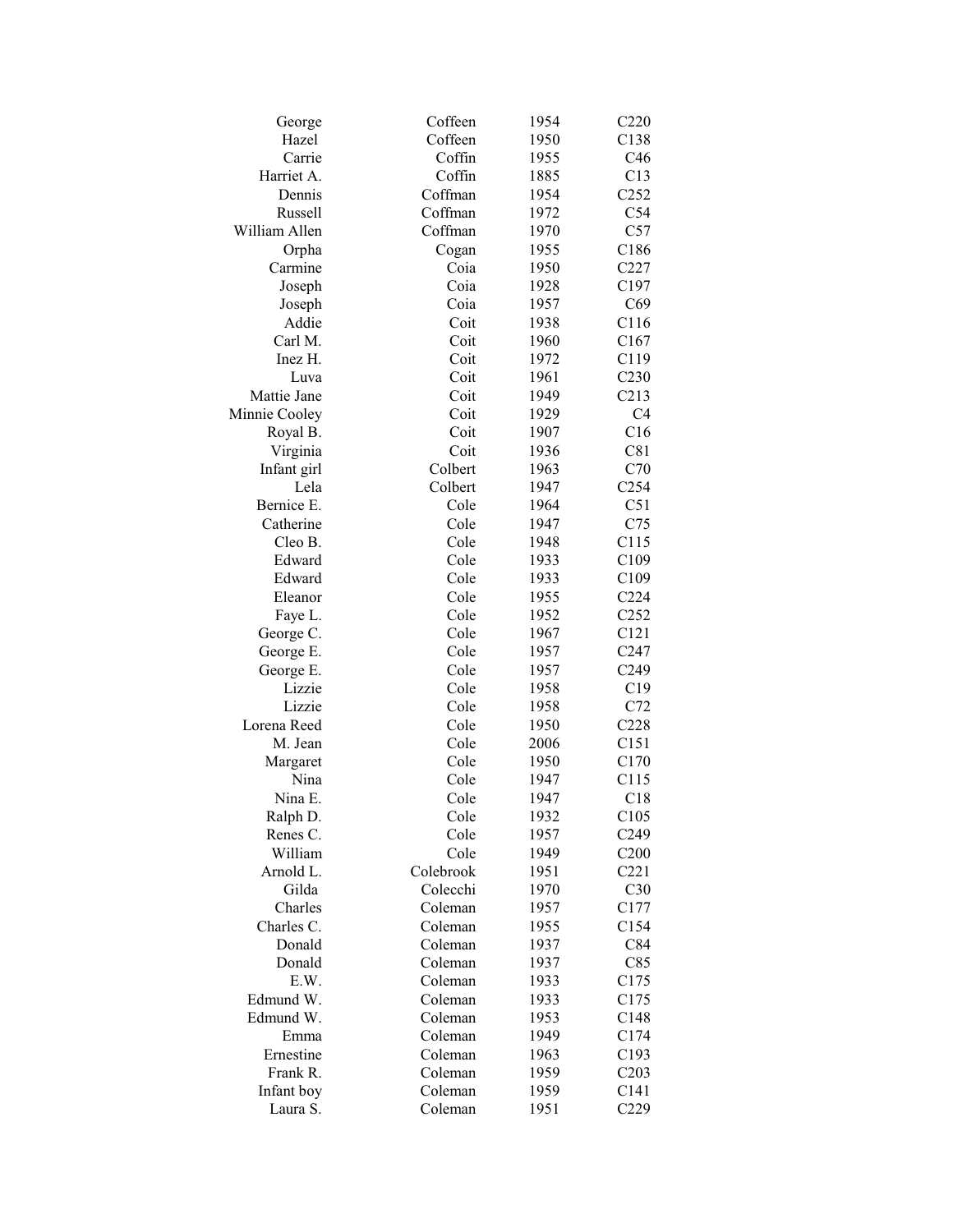| Lawrence A.        | Coleman      | 1963 | C66               |
|--------------------|--------------|------|-------------------|
| Martha             | Coleman      | 1974 | C22               |
| Samuel C.          | Coleman      | 1937 | C109              |
| Irvine John        | Coleman, Jr. | 1955 | $C1-C2$           |
| Irvine John        | Coleman, Jr. | 1955 | P25-26            |
| Irvine John        | Coleman, Jr. | 1955 | W53-54            |
| Howard             | Coler        | 1955 | C184              |
| Ira                | Coler        | 1962 | C51               |
| Lina Nelson        | Coles        | 1948 | L160              |
| James L.           | Coll         | 1957 | C223              |
| Norma              | College      | 1968 | C121              |
| Paul               | Collette     | 1950 | C <sub>237</sub>  |
| Charles            | Colley       | 1967 | C51               |
| Harley H.          | Collicott    | 1955 | C74               |
| Edgar              | Collier      | 1968 | C49               |
| Lillian            | Collier      | 1949 | C199              |
| Marion             | Collier      | 1966 | C <sub>43</sub>   |
| Mrs. J. C.         | Collier      | 1951 | C227              |
| Samuel C.          | Collier      | 1924 | C209              |
| William A.         | Collier      |      | C <sub>35</sub>   |
|                    |              | 1964 |                   |
| Alfred             | Collingwood  | 1962 | C37               |
| Margaret Suffecool | Collingwood  | 1954 | C227              |
| Margaret Suffecool | Collingwood  | 1954 | C <sub>252</sub>  |
| Allie B.           | Collins      | 1984 | C <sub>25</sub>   |
| Audrey             | Collins      | 1969 | C121              |
| Catherine          | Collins      | 1948 | C242              |
| Charles            | Collins      | 1950 | C183              |
| Daisy              | Collins      | 1953 | C148              |
| Ernest             | Collins      | 1948 | C170              |
| Frank A.           | Collins      | 1962 | C38               |
| Frederick E.       | Collins      | 1928 | C88               |
| Glendalia          | Collins      | 1972 | C119              |
| Harold             | Collins      | 1949 | C78               |
| Harry A.           | Collins      | 1967 | C51               |
| Henry E.           | Collins      | 1932 | C179              |
| Huldah Harmon      | Collins      | 1915 | S <sub>40</sub> 8 |
| Irving L.          | Collins      | 1940 | C <sub>244</sub>  |
| Jane M.            | Collins      | 1917 | C106              |
| Jeannie            | Collins      | 1934 | C82               |
| Jennie             | Collins      | 1949 | C <sub>253</sub>  |
| Katherine          | Collins      | 1948 | C <sub>242</sub>  |
| Keith W.           | Collins      | 1973 | C160              |
| M.T.               | Collins      | 1934 | C197              |
| Marguerite         | Collins      | 1966 | C <sub>230</sub>  |
| Marvin             | Collins      | 1928 | C176              |
| Mary Patricia      | Collins      | 1955 | C184              |
| Mavin              | Collins      | 1928 | C176              |
| Robert             | Collins      | 1950 | C <sub>239</sub>  |
| Robert J.          | Collins      | 1950 | C <sub>239</sub>  |
| Thad               | Collins      | 1946 | C <sub>243</sub>  |
| Thad A.            | Collins      | 1960 | C168(3)           |
| Victoria H.        | Collins      | 1962 | C104              |
| Viola G.           | Collins      | 1951 | C147              |
| Allie B.           | Collins, Jr. | 1952 | C <sub>252</sub>  |
|                    |              |      |                   |
| James              | Colono       | 1949 | C115              |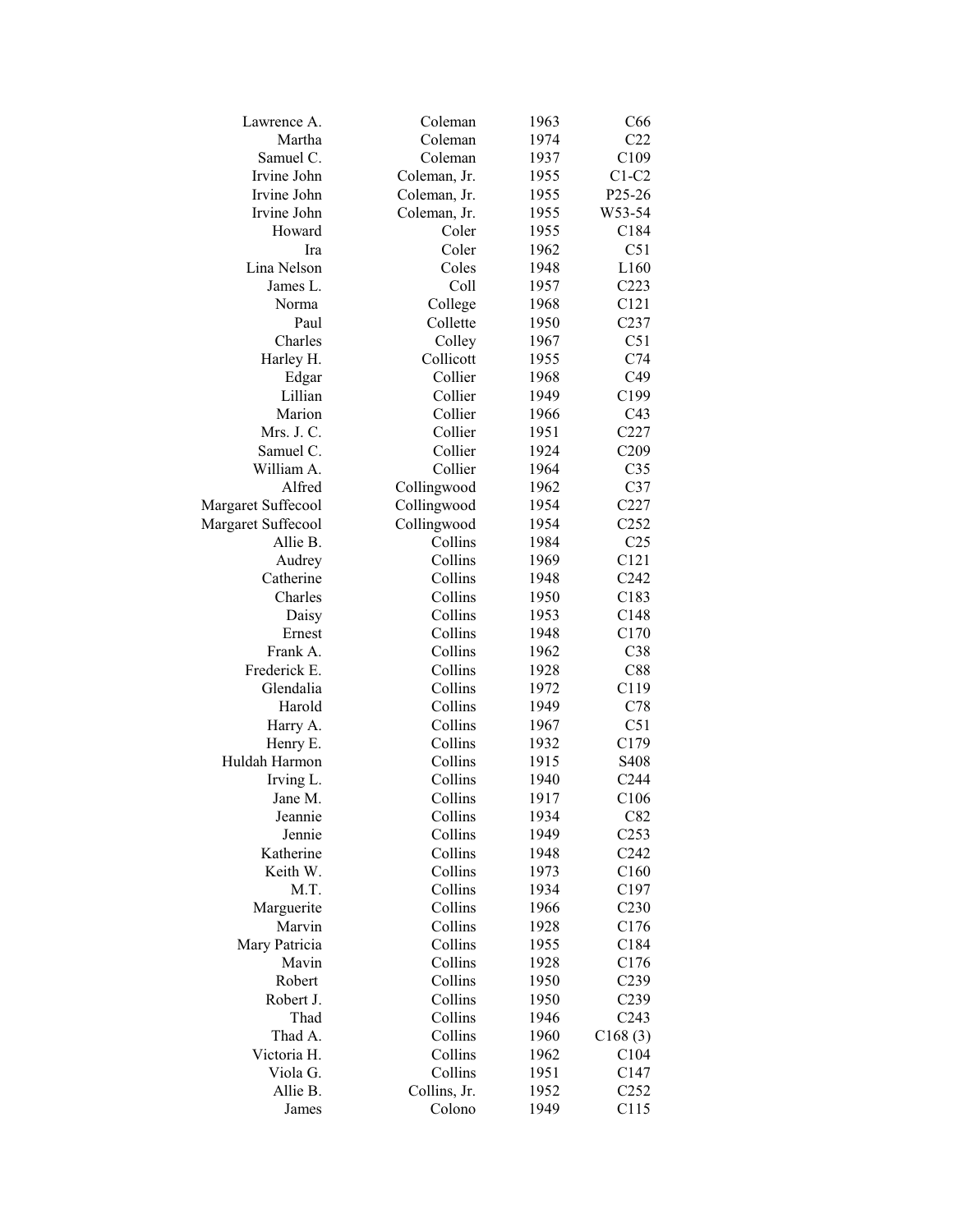| Andrew         | Colt       | 1932 | C81              |
|----------------|------------|------|------------------|
| Cyril          | Colton     | 1956 | C <sub>182</sub> |
| Cyril          | Colton     | 1956 | C189             |
| Emma T.        | Colton     | 1958 | C141             |
| Forrest        | Colton     | 1949 | C170             |
| Lucy S.        | Colton     | 1935 | C86              |
| Ray            | Colton     | 1948 | C218             |
| William S.     | Colton     | 1981 | C155             |
| Rose           | Columbetti | 1956 | C204             |
| Rachel         | Colwill    | 1948 | C213             |
| Frank          | Coman      | 1978 | C233             |
| John           | Comfort    | 1949 | C199             |
| Marie          | Common     | 1978 | C60              |
| Frances        | Comstock   | 1954 | C111             |
| Rudy S.        | Comstock   | 1959 | C219             |
| Ada            | Conant     | 1947 | C <sub>169</sub> |
| Clarence A.    | Conant     | 1947 | C64              |
| Theron L.      | Conart     | 1946 | C218             |
| Doris          | Conaway    | 1972 | C <sub>234</sub> |
| Harry          | Conaway    | 1957 | C47              |
| Margaret       | Conaway    | 1960 | C <sub>34</sub>  |
| William        | Conaway    | 1943 | C <sub>242</sub> |
| Charles        | Cone       | 1949 | C200             |
| Frank          | Cone       | 1915 | C <sub>6</sub>   |
|                |            |      |                  |
| Laura B.       | Cone       | 1949 | C <sub>242</sub> |
| Marguerita A.  | Cone       | 1967 | C36              |
| Ray W.         | Cone       | 1956 | C182             |
| Ray W.         | Cone       | 1956 | C189             |
| Wells C.       | Cone       | 1957 | C <sub>220</sub> |
| Jasper         | Coney      | 1970 | C165             |
| Lorraine       | Coney      | 1966 | C51              |
| Verna K.       | Conger     | 1954 | C137             |
| Matt           | Conklin    | 1932 | C84              |
| Andrew M       | Conko      | 1961 | C121             |
| Frank J.       | Conlan     | 1950 | C127             |
| Fred           | Conley     | 1946 | C <sub>246</sub> |
| George         | Conley     | 1972 | C56              |
| Infant boys    | Conley     | 1952 | C139             |
| Jennie E.      | Conley     | 1965 | C40              |
| M. Frank       | Conley     | 1958 | C71              |
| Robert Leon    | Conley     | 1979 | C <sub>120</sub> |
| William V.     | Conley     | 1957 | C <sub>251</sub> |
| John           | Connelley  | 1932 | C81              |
| Alvie          | Conner     | 1971 | C <sub>26</sub>  |
| Ella Josephine | Conner     | 1977 | C29              |
| Joseph         | Conner     | 1949 | C <sub>200</sub> |
| Joseph M.      | Conner     | 1949 | C <sub>254</sub> |
| Patrick        | Conner     | 1932 | C80              |
| Paul N.        | Conner     | 1971 | C <sub>233</sub> |
| Pete           | Conner     | 1949 | C <sub>200</sub> |
| Peter W.       | Conner     | 1965 | C38              |
| Richard Paul   | Conner     | 1969 | C66              |
| Lloyd          | Conners    | 1946 | C <sub>243</sub> |
| Minerva        | Conners    | 1948 | C115             |
| Pete           | Conners    | 1949 | C201             |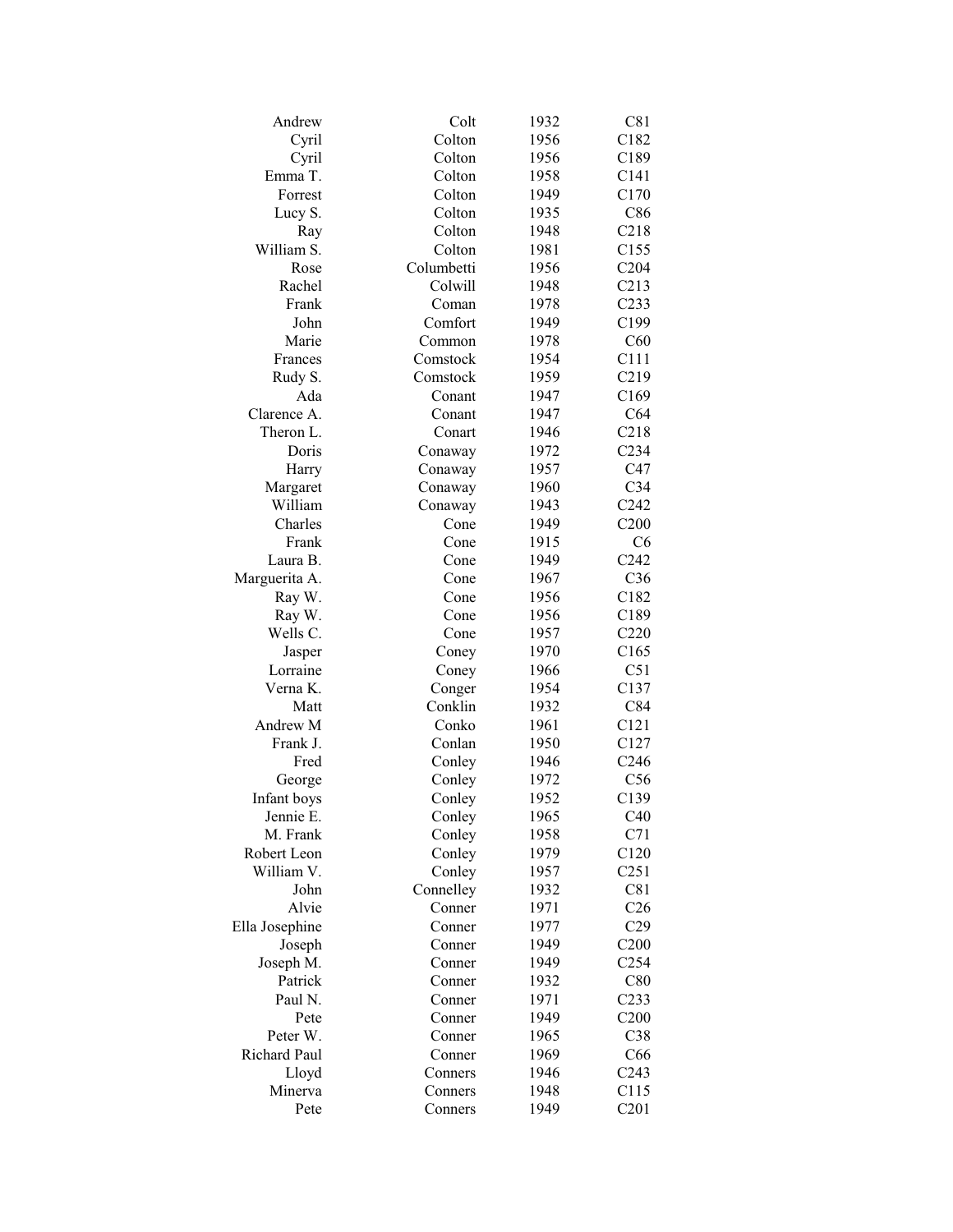| William M.    | Connolly | 1952 | C187             |
|---------------|----------|------|------------------|
| George M.     | Connor   | 1940 | C64              |
| Patrick       | Connor   | 1932 | C83              |
| <b>Bessie</b> | Connors  | 1947 | C217             |
| Harlen J.     | Connors  | 1956 | C150             |
| James S.      | Connors  | 1960 | C164             |
| John          | Connors  | 1969 | C68              |
| Patrick J.    | Connors  | 1934 | C198             |
| Elizabeth     | Conoway  | 1928 | C196             |
| Elizabeth     | Conoway  | 1928 | C87              |
| Carrie        | Conrad   | 1939 | C179             |
| Mrs. G.C.     | Conrad   | 1939 | C176             |
| W. H.         | Conrad   | 1950 | C <sub>251</sub> |
| William H.    | Conrad   | 1950 | C154             |
| Floyd S.      | Constant | 1955 | C48              |
| Thomas        | Conti    | 1958 | C135             |
| <b>B</b> en   | Converse | 1947 | C75              |
| Edith M.      | Converse | 1972 | C27              |
| Edna Rodhe    | Converse | 1927 | C <sub>4</sub>   |
| Edward        | Converse | 1951 | C148             |
| Edward H.     | Converse | 1954 | C <sub>226</sub> |
|               |          |      |                  |
| George N.     | Converse | 1973 | C117             |
| Henry H.      | Converse | ?    | C12              |
| Julia P.      | Converse | 1914 | C11              |
| Julius        | Converse | 1931 | C84              |
| Roger A.      | Converse | 1939 | C68              |
| John          | Conway   | 1929 | C179             |
| Maude R.      | Coode    | 1968 | C <sub>166</sub> |
| Alfred M.     | Cook     | 1952 | C139             |
| Alleen G.     | Cook     | 1963 | C191             |
| Anna G.       | Cook     | 1934 | C196             |
| Bessie Anne   | Cook     | 1972 | C119             |
| Blake C.      | Cook     | 1951 | C220             |
| C.E.          | Cook     | 1920 | C130             |
| Cora E.       | Cook     | 1960 | C <sub>166</sub> |
| Earl G.       | Cook     | 1953 | C <sub>246</sub> |
| Ella Marie    | Cook     | 1970 | C58              |
| Emma J.       | Cook     | 1947 | C101             |
| Fred E.       | Cook     | 1971 | C159             |
| Harry         | Cook     | 1957 | C <sub>250</sub> |
| Helen M.      | Cook     | 1947 | C76              |
| Henrietta     | Cook     | 1934 | C <sub>195</sub> |
| Homer         | Cook     | 1951 | C144             |
| Howard        | Cook     | 1972 | C56              |
| Ida M.        | Cook     | 1951 | C <sub>251</sub> |
| John          | Cook     | 1957 | C149             |
| Kitty Coit    | Cook     | 1939 | C <sub>195</sub> |
| Mabel P.      | Cook     | 1948 | C <sub>245</sub> |
| Mamie         | Cook     | 1946 | C79              |
| Martha        | Cook     | 1931 | C102             |
| Mary Ella     | Cook     | 1939 | C81              |
| Maude M.      | Cook     | 1938 | C116             |
| Oliver        | Cook     | 1945 | C <sub>254</sub> |
| Raymond       | Cook     | 1970 | C <sub>235</sub> |
| Ted           | Cook     | 1954 | C219             |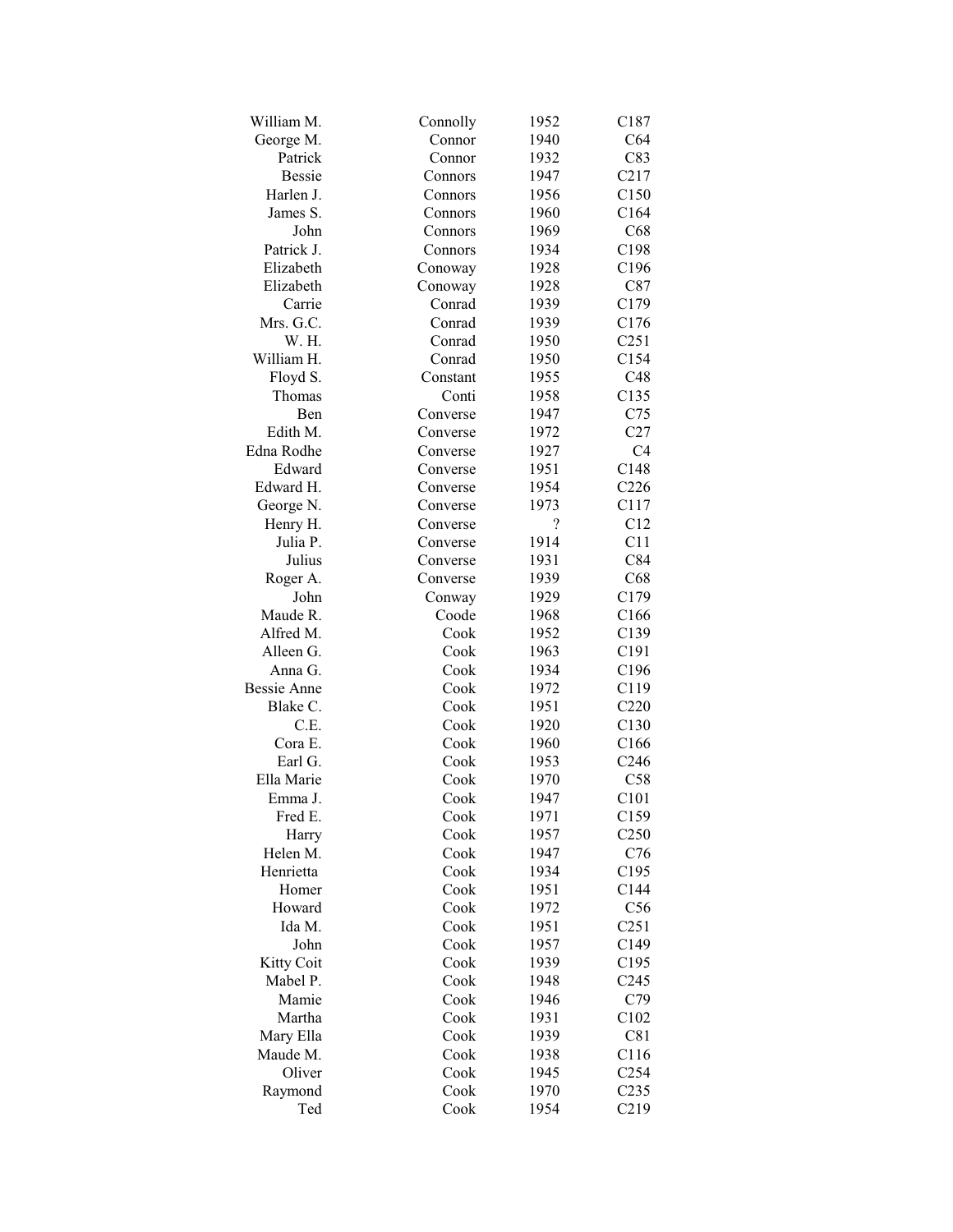| Ted                    | Cook    | 1954         | C69              |                 |
|------------------------|---------|--------------|------------------|-----------------|
| Wilford H.             | Cook    | 1964         | C192             |                 |
| Wilford H.             | Cook    | 1964         | C <sub>34</sub>  |                 |
| William A.             | Cook    | 1957         | C143             |                 |
| Bertha                 | Cooke   | 1949         | C199             |                 |
| Christine              | Cooke   | 1978         | C59              |                 |
| Clara                  | Cooke   | 1953         | C148             |                 |
| Harold G.              | Cooke   | 1969         | C51              |                 |
| Henry H.               | Cooke   | 1949         | C199             |                 |
| Herbert                | Cooke   | 1958         | C <sub>252</sub> |                 |
| Herbert M.             | Cooke   | 1954         | C <sub>225</sub> |                 |
| Judith Ann             | Cooke   | 1973         | C57              |                 |
| Lon Reed               | Cooke   | 1965         | C39              |                 |
| Mary M.                | Cooke   | 1981         | C155             |                 |
| Mabel M.               | Cookus  | 1972         | C163             |                 |
| Anna S.                | Cool    | 1978         | C <sub>55</sub>  |                 |
| Arthur B.              | Cooley  | 1955         | C73              |                 |
| Bina C.                | Cooley  | 1966         | C194             |                 |
| Della L.               | Cooley  | 1953         | C <sub>226</sub> |                 |
| Elva                   | Cooley  | 1933         | C175             |                 |
| Ernest G.              |         | 1932         | C85              |                 |
|                        | Cooley  |              |                  |                 |
| Grace                  | Cooley  | 1955<br>1941 | C48              |                 |
| Mercie S.              | Cooley  |              | C75              |                 |
| Eliza                  | Coolman |              | C12              | Not an obituary |
| Leland Randolph        | Coomer  | 1962         | S353-354         |                 |
| James Floyd            | Coomes  | 1949         | C171             |                 |
| W.W.                   | Coomes  | 1950         | C187             |                 |
| William W.             | Coomes  | 1950         | C183             |                 |
| <b>Charles Francis</b> | Coook   | 1941         | C64              |                 |
| Frank L.               | Coop    | 1952         | C <sub>127</sub> |                 |
| A.V. (Vic)             | Cooper  | 1971         | C159             |                 |
| Arthur G.              | Cooper  | 1945         | C12              |                 |
| Arthur G.              | Cooper  | 1945         | C17              |                 |
| Burt C.                | Cooper  | 1955         | C111             |                 |
| Clara Gilbert          | Cooper  | 1970         | C117             |                 |
| Edna                   | Cooper  | 1928         | C8               |                 |
| Ervin S.               | Cooper  | 1957         | C149             |                 |
| Frances I.             | Cooper  | 1959         | C222             |                 |
| Infant                 | Cooper  | 1962         | C39              |                 |
| Janet                  | Cooper  | 1956         | C154             |                 |
| Jeremiah               | Cooper  | 1909         | P172             |                 |
| Jerry A.               | Cooper  | 1971         | C194             |                 |
| Lawrence John          | Cooper  | 1932         | C197             |                 |
| Luticia                | Cooper  | 1954         | C185             |                 |
| Mary                   | Cooper  | 1946         | C75              |                 |
| Minnie                 | Cooper  | 1956         | C <sub>247</sub> |                 |
| Pearl E.               | Cooper  | 1946         | C <sub>244</sub> |                 |
| Sarah                  | Cooper  | 1949         | C172             |                 |
| Walter                 | Cooper  | 1954         | C222             |                 |
| Walter A.              | Cooper  | 1954         | C <sub>240</sub> |                 |
| Andrew J.              | Copac   | 1963         | C120             |                 |
| Arthur                 | Cope    | 1946         | C101             |                 |
| Arthur B.              | Cope    | 1959         | C225             |                 |
| Charles R.             | Cope    | 1954         | C122             |                 |
| Charles R.             | Cope    | 1954         | C125             |                 |
|                        |         |              |                  |                 |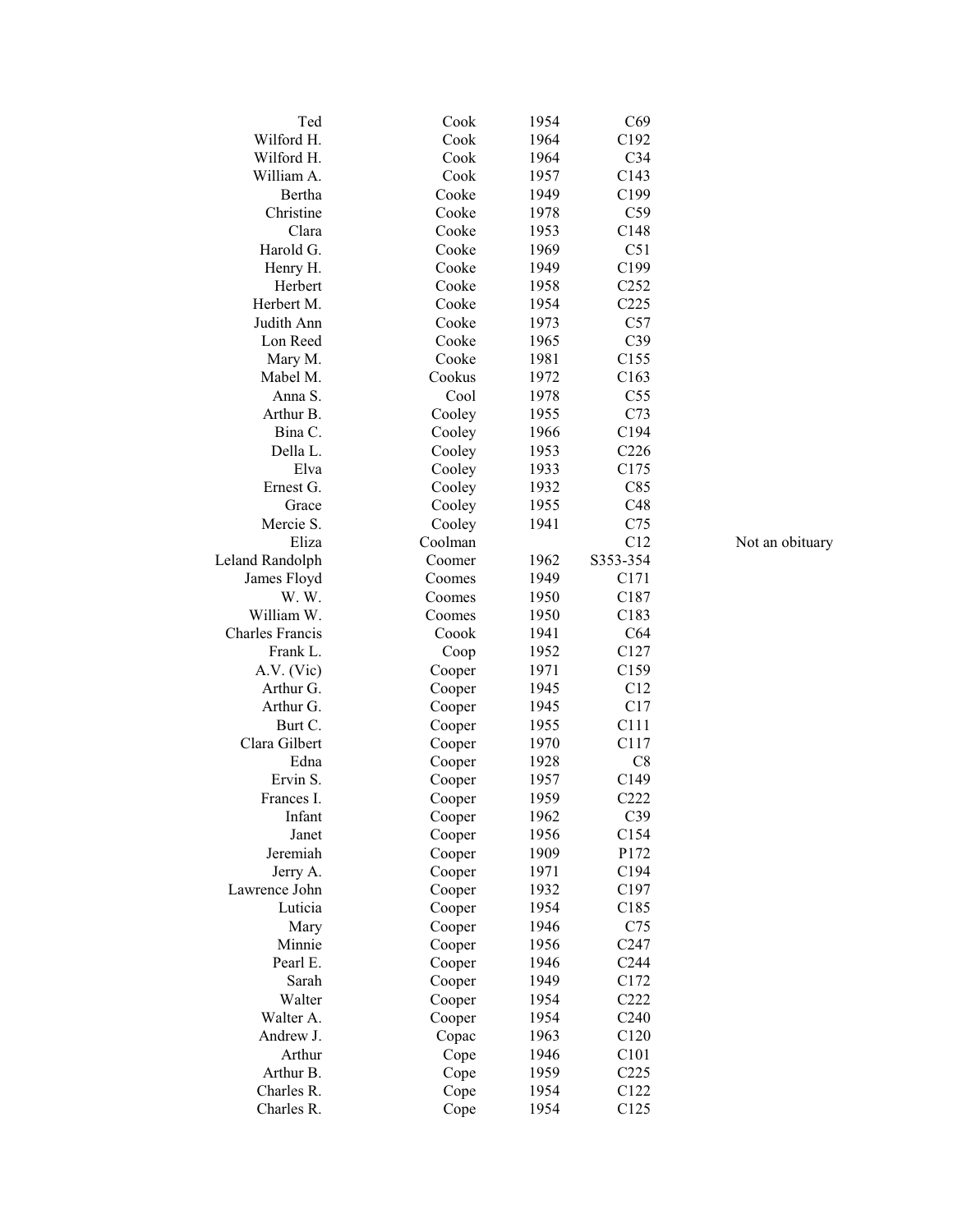| Eli                       | Cope      | 1916       | C116             |                                   |
|---------------------------|-----------|------------|------------------|-----------------------------------|
| Ella                      | Cope      | 1957       | C68              |                                   |
| Marian Bertha             | Cope      | 1972       | C57              |                                   |
| Pete L.                   | Cope      | 1953       | C <sub>250</sub> |                                   |
| Walter                    | Cope      | 1938       | C86              |                                   |
| Walter J.                 | Cope      | 1951       | C224             |                                   |
| Alva R.                   | Copeland  | 1952       | C229             |                                   |
| Clara                     | Copeland  | 1973       | C28              |                                   |
| Eva                       | Copeland  | 1932       | C101             |                                   |
| Roy                       | Copeland  | 1953       | C227             |                                   |
| William                   | Copeland  | 1942       | C <sub>243</sub> |                                   |
| Albert D.                 | Corbett   | 1963       | C65              |                                   |
| Donald Gene               | Corbett   | 1970       | C57              |                                   |
| Edna Reed                 | Corbett   | 1941       | C64              |                                   |
| <b>Ethel Grace Howard</b> | Corbett   | 1977       | C22              |                                   |
| Ethel Grace Howard        | Corbett   | 1977       | C55              |                                   |
| Herbert                   | Corbett   | $\ddot{?}$ | C <sub>25</sub>  |                                   |
| Mary Elizabeth            | Corbett   | 1941       | C64              |                                   |
| W.O.                      | Corbett   | 1957       |                  | C146 not an obituary-- anniverary |
|                           |           |            |                  | announcement                      |
| Watson O.                 | Corbett   | 1958       | C <sub>248</sub> |                                   |
| Arthur                    | Corbitt   | 1951       | C221             |                                   |
| Bertha                    | Corbitt   | 1950       | C74              |                                   |
| Clayton                   | Corbitt   | 1955       | C183             |                                   |
| George                    | Corbitt   | 1932       | C84              |                                   |
| Jennie                    | Corbitt   | 1954       | C129             |                                   |
| Joseph                    | Cordeiro  | 1953       | C148             |                                   |
| Dorothy B.                | Cordier   | 1972       | C <sub>233</sub> |                                   |
| William John              | Cordray   | 1948       | C174             |                                   |
| Dominico                  | Corea     | 1976       | C59              |                                   |
| Irene                     | Corey     | 1959       | C110             |                                   |
| Irene                     | Corey     | 1959       | C111             |                                   |
| Scott O'Brian             | Corey     | 1972       | C57              |                                   |
| Cecilia                   | Coriasco  | 1970       | C <sub>233</sub> |                                   |
| Kate L.                   | Corke     | 1957       | C <sub>141</sub> |                                   |
| Clara E.                  | Corl      | 1960       | C <sub>41</sub>  |                                   |
| Hazel                     | Corl      | 1971       | C <sub>23</sub>  |                                   |
| Laura                     | Corl      | 1949       | C198             |                                   |
| Mervin                    | Corl      | 1947       | C64              |                                   |
| Frank                     | Corley    | 1948       | C254(2)          |                                   |
| Orlin Reuben              | Corley    | 1931       | C17              |                                   |
| Paul                      | Corley    | 1954       | C150             |                                   |
| Sophia                    | Corllos   | 1952       | C <sub>249</sub> |                                   |
| Nora                      | Corman    | 1948       | C68              |                                   |
| George                    | Cornelius | 1952       | C129             |                                   |
| George M.                 | Cornelius | 1952       | C <sub>252</sub> |                                   |
| Elbon and Billie Lee      | Corron    | 1974       | C56              |                                   |
| Donald D.                 | Corse     | 1970       | C27              |                                   |
| Donald D.                 | Corse     | 1970       | C53              |                                   |
| Teresa                    | Corsino   | 1959       | C125             |                                   |
| Nina B.                   | Corwin    | 1954       | C221             |                                   |
| Alice                     | Cory      | 1932       | C180             | missing second half               |
| Frank                     | Cory      | 1946       | C99              |                                   |
| Joseph                    | Cosentino | 1950       | C <sub>226</sub> |                                   |
| Cora Hipple               | Cotton    | 1946       | T <sub>24</sub>  |                                   |
|                           |           |            |                  |                                   |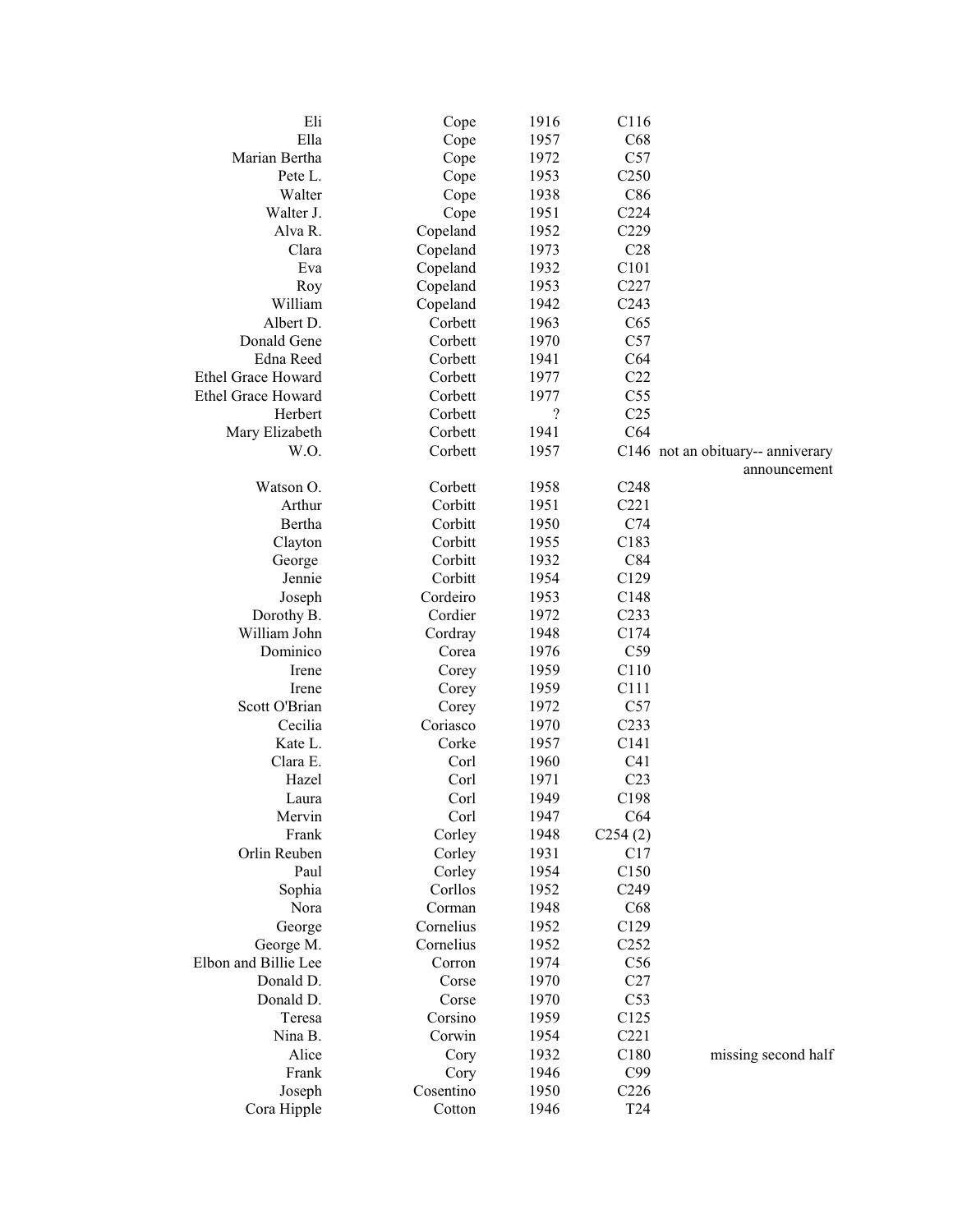| Grace J.          | Cotton    | 1946 | C80              |
|-------------------|-----------|------|------------------|
| John Leslie       | Cotton    | 1968 | C52              |
| Maude             | Cotton    | 1956 | C154             |
| Opha A.           | Cottrell  | 1970 | C58              |
| Sandra            | Coulson   | 1959 | C182             |
| Sandra            | Coulson   | 1959 | C189             |
| Eugene and Luella | Coulter   | 1962 | C112             |
| Rose              | Coultrap  | 1953 | C130             |
| Letha May         | Courtney  | 1970 | C27              |
| William T.        | Courtney  | 1967 | C36              |
| William Frederick | Cousins   | 1971 | C <sub>26</sub>  |
| Darrell Ray       | Couts     | 1957 | C140             |
| George (Tom)      | Couts     | 1974 | C117             |
| Ronnie            | Couts     | 1957 | C133             |
| James G.          | Covella   | 1957 | C178             |
| Donald            | Coven     | 1946 | C217             |
| David Edward      | Cover     | 1968 | C37              |
| Georgia           | Cover     | 1963 | C <sub>35</sub>  |
| Jessie W.         | Cover     | 1960 | C165             |
| Virginia          | Cover     | 1947 | C214             |
| James             | Covington | 1973 | C155             |
| Muriel G.         | Cowan     | 1960 | C164             |
| Thomas            | Cowan     | 1947 | C218             |
| Erma              | Cowden    | 1972 | C123             |
| George            | Cowdry    | 1949 | C198             |
| Gertrude          | Cowell    | 1950 | C154             |
| Gertrude          | Cowell    | 1950 | C183             |
| Gertrude          | Cowell    | 1964 | C38              |
| Minnie            | Cowell    | 1961 | C122             |
| William T.        | Cowell    | 1947 | C239             |
| William T.        | Cowell    | 1947 | C77              |
| Cora Mae          | Cowen     | 1947 | C200             |
| Robert            | Cowen     | 1960 | C42              |
| Elmer S.          | Cowger    | 1957 | C177             |
| Margaret P.       | Cowgill   | 1978 | C60              |
| Austin            | Cowles    | 1956 | C190             |
| Ruby              | Cowles    | 1967 | C50              |
| Zelia             | Cowles    | 1952 | C139             |
| Ella              | Cowley    | 1941 | C75              |
| H.B.              | Cowley    | 1919 | C12              |
| Henry B.          | Cowley    | 1919 | C116             |
| Henry B.          | Cowley    | 1919 | C13              |
| William           | Cowley    | 1928 | C67              |
| Robert T.         | Cowling   | 1975 | C53              |
| Claudia           | Cox       | 1947 | C <sub>242</sub> |
| Edmond            | Cox       | 1929 | C177             |
| Elna Marie        | Cox       | 1968 | C167             |
| Florence          | Cox       | 1947 | C76              |
| Francis           | Cox       | 1949 | C <sub>244</sub> |
| Francis H.        | Cox       | 1949 | C199             |
| Francis H.        | $\cos$    | 1961 | C188             |
| Julia             | Cox       | 1918 | C106(2)          |
| Kenneth L.        | $\cos$    | 1955 | C203             |
| Lloyd H.          | $\cos$    | 1960 | C165             |
| Mrs. Joseph       | $\cos$    | 1973 | C28              |
|                   |           |      |                  |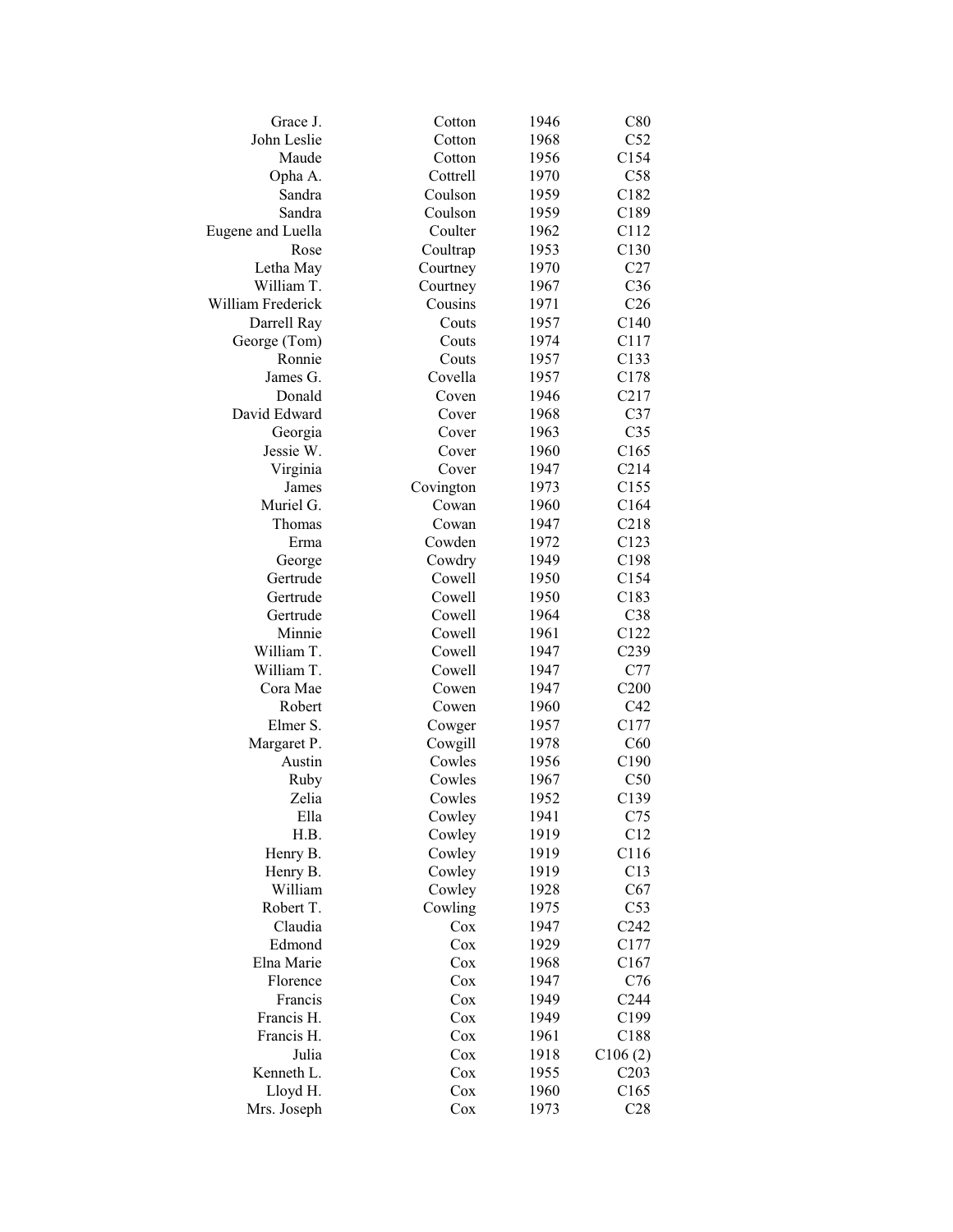| Oscar              | Cox         | 1955 | C71              |
|--------------------|-------------|------|------------------|
| Pearl B.           | Cox         | 1948 | C103             |
| Sam                | Cox         | 1949 | C <sub>243</sub> |
| Walter             | Cox         | 1953 | T100             |
| Anna               | Coy         | 1953 | C19              |
| Samuel             | Coy         | 1950 | C127             |
| Walter             | Coy         | 1936 | C81              |
| Clarence           | Coyle       | 1967 | C52              |
| Francis            | Coyle       | 1949 | C172             |
| Martha King        | Coyle       | 1952 | C144             |
| John               | Coz         | 1973 | C54              |
| Frank              | Coz, Sr.    | 1973 | C <sub>159</sub> |
| Mary M.            | Crabb       | 1958 | C140             |
| Theodore           | Crabtree    | 1972 | C232             |
| Alvertia           | Cradelbaugh | 1960 | C <sub>33</sub>  |
| David P.           | Crady       | 1959 | C70              |
| Frederick          | Craft       | 1955 | C128             |
| Claude             | Crafts      | 1949 | C79              |
| James G.           | Crafts      | 1954 | C137             |
| Katherine M.       | Crafts      | 1954 | C144             |
| Lucius             | Crafts      | 1939 | C198             |
| William H          | Crafts      | 1928 | C67              |
| William H.         | Crafts      | 1928 | C211             |
| Allene Porterfield | Craig       | 1955 | C73              |
| Charles            | Craig       | 1938 | C196             |
| Chester            | Craig       | 1973 | C117             |
| Delbert B.         | Craig       | 1976 | C59              |
| Donald W.          | Craig       | 2005 | C152             |
| Edgar M.           | Craig       | 1952 | C204             |
| Eliza A.           | Craig       | 1947 | C239             |
| George             | Craig       | 1941 | C18(2)           |
| George             | Craig       | 1946 | C77              |
| Irwin C.           | Craig       | 1949 | C218             |
| Irwin C.           | Craig       | 1949 | C <sub>239</sub> |
| Lucy               | Craig       | 1934 | C <sub>216</sub> |
| M.P.               | Craig       | 1928 | C176             |
| Sadie              | Craig       | 1958 | C <sub>247</sub> |
| Stanley            | Craig       | 1964 | C93              |
| William            | Craig       | 1869 | C13              |
| John               | Craiger     | 1907 | C15              |
| John               | Craigh      | 1934 | C215             |
|                    | Craiglow    | 1985 | C <sub>25</sub>  |
| Tracy<br>Eleanor   | Crail       | 1946 | C <sub>241</sub> |
| Harold W.          | Cramblet    | 1960 | C164             |
| Retta L.           | Cramblit    |      | C52              |
| Arthur and Harry   |             | 1967 | C49              |
| Arthur W.          | Cramer      | 1963 |                  |
|                    | Cramer      | 1963 | C <sub>33</sub>  |
| Infant boy         | Cramer      | 1956 | C142             |
| Arthur             | Crane       | 1939 | C198             |
| Bentley F.         | Crane       | 1916 | C13              |
| Charlotte          | Crane       | 1953 | C131             |
| Gail               | Crane       | 1940 | C69              |
| Hart               | Crane       | 1932 | C102             |
| Hart               | Crane       | 1978 | C <sub>55</sub>  |
| Marcus             | Crane       | 1948 | C <sub>245</sub> |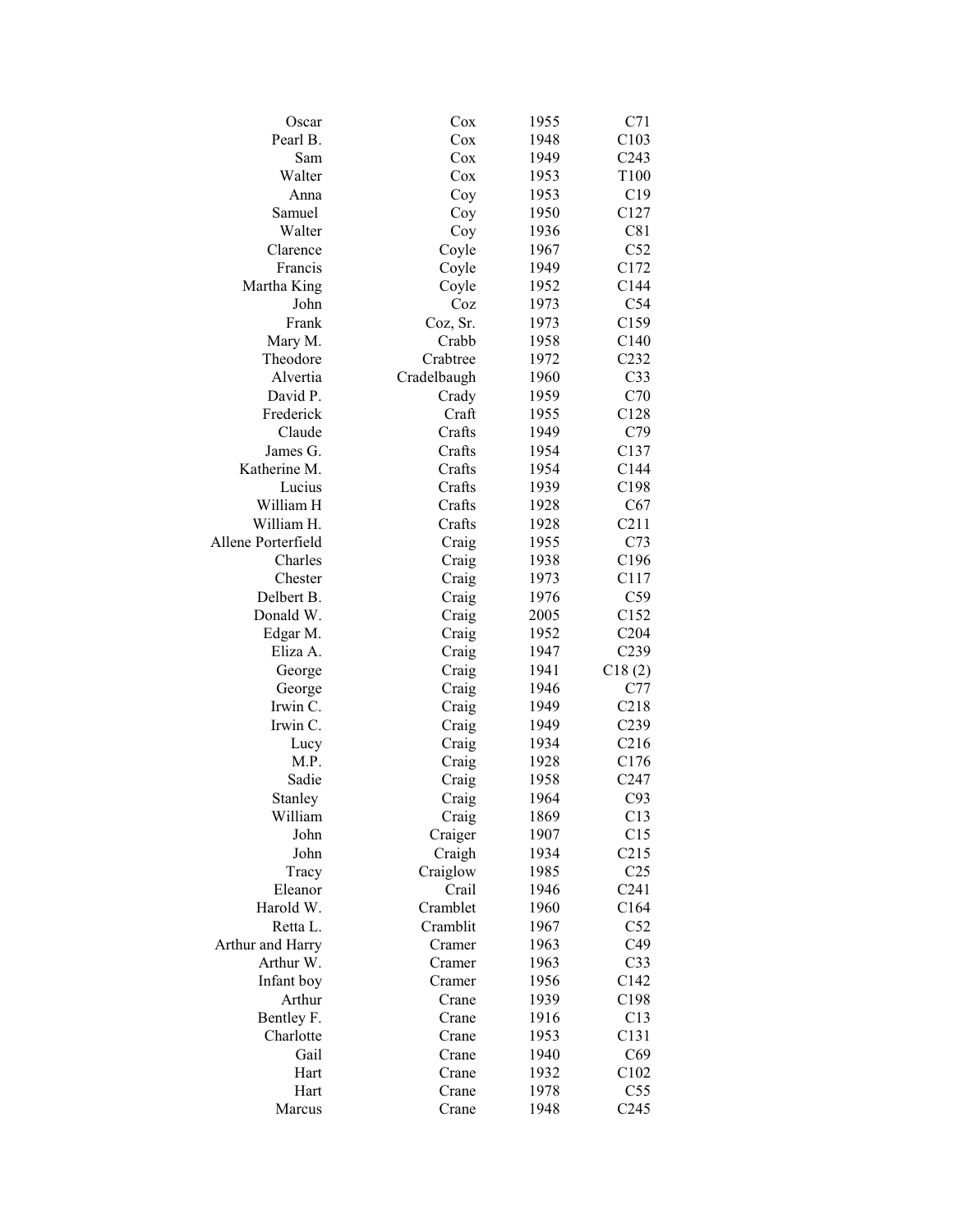| C32<br>Roy B.<br>Crane, Sr.<br>1964<br>C220<br>Eugene F.<br>Crantz<br>1952<br>Mabel<br>C87<br>1928<br>Cratty<br>C162<br>Cora B.<br>Craver<br>1960<br>Elta D.<br>C170<br>1941<br>Craver<br>Florence<br>C179(2)<br>1932<br>Craver<br>C197<br>Florence<br>1932<br>Craver<br>Crawford<br>1940<br>C18<br>Dora<br>Crawford<br>C205<br>1958<br>Eugene<br>Crawford<br>1946<br>James<br>C18(2)<br>Crawford<br>C228<br>Leon A.<br>1951<br>Crawford<br>C223<br>Lula<br>1952<br>Crawford<br>C168<br>Margaret E.<br>1960<br>Crawford<br>C10<br>Mary J.<br>1915<br>Crawford<br>C18<br>Rebecca<br>1941<br>Crawford<br>C193<br><b>Timothy Keith</b><br>1961<br>C71<br>Ralph David<br>1955<br>Cray<br>Creachenbauer<br>1932<br>C180<br>Lena<br>Nellie J.<br>1962<br>C <sub>230</sub><br>Creager<br>C10<br>Jennie<br>Creagh<br>1933<br>Nellie J.<br>C111<br>Creamer<br>1962<br>Crecelius<br>1971<br>Albert<br>C <sub>232</sub><br>William Arthur<br>Crecraft<br>1949<br>C126<br>Credicott<br>Maude<br>C46<br>1963<br><b>B168</b><br>Leonard<br>Creech<br>1951<br>C37<br>Dotha C.<br>Creelman<br>1969<br>Andrew<br>C67<br>Creque<br>1928<br>Clara<br>C112<br>1960<br>Creque<br>C50<br>Frank<br>1967<br>Creque<br>C52<br>Frank<br>Creque<br>1967<br>C110<br>Helen<br>1958<br>Creque<br>C111<br>Helen<br>1958<br>Creque<br>C <sub>242</sub><br>Raymond Sylvester<br>1948<br>Creque<br>Raymond Sylvester<br>1948<br>C <sub>244</sub><br>Creque<br><b>Sylvester Andrew</b><br>1948<br>C <sub>246</sub><br>Creque<br>William Charles<br>1957<br>C <sub>141</sub><br>Creque<br>C84<br>Crevoise<br>1932<br>Robert Hugh<br>Robert<br>1939<br>C81<br>Crevoisie<br>C217<br>John N.<br>1946<br>Crew<br>1967<br>C49<br>Myron P.<br>Crew<br>Bernice<br>Crewe<br>1947<br>C <sub>253</sub><br>Ada L. "Peggy"<br>Crislip<br>2004<br>C152<br>C125<br>William<br>Crisp<br>1951<br>1969<br>Chester<br>Criss<br>C <sub>25</sub><br>Ronald<br>C139<br>Criss<br>1951<br>Dillon<br>C150<br>Crist<br>1952<br>Crist<br>Mary Emma<br>1968<br>C20<br>Ernest<br>Critchfield<br>1960<br>C166<br>Russell W.<br>Critchfield<br>1973<br>C27<br>Crites<br>Joan<br>1950<br>C138<br>Viola<br>Crites<br>1953<br>C129<br>C213<br>Crock<br>1948<br>George<br>C214<br>Crock<br>1949<br>George<br>C225<br>Crock<br>1950<br>George | Rollin J. | Crane | 1963 | C193 |
|------------------------------------------------------------------------------------------------------------------------------------------------------------------------------------------------------------------------------------------------------------------------------------------------------------------------------------------------------------------------------------------------------------------------------------------------------------------------------------------------------------------------------------------------------------------------------------------------------------------------------------------------------------------------------------------------------------------------------------------------------------------------------------------------------------------------------------------------------------------------------------------------------------------------------------------------------------------------------------------------------------------------------------------------------------------------------------------------------------------------------------------------------------------------------------------------------------------------------------------------------------------------------------------------------------------------------------------------------------------------------------------------------------------------------------------------------------------------------------------------------------------------------------------------------------------------------------------------------------------------------------------------------------------------------------------------------------------------------------------------------------------------------------------------------------------------------------------------------------------------------------------------------------------------------------------------------------------------------------------------------------------------------------------------------------------------------------------------------------------------------------------------------------------------------------------------------------------------------------------------------------------------|-----------|-------|------|------|
|                                                                                                                                                                                                                                                                                                                                                                                                                                                                                                                                                                                                                                                                                                                                                                                                                                                                                                                                                                                                                                                                                                                                                                                                                                                                                                                                                                                                                                                                                                                                                                                                                                                                                                                                                                                                                                                                                                                                                                                                                                                                                                                                                                                                                                                                        |           |       |      |      |
|                                                                                                                                                                                                                                                                                                                                                                                                                                                                                                                                                                                                                                                                                                                                                                                                                                                                                                                                                                                                                                                                                                                                                                                                                                                                                                                                                                                                                                                                                                                                                                                                                                                                                                                                                                                                                                                                                                                                                                                                                                                                                                                                                                                                                                                                        |           |       |      |      |
|                                                                                                                                                                                                                                                                                                                                                                                                                                                                                                                                                                                                                                                                                                                                                                                                                                                                                                                                                                                                                                                                                                                                                                                                                                                                                                                                                                                                                                                                                                                                                                                                                                                                                                                                                                                                                                                                                                                                                                                                                                                                                                                                                                                                                                                                        |           |       |      |      |
|                                                                                                                                                                                                                                                                                                                                                                                                                                                                                                                                                                                                                                                                                                                                                                                                                                                                                                                                                                                                                                                                                                                                                                                                                                                                                                                                                                                                                                                                                                                                                                                                                                                                                                                                                                                                                                                                                                                                                                                                                                                                                                                                                                                                                                                                        |           |       |      |      |
|                                                                                                                                                                                                                                                                                                                                                                                                                                                                                                                                                                                                                                                                                                                                                                                                                                                                                                                                                                                                                                                                                                                                                                                                                                                                                                                                                                                                                                                                                                                                                                                                                                                                                                                                                                                                                                                                                                                                                                                                                                                                                                                                                                                                                                                                        |           |       |      |      |
|                                                                                                                                                                                                                                                                                                                                                                                                                                                                                                                                                                                                                                                                                                                                                                                                                                                                                                                                                                                                                                                                                                                                                                                                                                                                                                                                                                                                                                                                                                                                                                                                                                                                                                                                                                                                                                                                                                                                                                                                                                                                                                                                                                                                                                                                        |           |       |      |      |
|                                                                                                                                                                                                                                                                                                                                                                                                                                                                                                                                                                                                                                                                                                                                                                                                                                                                                                                                                                                                                                                                                                                                                                                                                                                                                                                                                                                                                                                                                                                                                                                                                                                                                                                                                                                                                                                                                                                                                                                                                                                                                                                                                                                                                                                                        |           |       |      |      |
|                                                                                                                                                                                                                                                                                                                                                                                                                                                                                                                                                                                                                                                                                                                                                                                                                                                                                                                                                                                                                                                                                                                                                                                                                                                                                                                                                                                                                                                                                                                                                                                                                                                                                                                                                                                                                                                                                                                                                                                                                                                                                                                                                                                                                                                                        |           |       |      |      |
|                                                                                                                                                                                                                                                                                                                                                                                                                                                                                                                                                                                                                                                                                                                                                                                                                                                                                                                                                                                                                                                                                                                                                                                                                                                                                                                                                                                                                                                                                                                                                                                                                                                                                                                                                                                                                                                                                                                                                                                                                                                                                                                                                                                                                                                                        |           |       |      |      |
|                                                                                                                                                                                                                                                                                                                                                                                                                                                                                                                                                                                                                                                                                                                                                                                                                                                                                                                                                                                                                                                                                                                                                                                                                                                                                                                                                                                                                                                                                                                                                                                                                                                                                                                                                                                                                                                                                                                                                                                                                                                                                                                                                                                                                                                                        |           |       |      |      |
|                                                                                                                                                                                                                                                                                                                                                                                                                                                                                                                                                                                                                                                                                                                                                                                                                                                                                                                                                                                                                                                                                                                                                                                                                                                                                                                                                                                                                                                                                                                                                                                                                                                                                                                                                                                                                                                                                                                                                                                                                                                                                                                                                                                                                                                                        |           |       |      |      |
|                                                                                                                                                                                                                                                                                                                                                                                                                                                                                                                                                                                                                                                                                                                                                                                                                                                                                                                                                                                                                                                                                                                                                                                                                                                                                                                                                                                                                                                                                                                                                                                                                                                                                                                                                                                                                                                                                                                                                                                                                                                                                                                                                                                                                                                                        |           |       |      |      |
|                                                                                                                                                                                                                                                                                                                                                                                                                                                                                                                                                                                                                                                                                                                                                                                                                                                                                                                                                                                                                                                                                                                                                                                                                                                                                                                                                                                                                                                                                                                                                                                                                                                                                                                                                                                                                                                                                                                                                                                                                                                                                                                                                                                                                                                                        |           |       |      |      |
|                                                                                                                                                                                                                                                                                                                                                                                                                                                                                                                                                                                                                                                                                                                                                                                                                                                                                                                                                                                                                                                                                                                                                                                                                                                                                                                                                                                                                                                                                                                                                                                                                                                                                                                                                                                                                                                                                                                                                                                                                                                                                                                                                                                                                                                                        |           |       |      |      |
|                                                                                                                                                                                                                                                                                                                                                                                                                                                                                                                                                                                                                                                                                                                                                                                                                                                                                                                                                                                                                                                                                                                                                                                                                                                                                                                                                                                                                                                                                                                                                                                                                                                                                                                                                                                                                                                                                                                                                                                                                                                                                                                                                                                                                                                                        |           |       |      |      |
|                                                                                                                                                                                                                                                                                                                                                                                                                                                                                                                                                                                                                                                                                                                                                                                                                                                                                                                                                                                                                                                                                                                                                                                                                                                                                                                                                                                                                                                                                                                                                                                                                                                                                                                                                                                                                                                                                                                                                                                                                                                                                                                                                                                                                                                                        |           |       |      |      |
|                                                                                                                                                                                                                                                                                                                                                                                                                                                                                                                                                                                                                                                                                                                                                                                                                                                                                                                                                                                                                                                                                                                                                                                                                                                                                                                                                                                                                                                                                                                                                                                                                                                                                                                                                                                                                                                                                                                                                                                                                                                                                                                                                                                                                                                                        |           |       |      |      |
|                                                                                                                                                                                                                                                                                                                                                                                                                                                                                                                                                                                                                                                                                                                                                                                                                                                                                                                                                                                                                                                                                                                                                                                                                                                                                                                                                                                                                                                                                                                                                                                                                                                                                                                                                                                                                                                                                                                                                                                                                                                                                                                                                                                                                                                                        |           |       |      |      |
|                                                                                                                                                                                                                                                                                                                                                                                                                                                                                                                                                                                                                                                                                                                                                                                                                                                                                                                                                                                                                                                                                                                                                                                                                                                                                                                                                                                                                                                                                                                                                                                                                                                                                                                                                                                                                                                                                                                                                                                                                                                                                                                                                                                                                                                                        |           |       |      |      |
|                                                                                                                                                                                                                                                                                                                                                                                                                                                                                                                                                                                                                                                                                                                                                                                                                                                                                                                                                                                                                                                                                                                                                                                                                                                                                                                                                                                                                                                                                                                                                                                                                                                                                                                                                                                                                                                                                                                                                                                                                                                                                                                                                                                                                                                                        |           |       |      |      |
|                                                                                                                                                                                                                                                                                                                                                                                                                                                                                                                                                                                                                                                                                                                                                                                                                                                                                                                                                                                                                                                                                                                                                                                                                                                                                                                                                                                                                                                                                                                                                                                                                                                                                                                                                                                                                                                                                                                                                                                                                                                                                                                                                                                                                                                                        |           |       |      |      |
|                                                                                                                                                                                                                                                                                                                                                                                                                                                                                                                                                                                                                                                                                                                                                                                                                                                                                                                                                                                                                                                                                                                                                                                                                                                                                                                                                                                                                                                                                                                                                                                                                                                                                                                                                                                                                                                                                                                                                                                                                                                                                                                                                                                                                                                                        |           |       |      |      |
|                                                                                                                                                                                                                                                                                                                                                                                                                                                                                                                                                                                                                                                                                                                                                                                                                                                                                                                                                                                                                                                                                                                                                                                                                                                                                                                                                                                                                                                                                                                                                                                                                                                                                                                                                                                                                                                                                                                                                                                                                                                                                                                                                                                                                                                                        |           |       |      |      |
|                                                                                                                                                                                                                                                                                                                                                                                                                                                                                                                                                                                                                                                                                                                                                                                                                                                                                                                                                                                                                                                                                                                                                                                                                                                                                                                                                                                                                                                                                                                                                                                                                                                                                                                                                                                                                                                                                                                                                                                                                                                                                                                                                                                                                                                                        |           |       |      |      |
|                                                                                                                                                                                                                                                                                                                                                                                                                                                                                                                                                                                                                                                                                                                                                                                                                                                                                                                                                                                                                                                                                                                                                                                                                                                                                                                                                                                                                                                                                                                                                                                                                                                                                                                                                                                                                                                                                                                                                                                                                                                                                                                                                                                                                                                                        |           |       |      |      |
|                                                                                                                                                                                                                                                                                                                                                                                                                                                                                                                                                                                                                                                                                                                                                                                                                                                                                                                                                                                                                                                                                                                                                                                                                                                                                                                                                                                                                                                                                                                                                                                                                                                                                                                                                                                                                                                                                                                                                                                                                                                                                                                                                                                                                                                                        |           |       |      |      |
|                                                                                                                                                                                                                                                                                                                                                                                                                                                                                                                                                                                                                                                                                                                                                                                                                                                                                                                                                                                                                                                                                                                                                                                                                                                                                                                                                                                                                                                                                                                                                                                                                                                                                                                                                                                                                                                                                                                                                                                                                                                                                                                                                                                                                                                                        |           |       |      |      |
|                                                                                                                                                                                                                                                                                                                                                                                                                                                                                                                                                                                                                                                                                                                                                                                                                                                                                                                                                                                                                                                                                                                                                                                                                                                                                                                                                                                                                                                                                                                                                                                                                                                                                                                                                                                                                                                                                                                                                                                                                                                                                                                                                                                                                                                                        |           |       |      |      |
|                                                                                                                                                                                                                                                                                                                                                                                                                                                                                                                                                                                                                                                                                                                                                                                                                                                                                                                                                                                                                                                                                                                                                                                                                                                                                                                                                                                                                                                                                                                                                                                                                                                                                                                                                                                                                                                                                                                                                                                                                                                                                                                                                                                                                                                                        |           |       |      |      |
|                                                                                                                                                                                                                                                                                                                                                                                                                                                                                                                                                                                                                                                                                                                                                                                                                                                                                                                                                                                                                                                                                                                                                                                                                                                                                                                                                                                                                                                                                                                                                                                                                                                                                                                                                                                                                                                                                                                                                                                                                                                                                                                                                                                                                                                                        |           |       |      |      |
|                                                                                                                                                                                                                                                                                                                                                                                                                                                                                                                                                                                                                                                                                                                                                                                                                                                                                                                                                                                                                                                                                                                                                                                                                                                                                                                                                                                                                                                                                                                                                                                                                                                                                                                                                                                                                                                                                                                                                                                                                                                                                                                                                                                                                                                                        |           |       |      |      |
|                                                                                                                                                                                                                                                                                                                                                                                                                                                                                                                                                                                                                                                                                                                                                                                                                                                                                                                                                                                                                                                                                                                                                                                                                                                                                                                                                                                                                                                                                                                                                                                                                                                                                                                                                                                                                                                                                                                                                                                                                                                                                                                                                                                                                                                                        |           |       |      |      |
|                                                                                                                                                                                                                                                                                                                                                                                                                                                                                                                                                                                                                                                                                                                                                                                                                                                                                                                                                                                                                                                                                                                                                                                                                                                                                                                                                                                                                                                                                                                                                                                                                                                                                                                                                                                                                                                                                                                                                                                                                                                                                                                                                                                                                                                                        |           |       |      |      |
|                                                                                                                                                                                                                                                                                                                                                                                                                                                                                                                                                                                                                                                                                                                                                                                                                                                                                                                                                                                                                                                                                                                                                                                                                                                                                                                                                                                                                                                                                                                                                                                                                                                                                                                                                                                                                                                                                                                                                                                                                                                                                                                                                                                                                                                                        |           |       |      |      |
|                                                                                                                                                                                                                                                                                                                                                                                                                                                                                                                                                                                                                                                                                                                                                                                                                                                                                                                                                                                                                                                                                                                                                                                                                                                                                                                                                                                                                                                                                                                                                                                                                                                                                                                                                                                                                                                                                                                                                                                                                                                                                                                                                                                                                                                                        |           |       |      |      |
|                                                                                                                                                                                                                                                                                                                                                                                                                                                                                                                                                                                                                                                                                                                                                                                                                                                                                                                                                                                                                                                                                                                                                                                                                                                                                                                                                                                                                                                                                                                                                                                                                                                                                                                                                                                                                                                                                                                                                                                                                                                                                                                                                                                                                                                                        |           |       |      |      |
|                                                                                                                                                                                                                                                                                                                                                                                                                                                                                                                                                                                                                                                                                                                                                                                                                                                                                                                                                                                                                                                                                                                                                                                                                                                                                                                                                                                                                                                                                                                                                                                                                                                                                                                                                                                                                                                                                                                                                                                                                                                                                                                                                                                                                                                                        |           |       |      |      |
|                                                                                                                                                                                                                                                                                                                                                                                                                                                                                                                                                                                                                                                                                                                                                                                                                                                                                                                                                                                                                                                                                                                                                                                                                                                                                                                                                                                                                                                                                                                                                                                                                                                                                                                                                                                                                                                                                                                                                                                                                                                                                                                                                                                                                                                                        |           |       |      |      |
|                                                                                                                                                                                                                                                                                                                                                                                                                                                                                                                                                                                                                                                                                                                                                                                                                                                                                                                                                                                                                                                                                                                                                                                                                                                                                                                                                                                                                                                                                                                                                                                                                                                                                                                                                                                                                                                                                                                                                                                                                                                                                                                                                                                                                                                                        |           |       |      |      |
|                                                                                                                                                                                                                                                                                                                                                                                                                                                                                                                                                                                                                                                                                                                                                                                                                                                                                                                                                                                                                                                                                                                                                                                                                                                                                                                                                                                                                                                                                                                                                                                                                                                                                                                                                                                                                                                                                                                                                                                                                                                                                                                                                                                                                                                                        |           |       |      |      |
|                                                                                                                                                                                                                                                                                                                                                                                                                                                                                                                                                                                                                                                                                                                                                                                                                                                                                                                                                                                                                                                                                                                                                                                                                                                                                                                                                                                                                                                                                                                                                                                                                                                                                                                                                                                                                                                                                                                                                                                                                                                                                                                                                                                                                                                                        |           |       |      |      |
|                                                                                                                                                                                                                                                                                                                                                                                                                                                                                                                                                                                                                                                                                                                                                                                                                                                                                                                                                                                                                                                                                                                                                                                                                                                                                                                                                                                                                                                                                                                                                                                                                                                                                                                                                                                                                                                                                                                                                                                                                                                                                                                                                                                                                                                                        |           |       |      |      |
|                                                                                                                                                                                                                                                                                                                                                                                                                                                                                                                                                                                                                                                                                                                                                                                                                                                                                                                                                                                                                                                                                                                                                                                                                                                                                                                                                                                                                                                                                                                                                                                                                                                                                                                                                                                                                                                                                                                                                                                                                                                                                                                                                                                                                                                                        |           |       |      |      |
|                                                                                                                                                                                                                                                                                                                                                                                                                                                                                                                                                                                                                                                                                                                                                                                                                                                                                                                                                                                                                                                                                                                                                                                                                                                                                                                                                                                                                                                                                                                                                                                                                                                                                                                                                                                                                                                                                                                                                                                                                                                                                                                                                                                                                                                                        |           |       |      |      |
|                                                                                                                                                                                                                                                                                                                                                                                                                                                                                                                                                                                                                                                                                                                                                                                                                                                                                                                                                                                                                                                                                                                                                                                                                                                                                                                                                                                                                                                                                                                                                                                                                                                                                                                                                                                                                                                                                                                                                                                                                                                                                                                                                                                                                                                                        |           |       |      |      |
|                                                                                                                                                                                                                                                                                                                                                                                                                                                                                                                                                                                                                                                                                                                                                                                                                                                                                                                                                                                                                                                                                                                                                                                                                                                                                                                                                                                                                                                                                                                                                                                                                                                                                                                                                                                                                                                                                                                                                                                                                                                                                                                                                                                                                                                                        |           |       |      |      |
|                                                                                                                                                                                                                                                                                                                                                                                                                                                                                                                                                                                                                                                                                                                                                                                                                                                                                                                                                                                                                                                                                                                                                                                                                                                                                                                                                                                                                                                                                                                                                                                                                                                                                                                                                                                                                                                                                                                                                                                                                                                                                                                                                                                                                                                                        |           |       |      |      |
|                                                                                                                                                                                                                                                                                                                                                                                                                                                                                                                                                                                                                                                                                                                                                                                                                                                                                                                                                                                                                                                                                                                                                                                                                                                                                                                                                                                                                                                                                                                                                                                                                                                                                                                                                                                                                                                                                                                                                                                                                                                                                                                                                                                                                                                                        |           |       |      |      |
|                                                                                                                                                                                                                                                                                                                                                                                                                                                                                                                                                                                                                                                                                                                                                                                                                                                                                                                                                                                                                                                                                                                                                                                                                                                                                                                                                                                                                                                                                                                                                                                                                                                                                                                                                                                                                                                                                                                                                                                                                                                                                                                                                                                                                                                                        |           |       |      |      |
|                                                                                                                                                                                                                                                                                                                                                                                                                                                                                                                                                                                                                                                                                                                                                                                                                                                                                                                                                                                                                                                                                                                                                                                                                                                                                                                                                                                                                                                                                                                                                                                                                                                                                                                                                                                                                                                                                                                                                                                                                                                                                                                                                                                                                                                                        |           |       |      |      |
|                                                                                                                                                                                                                                                                                                                                                                                                                                                                                                                                                                                                                                                                                                                                                                                                                                                                                                                                                                                                                                                                                                                                                                                                                                                                                                                                                                                                                                                                                                                                                                                                                                                                                                                                                                                                                                                                                                                                                                                                                                                                                                                                                                                                                                                                        |           |       |      |      |
|                                                                                                                                                                                                                                                                                                                                                                                                                                                                                                                                                                                                                                                                                                                                                                                                                                                                                                                                                                                                                                                                                                                                                                                                                                                                                                                                                                                                                                                                                                                                                                                                                                                                                                                                                                                                                                                                                                                                                                                                                                                                                                                                                                                                                                                                        |           |       |      |      |
|                                                                                                                                                                                                                                                                                                                                                                                                                                                                                                                                                                                                                                                                                                                                                                                                                                                                                                                                                                                                                                                                                                                                                                                                                                                                                                                                                                                                                                                                                                                                                                                                                                                                                                                                                                                                                                                                                                                                                                                                                                                                                                                                                                                                                                                                        |           |       |      |      |
|                                                                                                                                                                                                                                                                                                                                                                                                                                                                                                                                                                                                                                                                                                                                                                                                                                                                                                                                                                                                                                                                                                                                                                                                                                                                                                                                                                                                                                                                                                                                                                                                                                                                                                                                                                                                                                                                                                                                                                                                                                                                                                                                                                                                                                                                        |           |       |      |      |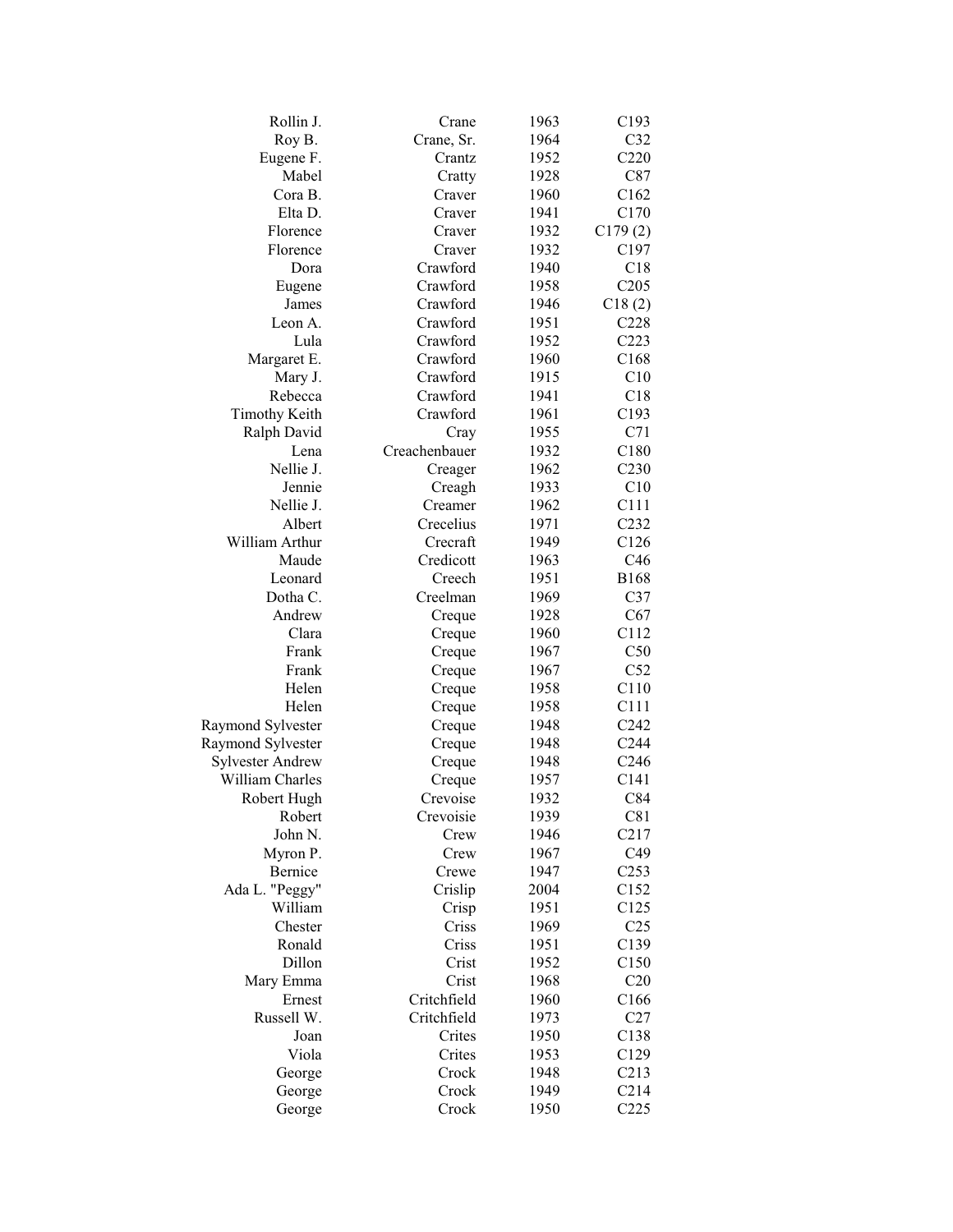| Leo E.        | Crock     | 1964 | C43              |
|---------------|-----------|------|------------------|
| Mary M.       | Crock     | 1971 | C <sub>231</sub> |
| Mary M.       | Crock     | 1972 | C157             |
| Anna S.       | Crocker   | 1932 | C83              |
| Harriet L.    | Croghan   | 1957 | C248             |
| Harry         | Croghan   | 1955 | C225             |
| Clara         | Cromwell  | 1932 | C85              |
| A. Bruce      | Crone     | 1962 | C103             |
| Violet        | Crone     | 1990 | C <sub>236</sub> |
| John          | Cronin    | 1909 | C112             |
| Floren W.     | Crooks    | 1966 | C44              |
| John          | Crooks    | 1950 | C146             |
| Norman        | Crooks    | 1965 | C121             |
| Thomas M.     | Croom     | 1974 | C119             |
| Thomas M.     | Croom     | 1974 | C27              |
| James L.      | Croop     | 1954 | C <sub>249</sub> |
| Philena F.    | Cropley   | 1962 | C66              |
| Willard       | Crosby    | 1946 | C <sub>245</sub> |
| Lotta A.      | Crosley   | 1917 | C7               |
| Anna M.       | Cross     | 1959 | C229             |
| Roy W.        | Cross     | 1957 | C146             |
| William Ralph | Cross     | 1962 | C167             |
| Charles G.    |           |      | C111             |
|               | Crossen   | 1957 | C162             |
| Nancy         | Crossen   | 1960 |                  |
| Thaddeus      | Crouse    | 1949 | C76              |
| Newton E.     | Crow      | 1951 | C <sub>251</sub> |
| Theodore      | Crow      | 1954 | C227             |
| Willard S.    | Crow      | 1968 | C <sub>35</sub>  |
| William L.    | Crowder   | 1948 | C174             |
| William Leroy | Crowder   | 1944 | C63              |
| Hazel L.      | Crowe     | 1966 | C42              |
| Hazel L.      | Crowe     | 1966 | C <sub>43</sub>  |
| Herbert Lee   | Crowe     | 1938 | C109             |
| William Galen | Crowl     | 1947 | C103             |
| Lyda          | Crowley   | 1963 | C184             |
| Grover        | Cruise    | 1946 | C64              |
| Emma          | Crutchley | 1946 | C76              |
| Fred L.       | Crutchley | 1973 | C55              |
| Rose L.       | Crutchley | 1970 | C <sub>235</sub> |
| Thomas        | Crutchley | 1948 | C213             |
| Mary          | Csik      | 1958 | C128             |
| Veronia       | Csog      | 1947 | C200             |
| Veronica      | Csog      | 1949 | S241             |
| Lawrence      | Cugini    | 1967 | C32              |
| Edith M.      | Culler    | 1960 | C164             |
| Verna         | Culley    | 1950 | C201             |
| Verna         | Culley    | 1950 | C203             |
| Anna M.       | Culp      | 1946 | C <sub>245</sub> |
| C.W.          | Cummings  | 1951 | C143             |
| Clyde R.      | Cummings  | 1957 | C186             |
| Harvey        | Cummings  | 1948 | C217             |
| John J.       | Cummings  | 1974 | C <sub>26</sub>  |
| Arthur J.     | Cummins   | 1960 | C165             |
| Bersena       | Cummins   | 1931 | C196             |
| Ellen         | Cummins   | 1931 | C83              |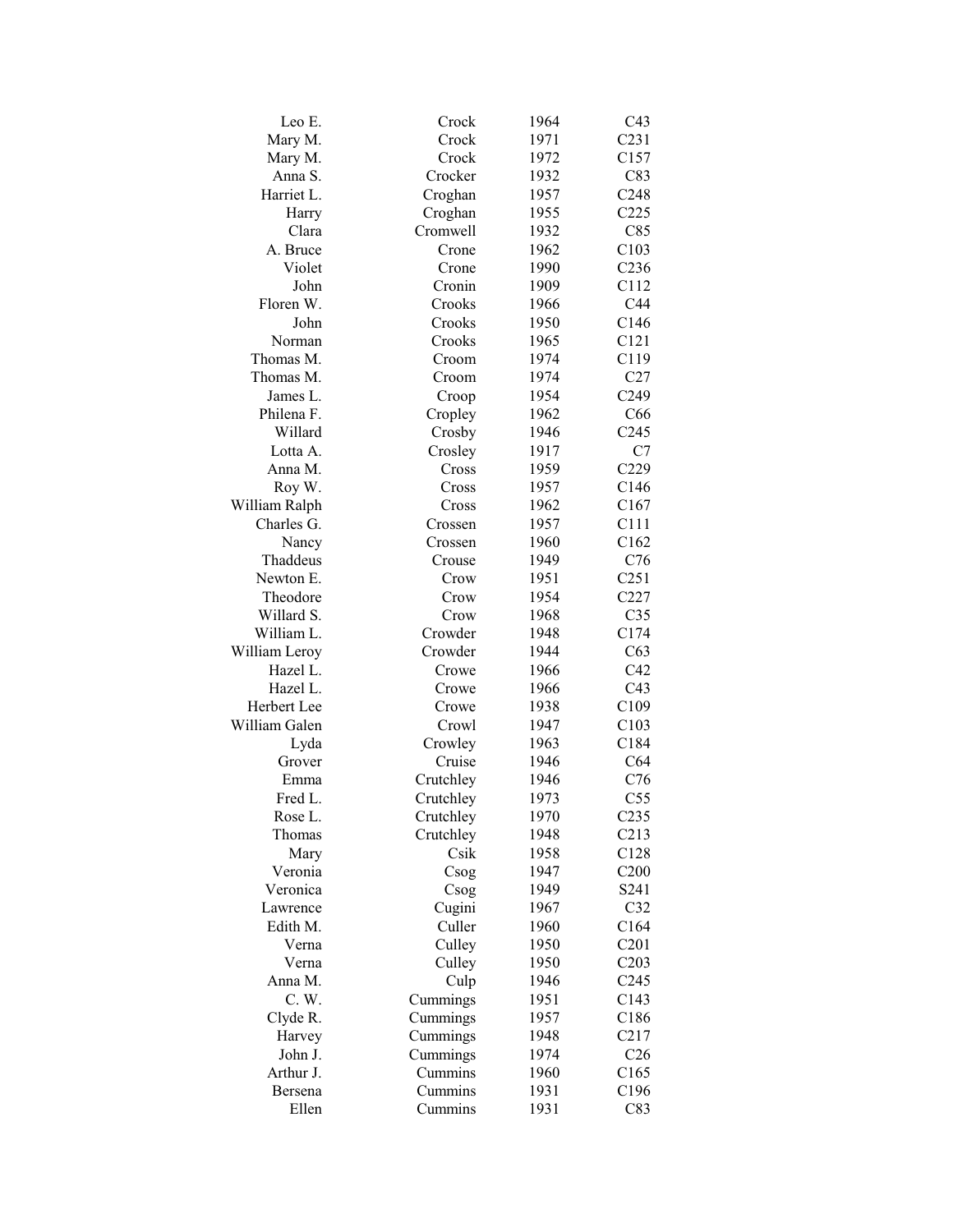| Cummins<br>C82<br>Mary<br>1934<br>Cummins<br>Mary Ann<br>1946<br>C <sub>169</sub><br>Arthur<br>1997<br>C156<br>Cumpson<br>Arthur L.<br>C157<br>Cumpson<br>1973<br>Charles Calvin<br>Cunningham<br>1961<br>C193<br>C <sub>35</sub><br>Emma<br>Cunningham<br>1964<br>C77<br>Eva J.<br>Cunningham<br>1942<br>1947<br>C <sub>245</sub><br>James<br>Cunningham<br>1970<br>John L.<br>Cunningham<br>C <sub>234</sub><br>Cunningham<br>C198<br>1949<br>Luetta<br>C <sub>248</sub><br>Mayme E.<br>Cunningham<br>1955<br>C71<br>Mayme E.<br>Cunningham<br>1955<br>Cunningham<br>C45<br>Ralph<br>1967<br>Robert<br>Cunningham<br>C <sub>251</sub><br>1952<br>C180<br>Thomas<br>Cunningham<br>1957<br>William J.<br>1964<br>C31<br>Cupps<br>Curfman<br>C125<br>Rebecca Lynn<br>1955<br>Mark I.<br>C166<br>Curl<br>1967<br>Martha<br>C <sub>26</sub><br>Curran<br>1984<br>Martha Jane S.<br>C54<br>Curran<br>1975<br>Clara<br>C <sub>34</sub><br>Currence<br>1963<br>C50<br>Anna Florence<br>1969<br>Curry<br><b>Charles Milton</b><br>1972<br>C167<br>Curry<br><b>Charles Milton</b><br>C <sub>231</sub><br>Curry<br>1972<br>C36<br>James Andrew<br>1968<br>Curry<br>Curtician<br>C39<br>Lori<br>1969<br>Curtician<br>C38<br><b>Timothy S</b><br>1964<br>Albert P.<br>C194<br>Curtis<br>1961<br>C160<br>George J.<br>Curtis<br>1973<br>C21<br>Curtis<br>1960<br>Grace<br>L.W.<br>Curtis<br>1917<br>C88<br>C105<br>Levi Woodbury<br>Curtis<br>1917<br>Maria<br>C31<br>Curtis<br>1964<br>Adeline<br>Curtiss<br>1929<br>C180<br>1948<br>Anna S.<br>Curtiss<br>C174<br>Bessie A.<br>Curtiss<br>1958<br>C <sub>249</sub><br><b>Billy</b><br>Curtiss<br>1950<br>C <sub>247</sub><br>Carl H.<br>C161<br>1962<br>Curtiss<br>C107<br>Carl R. and Neil L.<br>Curtiss<br>1949<br>C <sub>254</sub><br>Charles<br>Curtiss<br>1947<br>Charles<br>C40<br>Curtiss<br>1965<br>Charles S.<br>C39<br>Curtiss<br>1965<br>Clara<br>Curtiss<br>1954<br>C129<br>Clara<br>Curtiss<br>1954<br>C130<br>E.G.<br>Curtiss<br>1953<br>C73<br>Ellen A.<br>Curtiss<br>1928<br>C88<br>Curtiss<br>Ellen A. Brown King<br>1928<br>C87<br>Ellen Brown<br>Curtiss<br>1928<br>C88<br>Grace E.<br>Curtiss<br>1960<br>C163<br>Marvin Kent<br>Curtiss<br>1957<br>C <sub>251</sub><br>Neil L.<br>Curtiss<br>W11-12<br>1945<br>Ray B.<br>Curtiss<br>C213<br>1947<br>C216<br>Sara C.<br>Curtiss<br>1871 | Infant boy | Cummins | 1934 | C195 |
|--------------------------------------------------------------------------------------------------------------------------------------------------------------------------------------------------------------------------------------------------------------------------------------------------------------------------------------------------------------------------------------------------------------------------------------------------------------------------------------------------------------------------------------------------------------------------------------------------------------------------------------------------------------------------------------------------------------------------------------------------------------------------------------------------------------------------------------------------------------------------------------------------------------------------------------------------------------------------------------------------------------------------------------------------------------------------------------------------------------------------------------------------------------------------------------------------------------------------------------------------------------------------------------------------------------------------------------------------------------------------------------------------------------------------------------------------------------------------------------------------------------------------------------------------------------------------------------------------------------------------------------------------------------------------------------------------------------------------------------------------------------------------------------------------------------------------------------------------------------------------------------------------------------------------------------------------------------------------------------------------------------------------------------------------------------------------------------------------------------------------------------------------------------------------------------------------------------------------------------------------------------------------------------------------------------------------------------------------|------------|---------|------|------|
|                                                                                                                                                                                                                                                                                                                                                                                                                                                                                                                                                                                                                                                                                                                                                                                                                                                                                                                                                                                                                                                                                                                                                                                                                                                                                                                                                                                                                                                                                                                                                                                                                                                                                                                                                                                                                                                                                                                                                                                                                                                                                                                                                                                                                                                                                                                                                  |            |         |      |      |
|                                                                                                                                                                                                                                                                                                                                                                                                                                                                                                                                                                                                                                                                                                                                                                                                                                                                                                                                                                                                                                                                                                                                                                                                                                                                                                                                                                                                                                                                                                                                                                                                                                                                                                                                                                                                                                                                                                                                                                                                                                                                                                                                                                                                                                                                                                                                                  |            |         |      |      |
|                                                                                                                                                                                                                                                                                                                                                                                                                                                                                                                                                                                                                                                                                                                                                                                                                                                                                                                                                                                                                                                                                                                                                                                                                                                                                                                                                                                                                                                                                                                                                                                                                                                                                                                                                                                                                                                                                                                                                                                                                                                                                                                                                                                                                                                                                                                                                  |            |         |      |      |
|                                                                                                                                                                                                                                                                                                                                                                                                                                                                                                                                                                                                                                                                                                                                                                                                                                                                                                                                                                                                                                                                                                                                                                                                                                                                                                                                                                                                                                                                                                                                                                                                                                                                                                                                                                                                                                                                                                                                                                                                                                                                                                                                                                                                                                                                                                                                                  |            |         |      |      |
|                                                                                                                                                                                                                                                                                                                                                                                                                                                                                                                                                                                                                                                                                                                                                                                                                                                                                                                                                                                                                                                                                                                                                                                                                                                                                                                                                                                                                                                                                                                                                                                                                                                                                                                                                                                                                                                                                                                                                                                                                                                                                                                                                                                                                                                                                                                                                  |            |         |      |      |
|                                                                                                                                                                                                                                                                                                                                                                                                                                                                                                                                                                                                                                                                                                                                                                                                                                                                                                                                                                                                                                                                                                                                                                                                                                                                                                                                                                                                                                                                                                                                                                                                                                                                                                                                                                                                                                                                                                                                                                                                                                                                                                                                                                                                                                                                                                                                                  |            |         |      |      |
|                                                                                                                                                                                                                                                                                                                                                                                                                                                                                                                                                                                                                                                                                                                                                                                                                                                                                                                                                                                                                                                                                                                                                                                                                                                                                                                                                                                                                                                                                                                                                                                                                                                                                                                                                                                                                                                                                                                                                                                                                                                                                                                                                                                                                                                                                                                                                  |            |         |      |      |
|                                                                                                                                                                                                                                                                                                                                                                                                                                                                                                                                                                                                                                                                                                                                                                                                                                                                                                                                                                                                                                                                                                                                                                                                                                                                                                                                                                                                                                                                                                                                                                                                                                                                                                                                                                                                                                                                                                                                                                                                                                                                                                                                                                                                                                                                                                                                                  |            |         |      |      |
|                                                                                                                                                                                                                                                                                                                                                                                                                                                                                                                                                                                                                                                                                                                                                                                                                                                                                                                                                                                                                                                                                                                                                                                                                                                                                                                                                                                                                                                                                                                                                                                                                                                                                                                                                                                                                                                                                                                                                                                                                                                                                                                                                                                                                                                                                                                                                  |            |         |      |      |
|                                                                                                                                                                                                                                                                                                                                                                                                                                                                                                                                                                                                                                                                                                                                                                                                                                                                                                                                                                                                                                                                                                                                                                                                                                                                                                                                                                                                                                                                                                                                                                                                                                                                                                                                                                                                                                                                                                                                                                                                                                                                                                                                                                                                                                                                                                                                                  |            |         |      |      |
|                                                                                                                                                                                                                                                                                                                                                                                                                                                                                                                                                                                                                                                                                                                                                                                                                                                                                                                                                                                                                                                                                                                                                                                                                                                                                                                                                                                                                                                                                                                                                                                                                                                                                                                                                                                                                                                                                                                                                                                                                                                                                                                                                                                                                                                                                                                                                  |            |         |      |      |
|                                                                                                                                                                                                                                                                                                                                                                                                                                                                                                                                                                                                                                                                                                                                                                                                                                                                                                                                                                                                                                                                                                                                                                                                                                                                                                                                                                                                                                                                                                                                                                                                                                                                                                                                                                                                                                                                                                                                                                                                                                                                                                                                                                                                                                                                                                                                                  |            |         |      |      |
|                                                                                                                                                                                                                                                                                                                                                                                                                                                                                                                                                                                                                                                                                                                                                                                                                                                                                                                                                                                                                                                                                                                                                                                                                                                                                                                                                                                                                                                                                                                                                                                                                                                                                                                                                                                                                                                                                                                                                                                                                                                                                                                                                                                                                                                                                                                                                  |            |         |      |      |
|                                                                                                                                                                                                                                                                                                                                                                                                                                                                                                                                                                                                                                                                                                                                                                                                                                                                                                                                                                                                                                                                                                                                                                                                                                                                                                                                                                                                                                                                                                                                                                                                                                                                                                                                                                                                                                                                                                                                                                                                                                                                                                                                                                                                                                                                                                                                                  |            |         |      |      |
|                                                                                                                                                                                                                                                                                                                                                                                                                                                                                                                                                                                                                                                                                                                                                                                                                                                                                                                                                                                                                                                                                                                                                                                                                                                                                                                                                                                                                                                                                                                                                                                                                                                                                                                                                                                                                                                                                                                                                                                                                                                                                                                                                                                                                                                                                                                                                  |            |         |      |      |
|                                                                                                                                                                                                                                                                                                                                                                                                                                                                                                                                                                                                                                                                                                                                                                                                                                                                                                                                                                                                                                                                                                                                                                                                                                                                                                                                                                                                                                                                                                                                                                                                                                                                                                                                                                                                                                                                                                                                                                                                                                                                                                                                                                                                                                                                                                                                                  |            |         |      |      |
|                                                                                                                                                                                                                                                                                                                                                                                                                                                                                                                                                                                                                                                                                                                                                                                                                                                                                                                                                                                                                                                                                                                                                                                                                                                                                                                                                                                                                                                                                                                                                                                                                                                                                                                                                                                                                                                                                                                                                                                                                                                                                                                                                                                                                                                                                                                                                  |            |         |      |      |
|                                                                                                                                                                                                                                                                                                                                                                                                                                                                                                                                                                                                                                                                                                                                                                                                                                                                                                                                                                                                                                                                                                                                                                                                                                                                                                                                                                                                                                                                                                                                                                                                                                                                                                                                                                                                                                                                                                                                                                                                                                                                                                                                                                                                                                                                                                                                                  |            |         |      |      |
|                                                                                                                                                                                                                                                                                                                                                                                                                                                                                                                                                                                                                                                                                                                                                                                                                                                                                                                                                                                                                                                                                                                                                                                                                                                                                                                                                                                                                                                                                                                                                                                                                                                                                                                                                                                                                                                                                                                                                                                                                                                                                                                                                                                                                                                                                                                                                  |            |         |      |      |
|                                                                                                                                                                                                                                                                                                                                                                                                                                                                                                                                                                                                                                                                                                                                                                                                                                                                                                                                                                                                                                                                                                                                                                                                                                                                                                                                                                                                                                                                                                                                                                                                                                                                                                                                                                                                                                                                                                                                                                                                                                                                                                                                                                                                                                                                                                                                                  |            |         |      |      |
|                                                                                                                                                                                                                                                                                                                                                                                                                                                                                                                                                                                                                                                                                                                                                                                                                                                                                                                                                                                                                                                                                                                                                                                                                                                                                                                                                                                                                                                                                                                                                                                                                                                                                                                                                                                                                                                                                                                                                                                                                                                                                                                                                                                                                                                                                                                                                  |            |         |      |      |
|                                                                                                                                                                                                                                                                                                                                                                                                                                                                                                                                                                                                                                                                                                                                                                                                                                                                                                                                                                                                                                                                                                                                                                                                                                                                                                                                                                                                                                                                                                                                                                                                                                                                                                                                                                                                                                                                                                                                                                                                                                                                                                                                                                                                                                                                                                                                                  |            |         |      |      |
|                                                                                                                                                                                                                                                                                                                                                                                                                                                                                                                                                                                                                                                                                                                                                                                                                                                                                                                                                                                                                                                                                                                                                                                                                                                                                                                                                                                                                                                                                                                                                                                                                                                                                                                                                                                                                                                                                                                                                                                                                                                                                                                                                                                                                                                                                                                                                  |            |         |      |      |
|                                                                                                                                                                                                                                                                                                                                                                                                                                                                                                                                                                                                                                                                                                                                                                                                                                                                                                                                                                                                                                                                                                                                                                                                                                                                                                                                                                                                                                                                                                                                                                                                                                                                                                                                                                                                                                                                                                                                                                                                                                                                                                                                                                                                                                                                                                                                                  |            |         |      |      |
|                                                                                                                                                                                                                                                                                                                                                                                                                                                                                                                                                                                                                                                                                                                                                                                                                                                                                                                                                                                                                                                                                                                                                                                                                                                                                                                                                                                                                                                                                                                                                                                                                                                                                                                                                                                                                                                                                                                                                                                                                                                                                                                                                                                                                                                                                                                                                  |            |         |      |      |
|                                                                                                                                                                                                                                                                                                                                                                                                                                                                                                                                                                                                                                                                                                                                                                                                                                                                                                                                                                                                                                                                                                                                                                                                                                                                                                                                                                                                                                                                                                                                                                                                                                                                                                                                                                                                                                                                                                                                                                                                                                                                                                                                                                                                                                                                                                                                                  |            |         |      |      |
|                                                                                                                                                                                                                                                                                                                                                                                                                                                                                                                                                                                                                                                                                                                                                                                                                                                                                                                                                                                                                                                                                                                                                                                                                                                                                                                                                                                                                                                                                                                                                                                                                                                                                                                                                                                                                                                                                                                                                                                                                                                                                                                                                                                                                                                                                                                                                  |            |         |      |      |
|                                                                                                                                                                                                                                                                                                                                                                                                                                                                                                                                                                                                                                                                                                                                                                                                                                                                                                                                                                                                                                                                                                                                                                                                                                                                                                                                                                                                                                                                                                                                                                                                                                                                                                                                                                                                                                                                                                                                                                                                                                                                                                                                                                                                                                                                                                                                                  |            |         |      |      |
|                                                                                                                                                                                                                                                                                                                                                                                                                                                                                                                                                                                                                                                                                                                                                                                                                                                                                                                                                                                                                                                                                                                                                                                                                                                                                                                                                                                                                                                                                                                                                                                                                                                                                                                                                                                                                                                                                                                                                                                                                                                                                                                                                                                                                                                                                                                                                  |            |         |      |      |
|                                                                                                                                                                                                                                                                                                                                                                                                                                                                                                                                                                                                                                                                                                                                                                                                                                                                                                                                                                                                                                                                                                                                                                                                                                                                                                                                                                                                                                                                                                                                                                                                                                                                                                                                                                                                                                                                                                                                                                                                                                                                                                                                                                                                                                                                                                                                                  |            |         |      |      |
|                                                                                                                                                                                                                                                                                                                                                                                                                                                                                                                                                                                                                                                                                                                                                                                                                                                                                                                                                                                                                                                                                                                                                                                                                                                                                                                                                                                                                                                                                                                                                                                                                                                                                                                                                                                                                                                                                                                                                                                                                                                                                                                                                                                                                                                                                                                                                  |            |         |      |      |
|                                                                                                                                                                                                                                                                                                                                                                                                                                                                                                                                                                                                                                                                                                                                                                                                                                                                                                                                                                                                                                                                                                                                                                                                                                                                                                                                                                                                                                                                                                                                                                                                                                                                                                                                                                                                                                                                                                                                                                                                                                                                                                                                                                                                                                                                                                                                                  |            |         |      |      |
|                                                                                                                                                                                                                                                                                                                                                                                                                                                                                                                                                                                                                                                                                                                                                                                                                                                                                                                                                                                                                                                                                                                                                                                                                                                                                                                                                                                                                                                                                                                                                                                                                                                                                                                                                                                                                                                                                                                                                                                                                                                                                                                                                                                                                                                                                                                                                  |            |         |      |      |
|                                                                                                                                                                                                                                                                                                                                                                                                                                                                                                                                                                                                                                                                                                                                                                                                                                                                                                                                                                                                                                                                                                                                                                                                                                                                                                                                                                                                                                                                                                                                                                                                                                                                                                                                                                                                                                                                                                                                                                                                                                                                                                                                                                                                                                                                                                                                                  |            |         |      |      |
|                                                                                                                                                                                                                                                                                                                                                                                                                                                                                                                                                                                                                                                                                                                                                                                                                                                                                                                                                                                                                                                                                                                                                                                                                                                                                                                                                                                                                                                                                                                                                                                                                                                                                                                                                                                                                                                                                                                                                                                                                                                                                                                                                                                                                                                                                                                                                  |            |         |      |      |
|                                                                                                                                                                                                                                                                                                                                                                                                                                                                                                                                                                                                                                                                                                                                                                                                                                                                                                                                                                                                                                                                                                                                                                                                                                                                                                                                                                                                                                                                                                                                                                                                                                                                                                                                                                                                                                                                                                                                                                                                                                                                                                                                                                                                                                                                                                                                                  |            |         |      |      |
|                                                                                                                                                                                                                                                                                                                                                                                                                                                                                                                                                                                                                                                                                                                                                                                                                                                                                                                                                                                                                                                                                                                                                                                                                                                                                                                                                                                                                                                                                                                                                                                                                                                                                                                                                                                                                                                                                                                                                                                                                                                                                                                                                                                                                                                                                                                                                  |            |         |      |      |
|                                                                                                                                                                                                                                                                                                                                                                                                                                                                                                                                                                                                                                                                                                                                                                                                                                                                                                                                                                                                                                                                                                                                                                                                                                                                                                                                                                                                                                                                                                                                                                                                                                                                                                                                                                                                                                                                                                                                                                                                                                                                                                                                                                                                                                                                                                                                                  |            |         |      |      |
|                                                                                                                                                                                                                                                                                                                                                                                                                                                                                                                                                                                                                                                                                                                                                                                                                                                                                                                                                                                                                                                                                                                                                                                                                                                                                                                                                                                                                                                                                                                                                                                                                                                                                                                                                                                                                                                                                                                                                                                                                                                                                                                                                                                                                                                                                                                                                  |            |         |      |      |
|                                                                                                                                                                                                                                                                                                                                                                                                                                                                                                                                                                                                                                                                                                                                                                                                                                                                                                                                                                                                                                                                                                                                                                                                                                                                                                                                                                                                                                                                                                                                                                                                                                                                                                                                                                                                                                                                                                                                                                                                                                                                                                                                                                                                                                                                                                                                                  |            |         |      |      |
|                                                                                                                                                                                                                                                                                                                                                                                                                                                                                                                                                                                                                                                                                                                                                                                                                                                                                                                                                                                                                                                                                                                                                                                                                                                                                                                                                                                                                                                                                                                                                                                                                                                                                                                                                                                                                                                                                                                                                                                                                                                                                                                                                                                                                                                                                                                                                  |            |         |      |      |
|                                                                                                                                                                                                                                                                                                                                                                                                                                                                                                                                                                                                                                                                                                                                                                                                                                                                                                                                                                                                                                                                                                                                                                                                                                                                                                                                                                                                                                                                                                                                                                                                                                                                                                                                                                                                                                                                                                                                                                                                                                                                                                                                                                                                                                                                                                                                                  |            |         |      |      |
|                                                                                                                                                                                                                                                                                                                                                                                                                                                                                                                                                                                                                                                                                                                                                                                                                                                                                                                                                                                                                                                                                                                                                                                                                                                                                                                                                                                                                                                                                                                                                                                                                                                                                                                                                                                                                                                                                                                                                                                                                                                                                                                                                                                                                                                                                                                                                  |            |         |      |      |
|                                                                                                                                                                                                                                                                                                                                                                                                                                                                                                                                                                                                                                                                                                                                                                                                                                                                                                                                                                                                                                                                                                                                                                                                                                                                                                                                                                                                                                                                                                                                                                                                                                                                                                                                                                                                                                                                                                                                                                                                                                                                                                                                                                                                                                                                                                                                                  |            |         |      |      |
|                                                                                                                                                                                                                                                                                                                                                                                                                                                                                                                                                                                                                                                                                                                                                                                                                                                                                                                                                                                                                                                                                                                                                                                                                                                                                                                                                                                                                                                                                                                                                                                                                                                                                                                                                                                                                                                                                                                                                                                                                                                                                                                                                                                                                                                                                                                                                  |            |         |      |      |
|                                                                                                                                                                                                                                                                                                                                                                                                                                                                                                                                                                                                                                                                                                                                                                                                                                                                                                                                                                                                                                                                                                                                                                                                                                                                                                                                                                                                                                                                                                                                                                                                                                                                                                                                                                                                                                                                                                                                                                                                                                                                                                                                                                                                                                                                                                                                                  |            |         |      |      |
|                                                                                                                                                                                                                                                                                                                                                                                                                                                                                                                                                                                                                                                                                                                                                                                                                                                                                                                                                                                                                                                                                                                                                                                                                                                                                                                                                                                                                                                                                                                                                                                                                                                                                                                                                                                                                                                                                                                                                                                                                                                                                                                                                                                                                                                                                                                                                  |            |         |      |      |
|                                                                                                                                                                                                                                                                                                                                                                                                                                                                                                                                                                                                                                                                                                                                                                                                                                                                                                                                                                                                                                                                                                                                                                                                                                                                                                                                                                                                                                                                                                                                                                                                                                                                                                                                                                                                                                                                                                                                                                                                                                                                                                                                                                                                                                                                                                                                                  |            |         |      |      |
|                                                                                                                                                                                                                                                                                                                                                                                                                                                                                                                                                                                                                                                                                                                                                                                                                                                                                                                                                                                                                                                                                                                                                                                                                                                                                                                                                                                                                                                                                                                                                                                                                                                                                                                                                                                                                                                                                                                                                                                                                                                                                                                                                                                                                                                                                                                                                  |            |         |      |      |
|                                                                                                                                                                                                                                                                                                                                                                                                                                                                                                                                                                                                                                                                                                                                                                                                                                                                                                                                                                                                                                                                                                                                                                                                                                                                                                                                                                                                                                                                                                                                                                                                                                                                                                                                                                                                                                                                                                                                                                                                                                                                                                                                                                                                                                                                                                                                                  |            |         |      |      |
|                                                                                                                                                                                                                                                                                                                                                                                                                                                                                                                                                                                                                                                                                                                                                                                                                                                                                                                                                                                                                                                                                                                                                                                                                                                                                                                                                                                                                                                                                                                                                                                                                                                                                                                                                                                                                                                                                                                                                                                                                                                                                                                                                                                                                                                                                                                                                  |            |         |      |      |
|                                                                                                                                                                                                                                                                                                                                                                                                                                                                                                                                                                                                                                                                                                                                                                                                                                                                                                                                                                                                                                                                                                                                                                                                                                                                                                                                                                                                                                                                                                                                                                                                                                                                                                                                                                                                                                                                                                                                                                                                                                                                                                                                                                                                                                                                                                                                                  |            |         |      |      |
|                                                                                                                                                                                                                                                                                                                                                                                                                                                                                                                                                                                                                                                                                                                                                                                                                                                                                                                                                                                                                                                                                                                                                                                                                                                                                                                                                                                                                                                                                                                                                                                                                                                                                                                                                                                                                                                                                                                                                                                                                                                                                                                                                                                                                                                                                                                                                  |            |         |      |      |
|                                                                                                                                                                                                                                                                                                                                                                                                                                                                                                                                                                                                                                                                                                                                                                                                                                                                                                                                                                                                                                                                                                                                                                                                                                                                                                                                                                                                                                                                                                                                                                                                                                                                                                                                                                                                                                                                                                                                                                                                                                                                                                                                                                                                                                                                                                                                                  |            |         |      |      |
|                                                                                                                                                                                                                                                                                                                                                                                                                                                                                                                                                                                                                                                                                                                                                                                                                                                                                                                                                                                                                                                                                                                                                                                                                                                                                                                                                                                                                                                                                                                                                                                                                                                                                                                                                                                                                                                                                                                                                                                                                                                                                                                                                                                                                                                                                                                                                  | Sara S.    | Curtiss | 1871 | C16  |